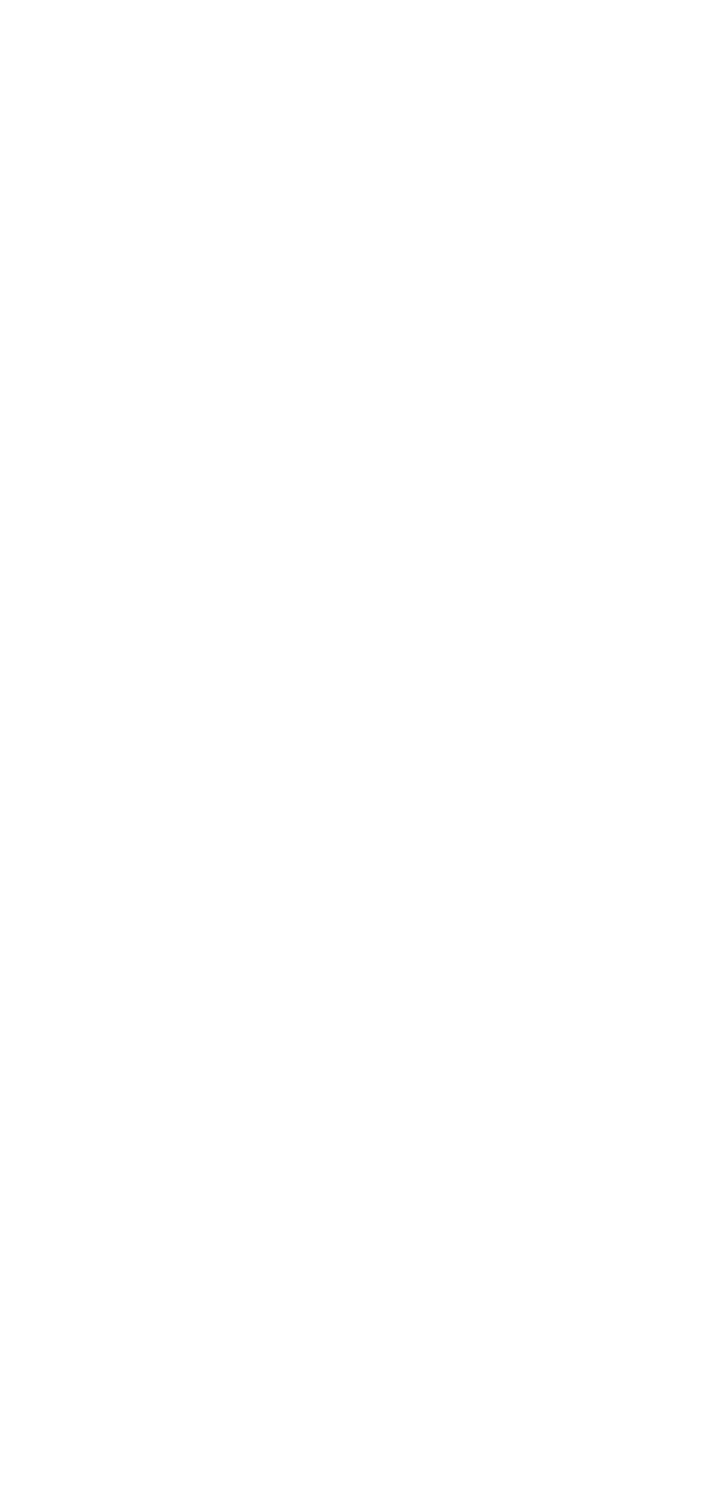# TENANTS' RIGHTS HANDBOOK



Prepared and distributed as a Public Service by the Texas Young Lawyers Association and the State Bar of Texas 2012

For more information:www.texaslawhelp.org

(c)1985, 1987, 1991, 1994, 1998, 2001, 2004, 2008, 2009, 2012

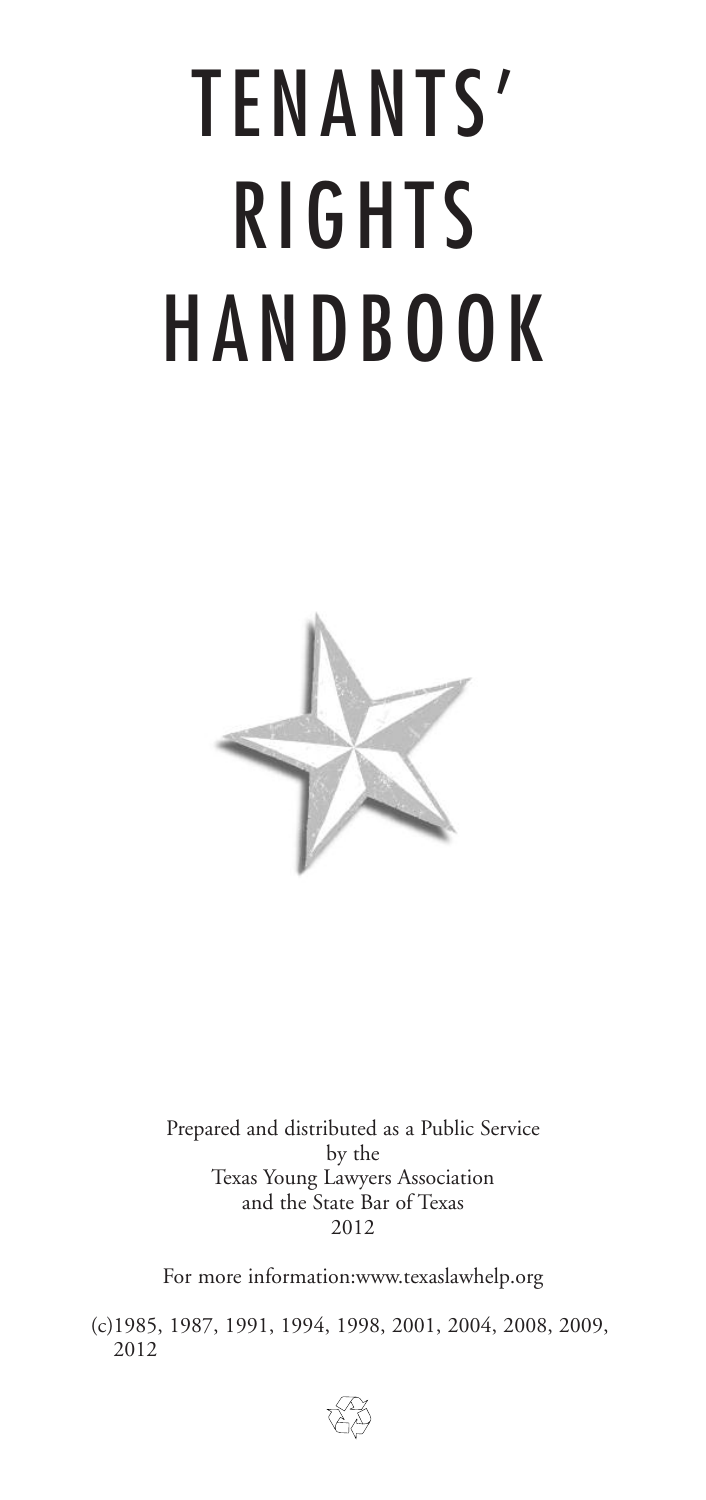# FOREWORD

This handbook is for residential tenants and is published as a public service by the Texas Young Lawyers Association. It is our goal that distribution and use of this handbook will explain many of the questions and legal issues that arise in a landlord-tenant relationship.

This handbook is intended to provide general guidance only. It is not a substitute for the advice of a lawyer. The Texas Young Lawyers Association hopes, however, that by providing Texas residents with a better understanding of their legal rights and remedies, this handbook will prevent many legal problems from ever arising.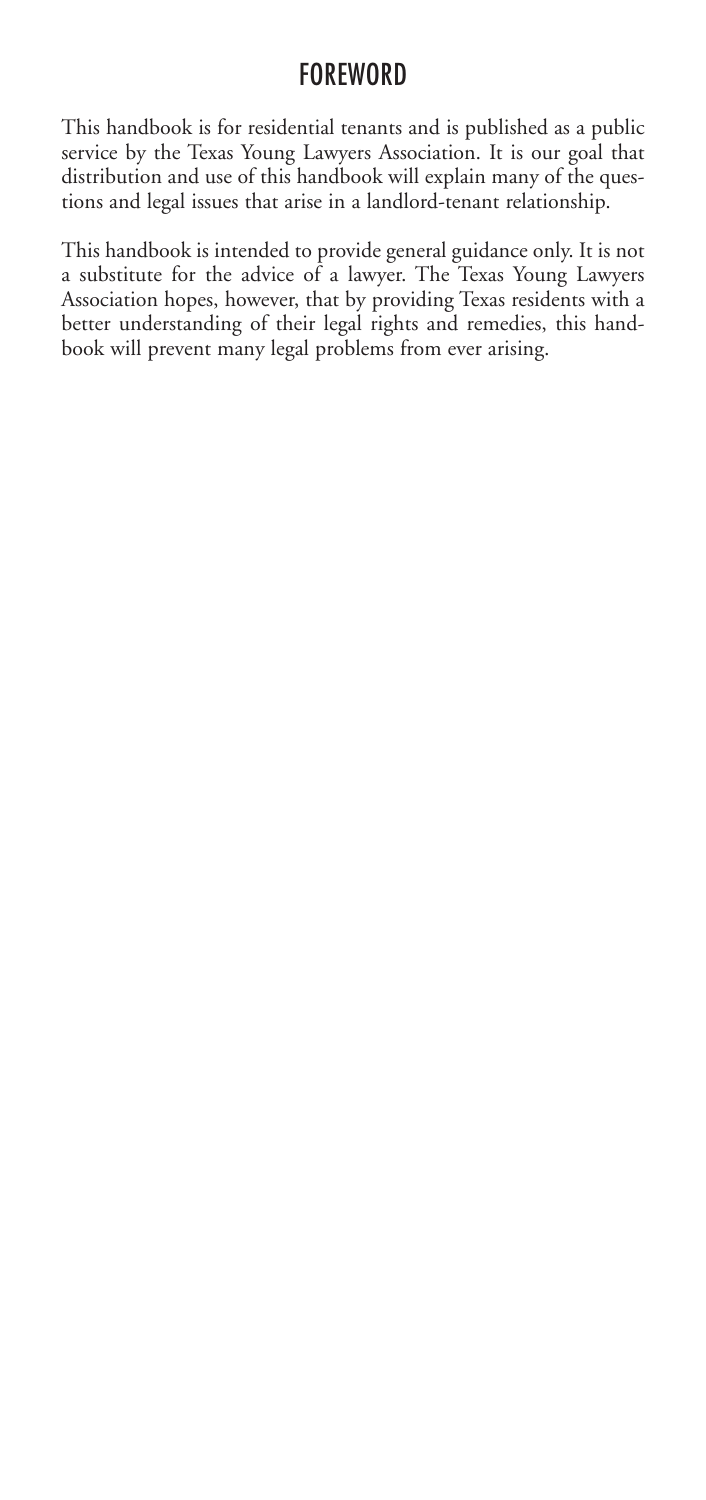# TABLE OF CONTENTS

| THE LEASE AND IMPORTANT PROVISIONS 3                                          |  |
|-------------------------------------------------------------------------------|--|
|                                                                               |  |
|                                                                               |  |
| INFORMATION ON RENTERS' INSURANCE FROM<br>THE TEXAS DEPARTMENT OF INSURANCE 9 |  |
| Exceptions to the Landlord's Duty to Repair 12                                |  |
| Retaliation for Requesting Repairs or Exercising Your Rights                  |  |
| Withholding Rent Is Almost Always a Bad Idea18                                |  |
|                                                                               |  |
| Procedure and Remedies for Smoke Detector Problems 21                         |  |
| Landlord Must Refund or Explain Within 30 Days22                              |  |
|                                                                               |  |
| Tenant's Rights regarding Emergencies, Family Violence, and                   |  |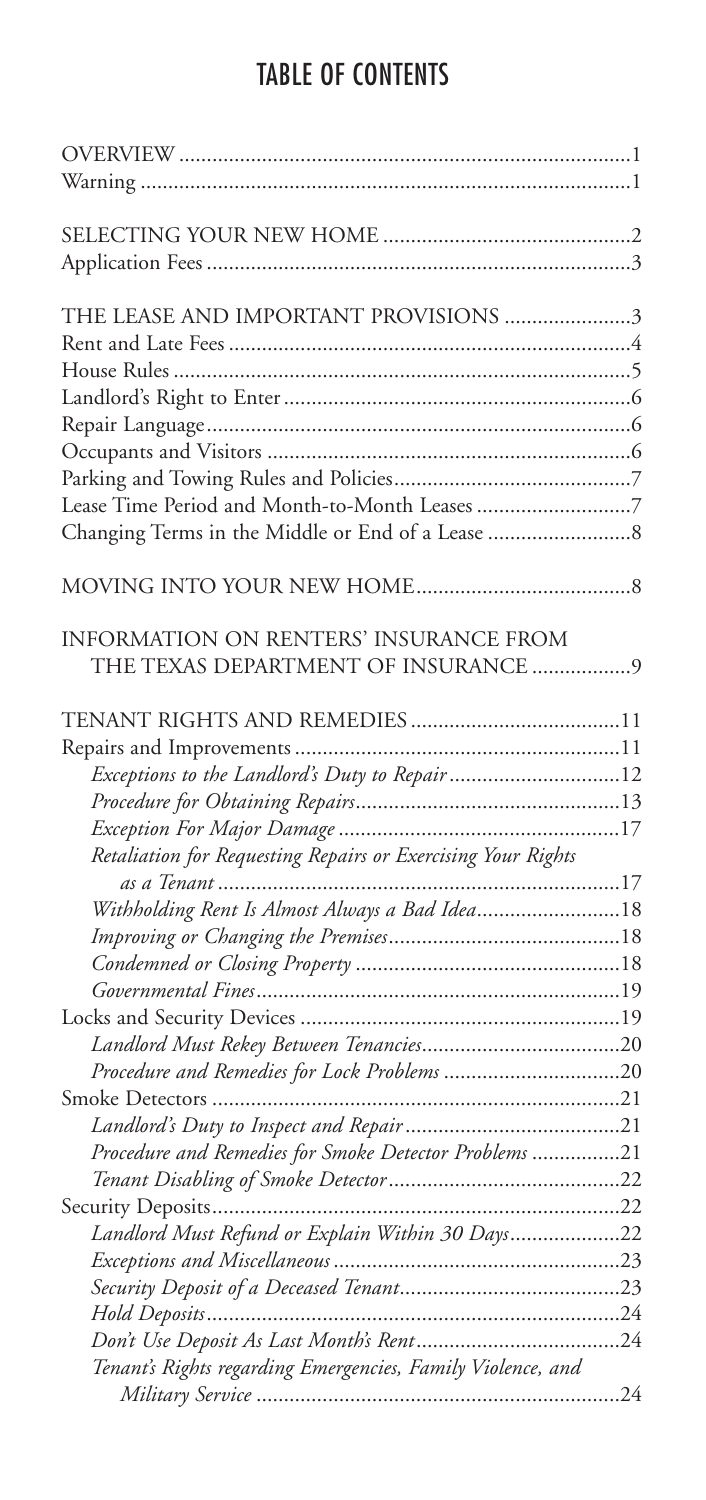| Finding Out Who Owns and Manages the Premises26                |
|----------------------------------------------------------------|
|                                                                |
| Landlord's Duty to Accommodate Tenants with Disabilities27     |
|                                                                |
|                                                                |
| TENANT DUTIES AND CONSEQUENCES28                               |
|                                                                |
|                                                                |
| Landlord Intentionally Disconnects the Utility 30              |
| Utility Cutoff for Landlord's Failure to Pay Utility Company31 |
|                                                                |
|                                                                |
| Landlord May Remove Some Tenant Property 31                    |
|                                                                |
|                                                                |
|                                                                |
|                                                                |
|                                                                |
|                                                                |
|                                                                |
|                                                                |
|                                                                |
|                                                                |
|                                                                |
| Exceptions to Failing to Renew or                              |
|                                                                |
| Termination for Landlord Failures or Military Transfers40      |
|                                                                |
| Change in the Landlord Usually Does                            |
|                                                                |
|                                                                |
| Consequences for Terminating Without Excuse 42                 |
|                                                                |
|                                                                |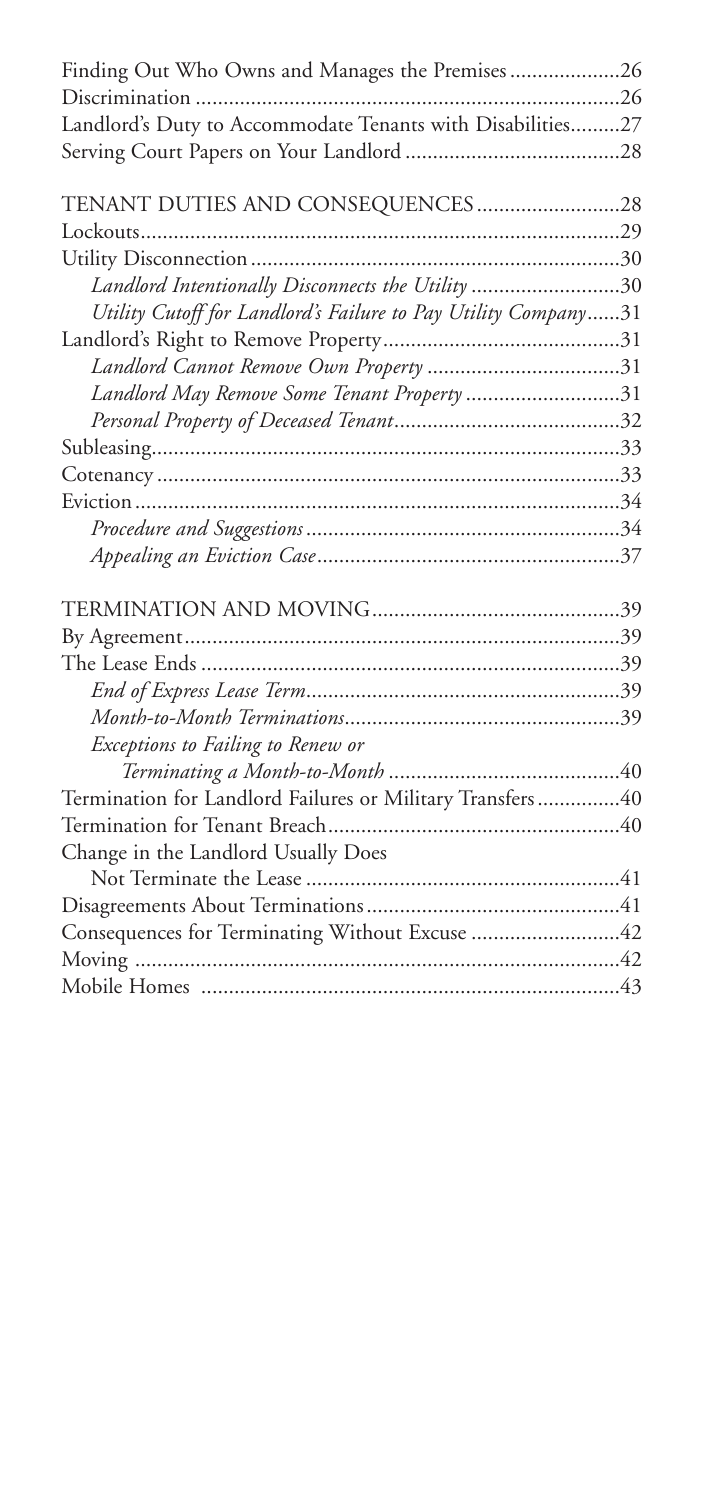# OVERVIEW

This handbook is designed to assist residential tenants in their search for answers to actual legal problems. A residential tenant is a person who has leased or rented a house, duplex, apartment, or other room for use as a permanent residence or home. This handbook does not address laws concerning boarding houses or motels, or commercial tenancies, although some of the legal concepts contained in this handbook may be applicable. Most of the legal material found in this handbook can be located in sections 24, 54, 91 and 92 of the Texas Property Code, which is available in your local law library and online at www.statutes.legis.state.tx.us. Another good online resource for tenants can be found at www.texaslawhelp.org.

Sometimes, the law can only be enforced in court. However, most disputes never reach the court and are settled between the parties. Courteous, professional negotiation is usually the fastest, most efficient solution in any dispute. The law, as interpreted in this handbook, merely sets forth the basic guidelines for negotiation. Often, establishing or joining a tenant organization is an attractive option because such organizations encourage landlords to negotiate fairly. Also, a tenant organization may receive more attention from the media and local elected officials than individual tenants, and the fear of negative publicity or pressure from these officials may affect a landlord's actions.

**WARNING:** This handbook is not designed to make the reader an expert in landlord-tenant law, but is merely intended as a guide to the general rights and responsibilities of the tenant and landlord in various situations. **If you plan to terminate your lease, withhold rent, repair and deduct, use your deposit for rent, sue your landlord, or take other serious action based on what you have read in the Property Code or this handbook, please consult an attorney or tenant association to ensure all the legal requirements have been met.** This handbook does not address every consideration that may be applicable in a given situation. Also, interpretations of statutes routinely change over time. The judgment of a court will also depend on the exact circumstances of the individual case. If you improperly terminate the lease, withhold rent, sue, etc., the landlord may be entitled to collect damages and attorney's fees from you. **You also need to be aware of the practical considerations of any action.** For example, this handbook indicates the specific instances where you can terminate a lease agreement and move out. Even though you may have correctly terminated your lease, if your landlord does not agree with your decision, she may take action against you (including withholding your deposit and giving a statement to a credit reporting agency). Although the landlord's actions may later be deemed illegal, you may have to go to some trouble to achieve justice.

To find the name of an attorney, contact your local tenant association or local bar association. These numbers should be listed in your telephone directory. You may also call the State Bar of Texas Lawyer Referral and Information Service at 1-800-252-9690. If you have a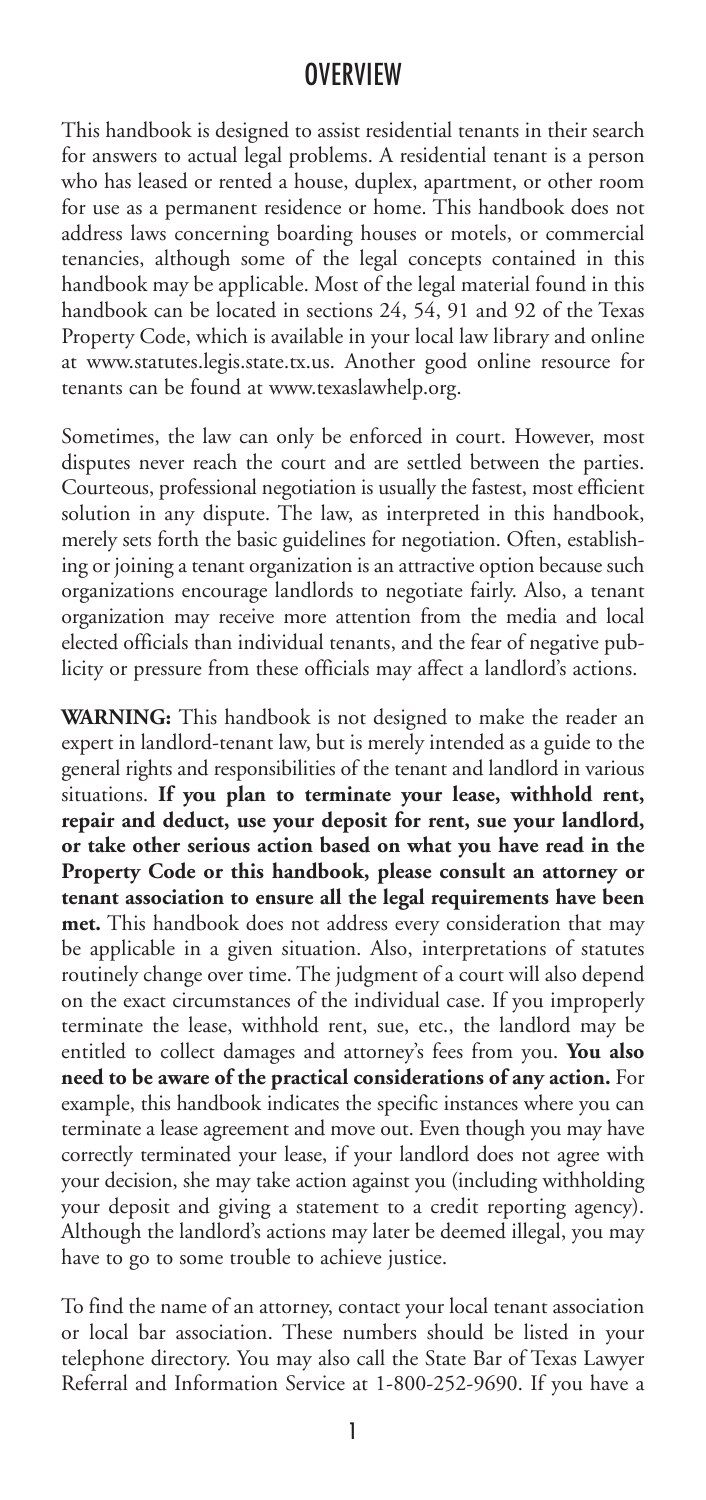very low income, you may be eligible to receive free legal assistance from a legal services office, and if you decide to file a suit, you may also be able to file a statement describing your financial status instead of having to pay court costs. If you need the name and telephone number of the legal services office in your area, you can call Legal Services Support Division at 1-800-204-2222, ext. 1855. A Referral Directory of legal service providers is on the State Bar website, www.texasbar.com. You may also decide to represent yourself in Justice of the Peace Court. Justices of the Peace routinely decide suits filed by parties who do not have lawyers. It is still a good idea to get some tips from an attorney or your local tenant association on the best way to represent yourself.

# SELECTING YOUR NEW HOME

The most important thing you can do to avoid hassles with your house or apartment is to start on the right foot. Many problems can be avoided if you do a few things before you agree to rent, put down a deposit, or sign a lease.

Look over the outside of the building. Are the stairs, outside walls, roof, sidewalks, and grounds around it in good shape? Do the buildings need to be painted? Do the apartments have enough parking spaces? If there is a laundry room for all of the residents, look it over. Inspect the swimming pool. Find out what the neighbors are like and what they say about the landlord. Ask whether they ever had something that needed to be repaired by the landlord. Was it fixed quickly? Have they ever had any disputes with the landlord? Do they have roaches? Has anyone in the area had any problem with vandalism, burglaries, rapes, muggings, or other crimes? What is the area like at night? Are the grounds well lit?

NEVER sign a lease or even provide a deposit on an apartment or house until you have seen the exact place you will be renting. Some apartment complexes will show you a model apartment. Often, the apartment you actually rent will not be as nice as the model. When you inspect the place you may rent, look it over carefully. Make sure the place does not smell bad. This could signal mildew caused by roof or plumbing leaks. Make sure the stove works. Check the refrigerator. Turn on the dishwasher. Check the garbage disposal. Turn on the water faucets and make sure the hot water works. Flush the toilet. Test the heating and air conditioning units. Open all of the cabinets and drawers in the kitchen and bathroom. Look for signs of insects or rodents. Look carefully at the carpet. Check around the windows. Are there any signs of leaks or water damage? Does the house or apartment have working smoke detectors? Test all of the lights.

Carry a pen and paper with you. Make a list of anything that is damaged or that needs repair. Take a copy of your list to the landlord and ask to have all the items repaired. Be sure to keep a copy of this list yourself. If the landlord promises to fix the items, get the promise in writing (or, better yet, refuse to sign the lease or give a deposit until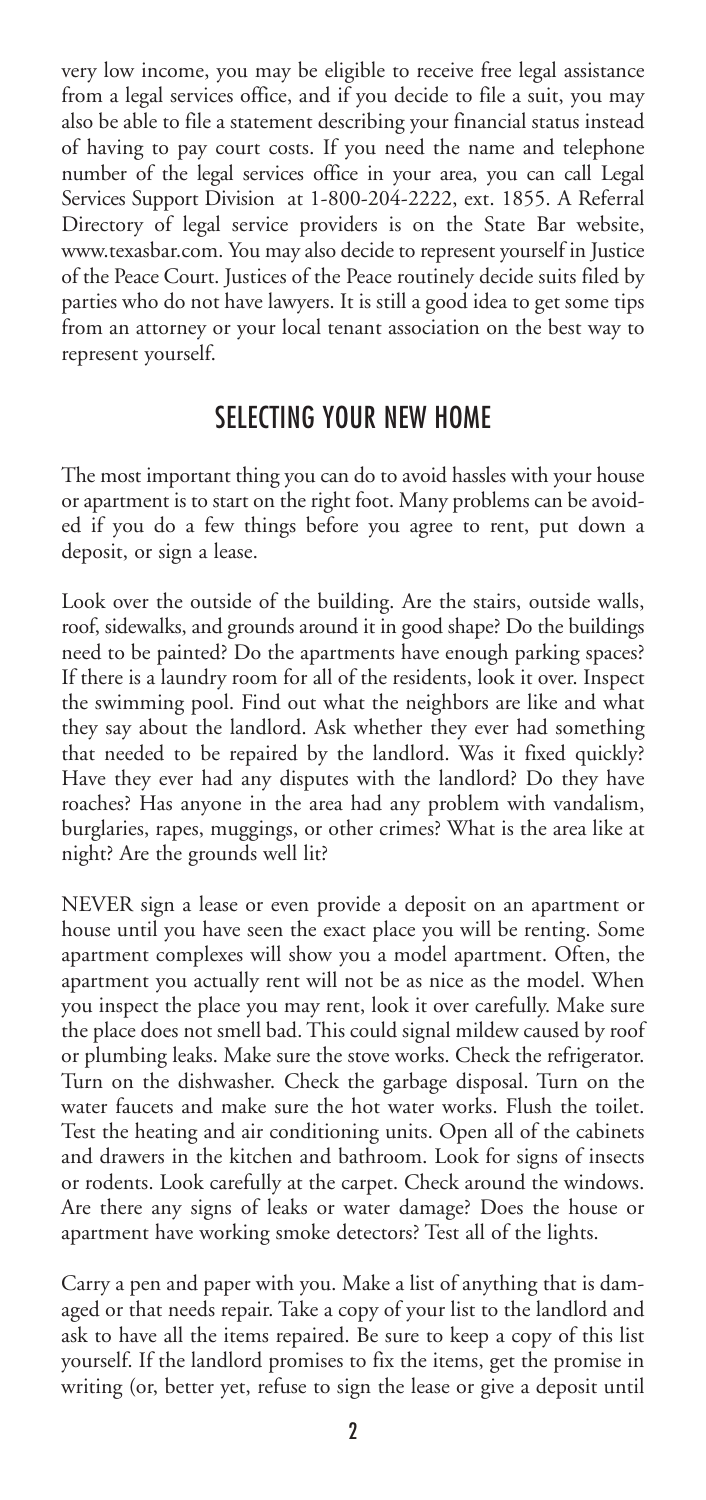the items are repaired to your satisfaction). Finally, it is wise to review the landlord before you agree to rent or make a deposit. If the city has a tenant association, better business bureau, or consumer protection agency, call and determine whether anyone has complained about the landlord, complex, or management company. Ask if the landlord owns any other rental properties. If so, check into those too.

# APPLICATION FEES

Some landlords charge a nonrefundable application fee to pay for the costs or screening of your rental application, and/or they may ask for an application deposit which is refundable if you are rejected as a tenant. When you are provided with the application, the landlord must make available to you written notice of the selection criteria that will be used to determine if your application will be accepted or denied and will state that if you do not meet the selection criteria or provide incomplete information, your application may be rejected and your application fee will not be refunded. These selection criteria may include criminal history, previous rental history, current income, credit history, or failure to complete the information on the application. If the landlord rejects your application, but did not provide you notice of the selection criteria, she must return your application fee and any application deposit. Also, if you request a refund of your application deposit, the landlord must mail you a refund check at the address you provide. If a landlord acts in bad faith by failing to refund your application fee or deposit, she may be liable for \$100, three times the amount wrongfully retained, plus your reasonable attorneys' fees.

# THE LEASE AND IMPORTANT PROVISIONS

The importance of the lease cannot be overemphasized. Your basic rights and duties, as well as those of your landlord, will be found in the lease. If you violate the lease, the landlord may have the right to ask you to move and hold you liable for future rent payments and other damages. Many people sign the lease without careful reading. Often the lease consists of a long form which the landlord will say is the "standard" form that everyone signs. Do not sign a lease until you have read, and feel you understand the lease. A lease is valid as soon as it is signed, and you usually cannot terminate the lease if you change your mind. *See* "Consequences for Terminating Without Excuse."

You can modify a lease before signing. The law permits you to make almost any change in the terms of the lease, as long as the landlord agrees to the change. Do not be afraid to propose changes in the lease. Make the changes in ink and make sure that you and the landlord initial the changes. Do NOT leave the manager's office without a copy of the final lease agreement. If you have a dispute with your landlord, you will find it difficult to rely on verbal promises that have not been reduced to writing. Both you and your landlord should sign and date all pages separate from the lease agreement. If you have agreements about pets, replacing the carpet, painting the walls, or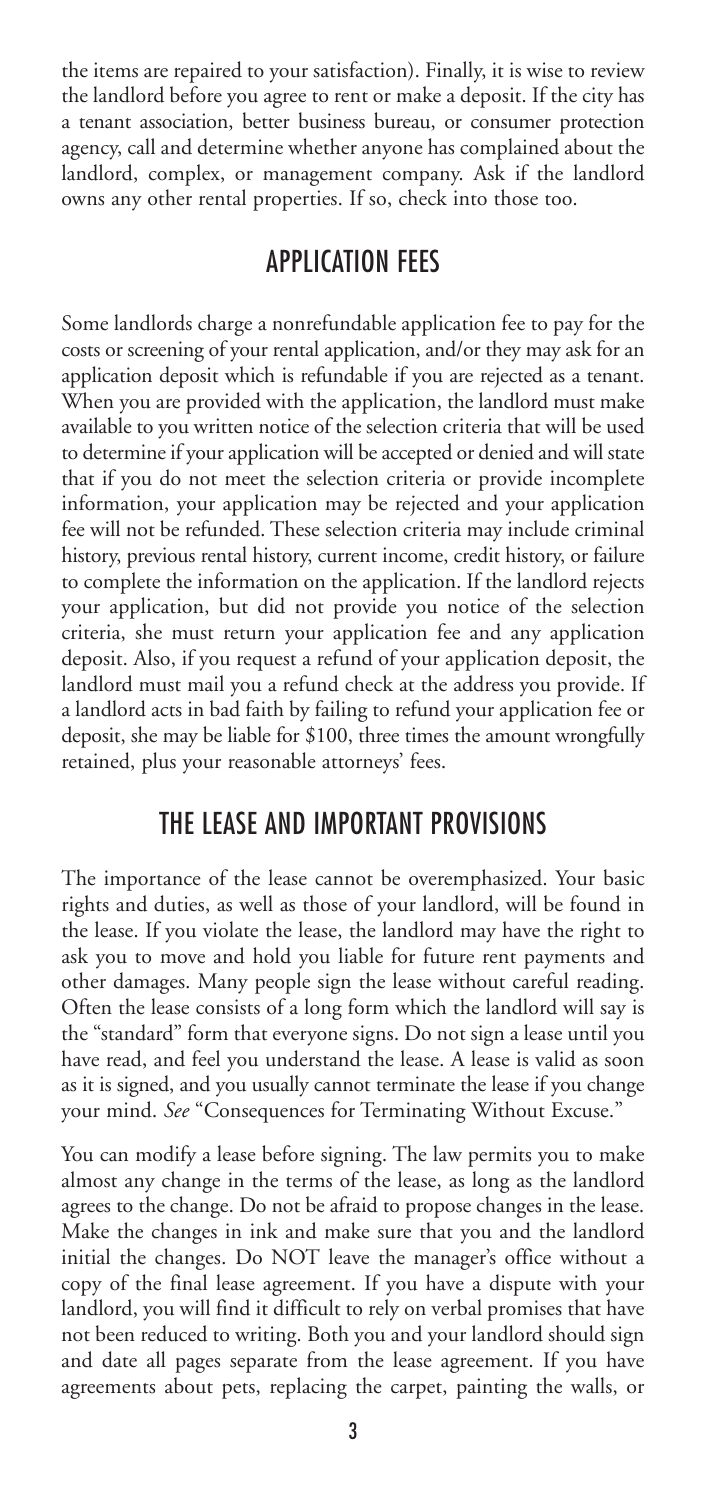who pays the utilities, such agreements should all be stated clearly in writing. Anything you want replaced or repaired should be requested in writing. It would be wise not to rent from a landlord who will not reduce the agreement to writing.

# RENT AND LATE FEES

A landlord can charge any amount she wishes for rent. There are no limits to increases, as long as the lease is expired (or will soon expire) and a proper notice is given. *See* "Changing Terms in the Middle or End of a Lease."

Often, your lease will state that rent is due on the first day of the month. Many leases provide a "grace period" in which rent can be paid late without penalty. Always get receipts for payments and keep them as long as you live there, especially if you pay cash or by money order. If a landlord claims she did not receive a money order from you and you do not have a receipt, you can run a "trace" on the money order (to determine who may have cashed it) by contacting the company that issued the money order. If any of the landlord's employees cashed the money order, you are probably not responsible for that rent payment. It may take several weeks to trace a money order so be sure to start the process quickly. Usually for a fee, a money order company will reissue a money order that has not been cashed.

A landlord must accept rental payments in the form of cash, unless the written lease provides otherwise. If you pay your rent in cash, your landlord must provide you with a written receipt. The landlord must also keep a record of the date and amount of each cash payment. If a landlord fails to provide receipts or keep a record book, you can file suit and may be entitled to a court order that: (1) directs the landlord to comply with the law; (2) awards you the greater of one month's rent or \$500 for each violation; and (3) awards you court costs and reasonable attorney's fees.

A landlord can charge a reasonable late fee if you pay rent one day or later after the due date in your lease agreement, and if the lease gives notice of the fee. If you do not pay your rent on the due date (or within the grace period if one is provided), the landlord usually has the discretion to either terminate the lease agreement or accept the rent and the appropriate late fee. If you offer to pay the rent and appropriate late fee and the landlord refuses to accept it, you may still have a chance in court if your lease provides for notice and time within which to cure a violation of your lease. A court may also consider your rent to be paid on time if you have established a clear and undisputed pattern of acceptance of late payment by your landlord. You should argue that if your landlord no longer wished to accept late payments, she should have given you some advance notice. *See* "Termination for Tenant Breach." If you suspect that your landlord may refuse to accept your rent, be sure to offer the money in person and with a witness (not just over the telephone) so that you can later show in court that you attempted to pay rent.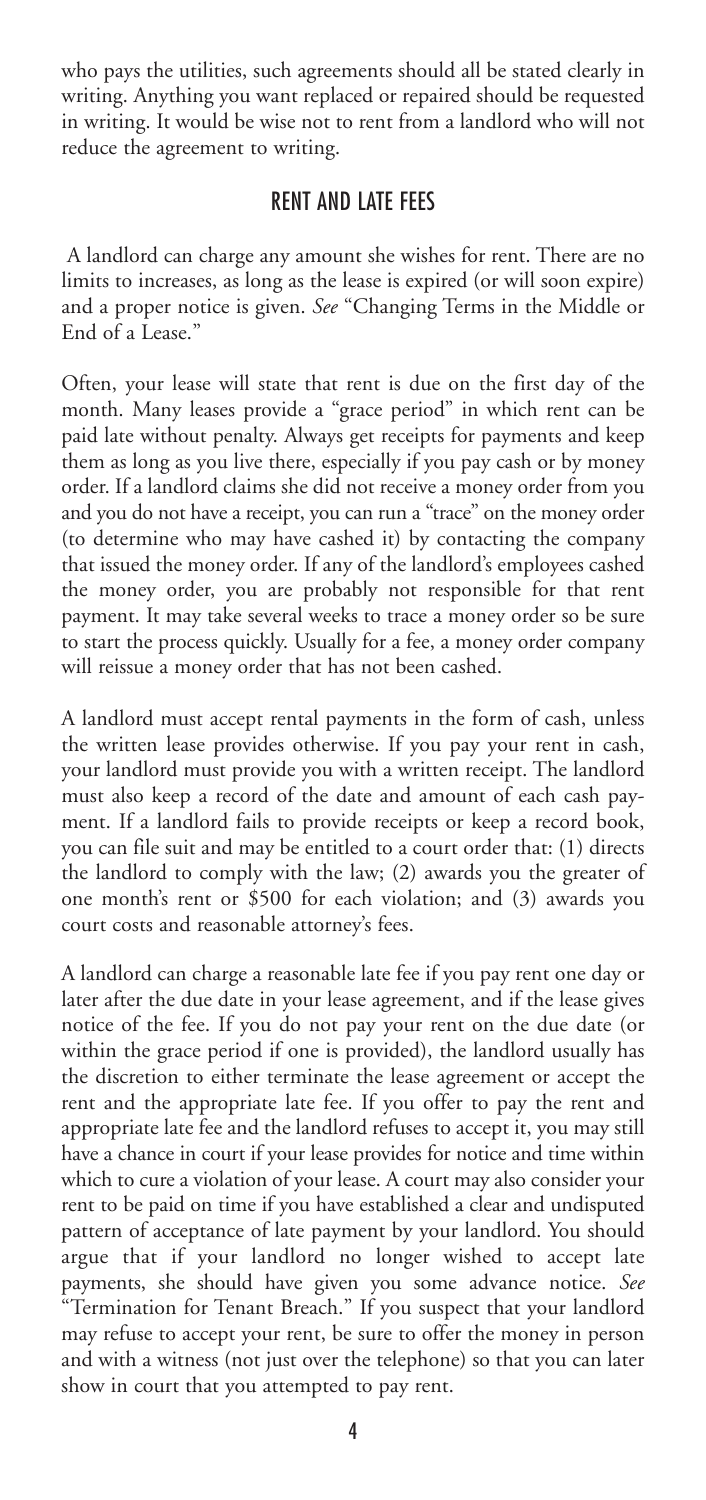Although there are no specific legal limits on late fees, they must bear some reasonable relationship to the actual costs incurred by the landlord as a result of the late payment. For example, if the landlord's costs as a result of the late payment are \$15 and the landlord charged \$150 as a late penalty, that could be ruled an unenforceable penalty. If a landlord is found to have charged a late fee without notice in the lease regarding such a fee, or if the fee does not bear a reasonable relationship to the landlord's actual costs, the landlord may be liable to you for \$100, three times the amount of the improper late fee, plus your reasonable attorneys' fees. Additionally, a landlord may be in violation of the Deceptive Trade Practices - Consumer Protection Act if the landlord charges extremely excessive late fees. A court may also refuse to evict a tenant if the only alleged violation is that the tenant refused to pay an unreasonable late fee. [Tenants in the Housing Choice Voucher Rental Assistance Program (formerly "Section 8"), government-owned or government-subsidized dwellings have strictly monitored rent that varies with their income level and have additional protections for unfair late fees.]

#### HOUSE RULES

House rules or apartment regulations are usually a part of the lease even though they are not printed on the lease form itself. Before you sign the lease, ask for a copy of the rules. If the rules have not been written down, ask the landlord to write them down and to sign and date the document. Having written rules will prevent the landlord from changing the rules in the middle of your lease. In general, most house rules are enforceable as long as they do not illegally discriminate. *See* "Discrimination." Rules may be unenforceable if they are completely unreasonable. For example, a broad curfew on adults has been considered unreasonable by some lower courts. If you feel a landlord's rules are unreasonable, it may be safer to follow them temporarily and move rather than attempt to challenge them unless you have an attorney or tenant organization to assist you. *See* "Overview."

Note that a landlord can decide not to renew a lease for almost any reason and, if the landlord has given proper notice of nonrenewal pursuant to the lease, a court will likely uphold that decision. In fact, the landlord is not obligated to give a reason for nonrenewal of a lease. Similarly, a landlord may terminate a month-to-month lease by providing a 30-day notice of nonrenewal. There are some exceptions. For example, a landlord cannot refuse to renew a lease in retaliation for a tenant requesting repairs. Further, a landlord cannot refuse to renew a lease based on a tenant's race, color, religion, sex, familial status, national origin, or disability. *See* "Termination and Moving Out" and "Exceptions to Failing to Renew or Terminating a Month-to-Month." [Tenants in the Housing Choice Voucher Rental Assistance Program (formerly "Section 8"), government-owned or government-subsidized housing have more protections against unreasonable evictions and rules. These tenants should contact their local housing authority or the U.S Department of Housing and Urban Development (HUD) office to complain of any unfair rules.]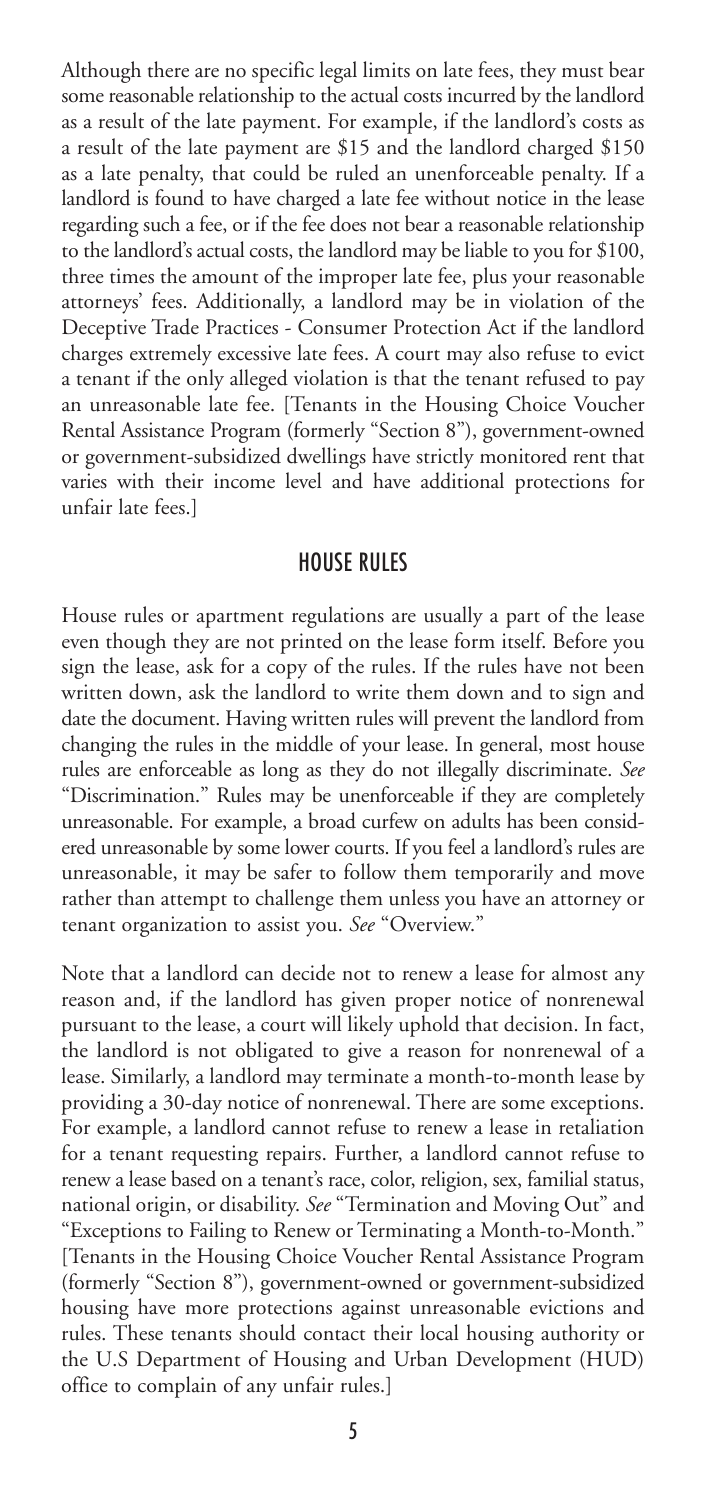#### LANDLORD'S RIGHT TO ENTER

Study your lease carefully to determine the circumstances under which the landlord may enter your home. Unless the lease agreement says the landlord can enter your apartment or house, she has NO right to do so, except in emergencies and for routine inspections or repairs and, preferably, when you are provided advance notice. In every residential lease (oral or written), a tenant has an implied right to peaceable, quiet enjoyment of the premises. A tenant also has a right of privacy in her own home.

You may want to have your own keyed lock on the door of the apartment or house. If you want your own keyed lock, be sure you provide for this in your lease or obtain written permission from your landlord. Also, a dwelling must be equipped with a keyless bolting device on each exterior door of the dwelling without necessity of request by the tenant. This will prevent improper entries while you are home. *See* "Locks and Security Devices."

# REPAIR LANGUAGE

It is your landlord's duty to repair or remedy most conditions in your unit that affect your health and safety unless you cause the damage through abnormal use, and so long as you follow the proper procedure to request such repairs. Make sure the lease does not say that you waive your rights by requiring the landlord to make these repairs. Although such clauses are often considered void, it is better to modify the lease than rely on the courts to resolve a dispute. *See* "Exceptions to the Landlord's Duty to Repair."

Texas law does NOT require a landlord to repair or remedy a condition that does not affect your health or safety, such as a defective dishwasher. Therefore, you should read the lease to see if the landlord promises to repair such problems. If she does not, you should ask her to change the lease to include repairing these problems. *See* "Repairs and Improvements."

## OCCUPANTS AND VISITORS

"Fair housing" (anti-discrimination) laws prohibit discrimination against families with children. For example, it is illegal for a landlord to refuse to rent to a family just because they have children. Often, such discrimination takes the form of occupancy policies. A landlord cannot have occupancy limits that discriminate against families with children. Texas law generally limits occupancy to three adults (persons over 18) for each bedroom of the dwelling, unless the landlord is required by fair housing laws to allow a higher occupancy rate. The U.S. Department of Housing and Urban Development (HUD) has determined that, as a general rule, a landlord's occupancy policy of two persons per bedroom is reasonable, but whether or not such an occupancy policy violates fair housing laws will depend on many factors. When determining whether an occupancy policy violates fair housing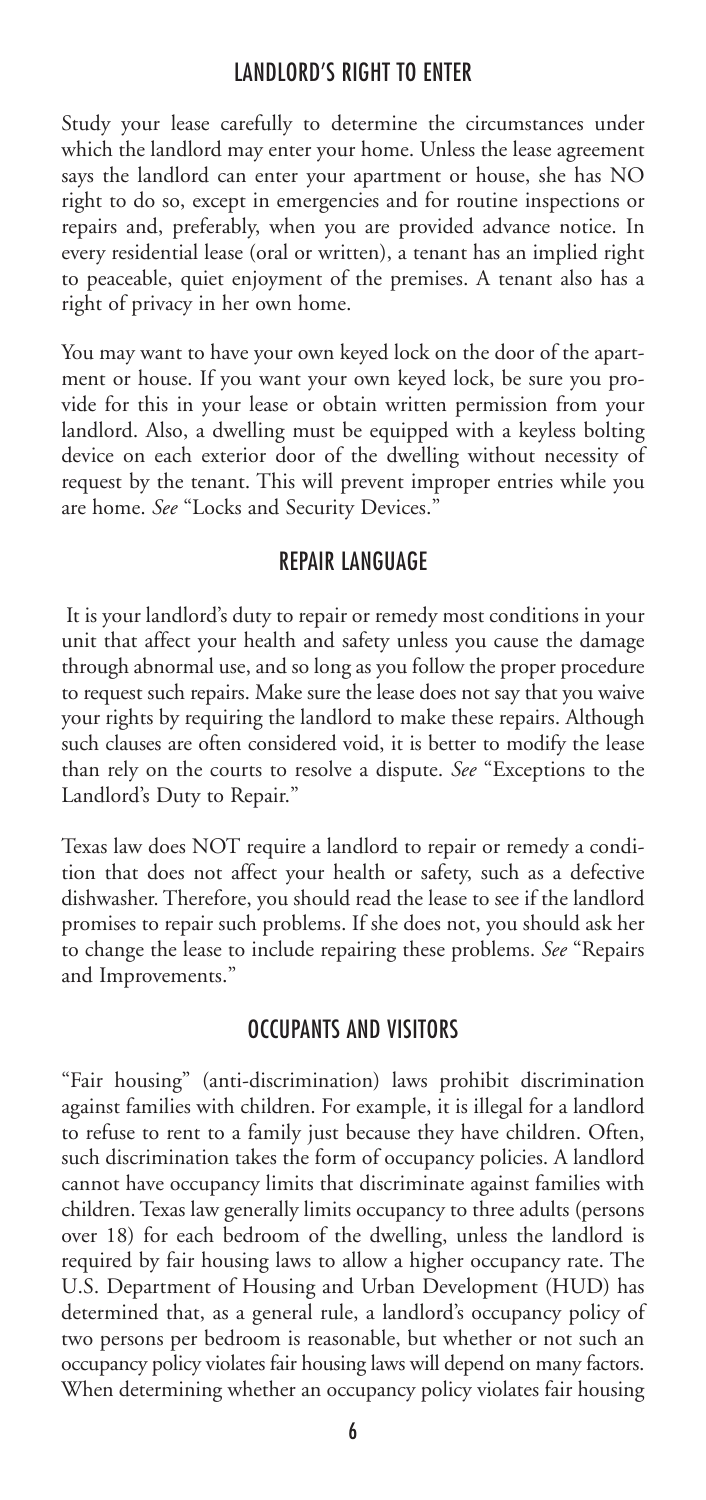laws, HUD considers such factors as the size and number of bedrooms, the age of the children, the configuration of the unit (for example, additional rooms, such as dens or studies, that could support more occupants), and other factors, such as physical limitations, like the capacity of a septic or sewer system. For example, it would be reasonable for two adult parents to share their bedroom with an infant child, so a landlord's occupancy policy that prohibits such a family from renting a one-bedroom apartment would likely violate fair housing laws.

A landlord generally cannot limit visitors as long as they do not disturb other residents or violate some other provision of the lease. You should use common sense concerning your visitors. For example, even if you are following your lease, you might want to avoid having the same visitor spend the night too many times in a row without the landlord's permission to avoid any accusations of having an unauthorized occupant. Similarly, a visitor who receives mail or other deliveries at your premises might arouse suspicion of an unauthorized occupant. Although the landlord has the burden to prove a tenant has violated the lease in an eviction case, you may be wise to avoid these disputes from arising in the first place. It is often better to work things out with your landlord before the dispute ends up in court.

# PARKING AND TOWING RULES AND POLICIES

If you live in a complex with more than one unit with the same owner, same manager, and adjacent location, the landlord must provide you with written vehicle parking/towing rules and policies that apply, and must provide you with copies of any changes that occur to those rules and policies during the term of the lease. To make changes to the rules and policies during the term of the lease, the landlord must either obtain your written consent, or the changes must be based on necessity, safety, or security, and they must apply to all the tenants in the complex. Unless the changes are due to a construction or utility emergency, you must receive 14 days' notice of the changes before they become effective. If a landlord does not follow these requirements regarding parking/towing rules and policies, she may be liable for \$100, any towing or storage costs that you incur if your vehicle is towed, plus your reasonable attorneys' fees and court costs. However, if you do not win a lawsuit based on parking/towing rules and policies, you may be liable to your landlord for her reasonable attorneys' fees and court costs.

Regardless of whether the landlord gives you proper notice regarding parking/towing rules and policies, your landlord is liable to you for any damage to your car that results from the negligence of a towing service that the landlord hires to remove cars parked in violation of the landlord's rules and policies if the towing company that caused the damage does not carry insurance that covers the damage.

# LEASE TIME PERIOD AND MONTH-TO-MONTH LEASES

Normally, a written lease will last for a fixed period of time, typically six months or one year. The advantage of having a lease with a fixed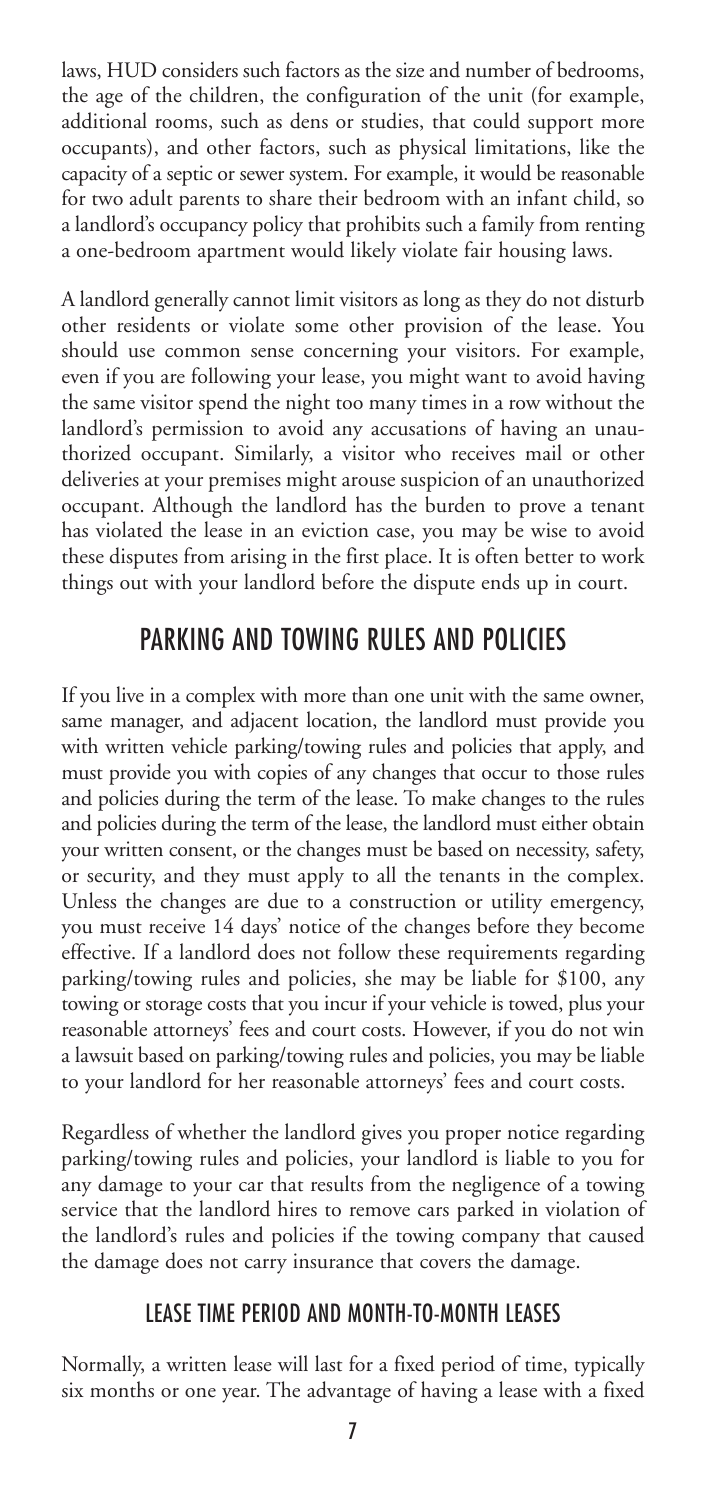term is that it protects you from rent increases and changes in the terms of the lease during that time. The landlord has the advantage of being assured they will receive rent for that period. One disadvantage of having a long-term lease is that you are obligated to the terms of the lease for the entire lease period, unless the landlord substantially violates the lease or agrees to terminate the lease.

If you never had a written lease agreement or your written lease has expired, you are probably a month-to-month tenant. A month-tomonth lease continues from one month to the next, as its name implies, until either you or your landlord gives a one-month advance notice of termination. (If you pay rent weekly, then you are a weekto-week tenant and only one week's notice is required.) No matter who terminates the lease, you should always keep a copy of the notice of termination as proof. *See* "Termination and Moving Out."

# CHANGING TERMS IN THE MIDDLE OR END OF A LEASE

During the lease, one party cannot change any terms of the lease agreement without the other party's consent. If an agreement is reached, it should be made in writing, dated, and signed by both parties. Unless an agreement is reached, the parties must abide by every term in the lease agreement (including any house rules). Prior to the end of the lease, either party can propose changes to a future lease agreement. (For month-to-month leases, either party can give a 30-day advance notice of a proposed change.) Unless the other party clearly terminates or does not renew the lease using the notice requirement described in the lease, then that party might be presumed to have accepted the new terms offered by the other party. If you do not want to accept a change in your lease, for example, increased rent, try to negotiate with the landlord and indicate you will not renew the lease unless the rent is lower. You should always obtain agreements in writing and signed by the owner or manager. *See* "Tenant Duties and Consequences."

# MOVING INTO YOUR NEW HOME

When you move into your new home make sure all the repairs your landlord promised have been completed. If some of the repairs have not been made, contact your landlord immediately. If the landlord fails to make the repairs she promised before you signed the lease, she may be liable for violating the Texas Deceptive Trade Practices – Consumer Protection Act. Contact a lawyer or tenant association for more details. You should also make a written list noting the condition of the apartment on the day you move in. This list will help you avoid disputes when you move out and may also be crucial in the return of your security deposit. Make a note of every spot on the carpet and every damaged item. Provide a copy of the list to the landlord and keep a copy for yourself. Your landlord has a duty to test all smoke detectors to verify they are in working order when you move in. The landlord also has a duty to rekey the locks between tenants.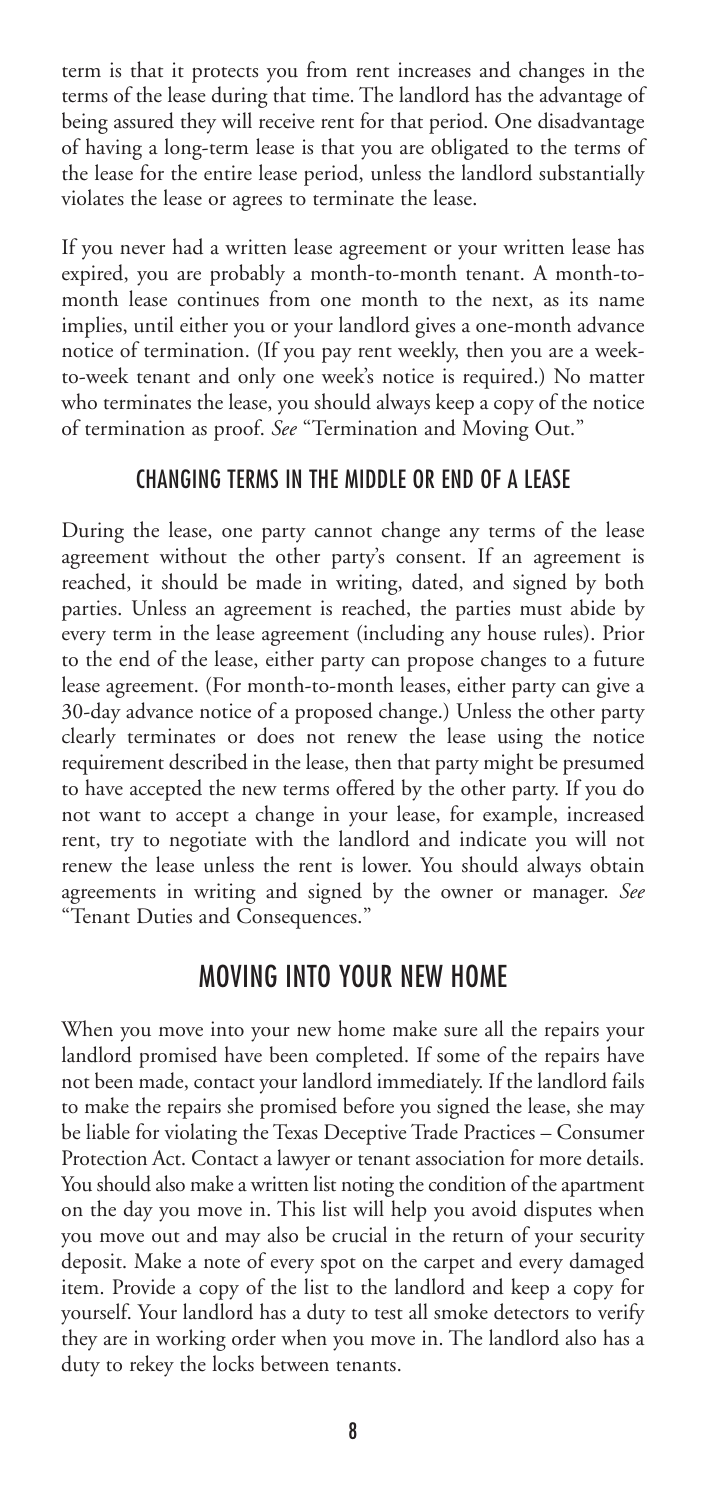# INFORMATION ON RENTERS' INSURANCE FROM THE TEXAS DEPARTMENT OF INSURANCE

Your landlord may have an insurance policy for the property you rent, but the policy will probably not cover your belongings. You may want to consider buying renters' insurance to replace or repair your belongings if they are stolen, damaged, or destroyed.

Renters insurance, sometimes called tenant insurance, is a type of residential property coverage for people who rent homes or apartments. Insurance companies can sell several types of renters' policies in Texas, each with a different level of coverage. Two of the policy forms, the Named Perils Policy (NPP) and the All Rish Policy (ARP), are standardized. This means the policy language and coverages will be the same, regardless of the company writing the policy. NPP policies insure your property against losses specified in the policy, such as fire and theft. Losses not specified in the policy are not covered. Most renters buy NPP policies. ARP policies, as the name implies, are "all risk" policies and insure your property against every type of loss, unless specifically excluded by the policy. ARP policies are more expensive than NPP policies because they cover more risks. Companies also may sell alternative policies or modified versions of the NPP and ARP if approved in advance by the Commissioner of Insurance. These alternative policies are not standardized, so coverages may vary. Read your policy carefully to know exactly what it covers.

All policies have a total dollar limit. This is the maximum amount the policy will pay, regardless of the amount of your claim. Make sure you buy a policy with a high enough dollar limit to replace your property if it's stolen or destroyed. Most policies in Texas have a deductible equal to a percentage of the total amount of coverage. A deductible is the amount you must pay out of your own pocket before the insurance company will pay on your claim. For example, if you have a \$25,000 policy with replacement cost coverage and a 1 percent deductible, you would pay the first \$250 of the repair or replacement costs. The company would then pay the remainder, up to your policy's dollar limit. Some companies may require a higher deductible for theft.

Personal property coverage pays to repair or replace your personal property, up to your policy's dollar limit. In addition to a total dollar limit, policies may limit payments for certain kinds of property. For example, limits may be \$100 for cash, \$2,500 for personal property used for business, \$500 for valuable papers, and \$500 for jewelry, watches, and furs. Renters insurance also covers your luggage and other personal items when you travel. This coverage is usually limited to 10 percent of the amount of your policy or \$1,000, whichever is greater.

Loss of use pays for additional living expenses, such as food and housing, if you must move from your home or apartment because of a covered loss. Loss of use coverage is generally limited to 20 percent of a policy's personal property coverage. For example, if you have \$25,000 in personal property coverage, your loss of use coverage would be \$5,000.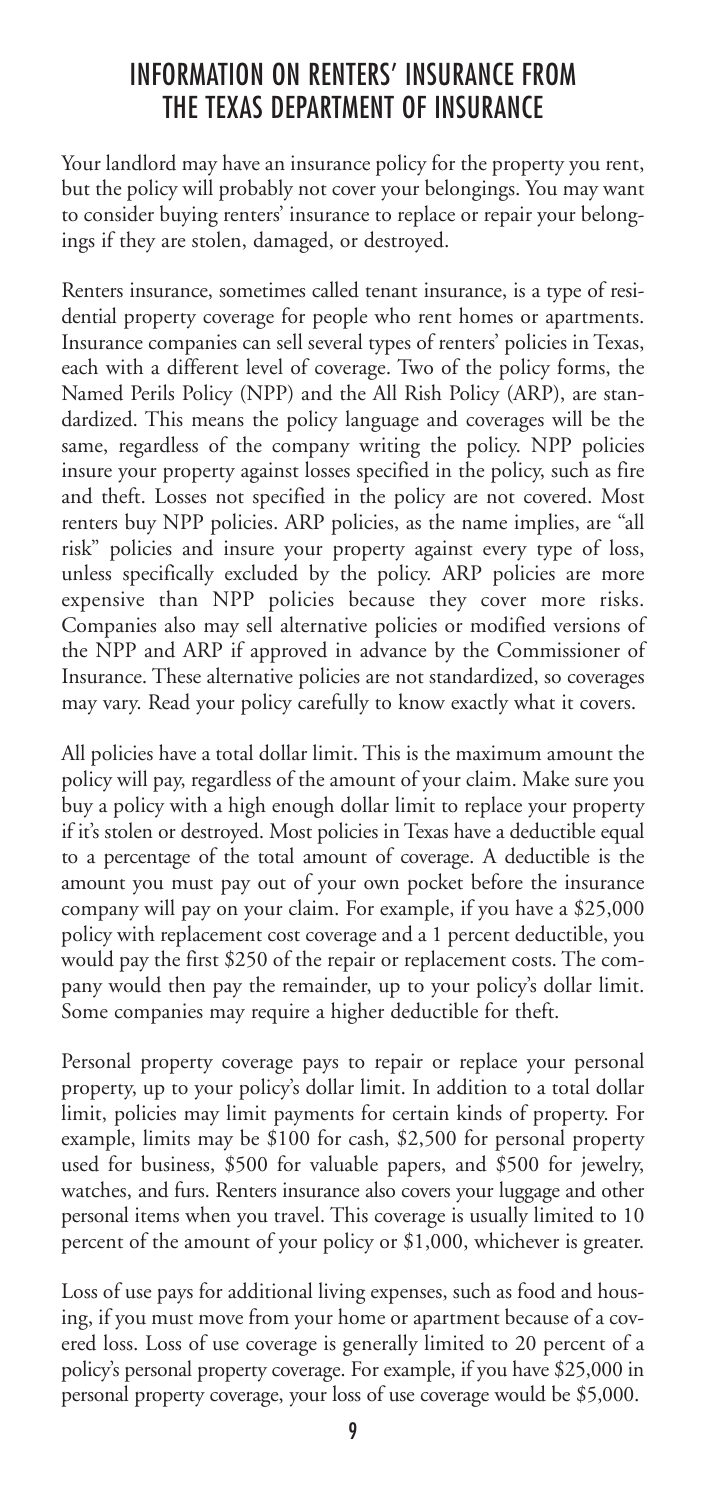Personal liability protects you against a claim or lawsuit if someone is injured in your home. A renters' policy typically automatically provides \$25,000 in liability coverage and pays your legal costs. Extra liability coverage is available for additional premium.

If a policy provides less coverage than you'd like, ask whether you can buy "endorsements." Endorsements increase or expand the coverage provided in the base policy, usually for additional premium. The availability of endorsements varies by company.

Renters policies normally pay the "actual cash value" of your property. This means the insurance company will subtract an amount for depreciation and wear and tear from the value of your property before paying your claim. For example, if someone steals your five-year-old television, the insurance company will only pay you an amount equivalent to the market value of a five-year-old television, minus your deductible. Therefore, you won't receive enough to buy a new television. For a higher premium, you can buy "replacement cost coverage" that pays the full cost of replacing your property, minus your deductible and up to your policy's dollar limit. You can usually add replacement cost coverage to your property for additional premium.

If you have replacement cost coverage and an NPP or ARP policy, your insurance company will pay up to a certain amount to repair or replace your damaged property. If the property damage exceeds that stated amount, the company will pay the actual cash value first. You must then repair or replace the property with an item of like kind and quality before the company will pay the remaining amount of your claim. Other types of policies may pay replacement cost differently. Read your policy or ask your agent to find out how your policy pays a claim.

Note: A complete inventory of your personal property can be helpful if you ever file a claim. Include the item, its value, and a serial number if there is one. Keep receipts for expensive items. Photographs or a videotape of your property can be especially helpful to document your loss to the insurance company. Keep a copy of the inventory and any photos or videos of your property in a secure place, such as a safe deposit box.

Rates can vary widely among companies, even for the same or similar coverage. It pays to shop. Following are a few tips:

- Inventory your property so you know how much coverage you need. Make sure you buy enough coverage to replace your property if it's stolen or destroyed.
- Obtain quotes from several different companies.
- Ask about endorsements if you need or want more coverage than the policy provides.
- When comparing prices, be sure you understand the coverage each policy provides. A less expensive policy could provide less coverage.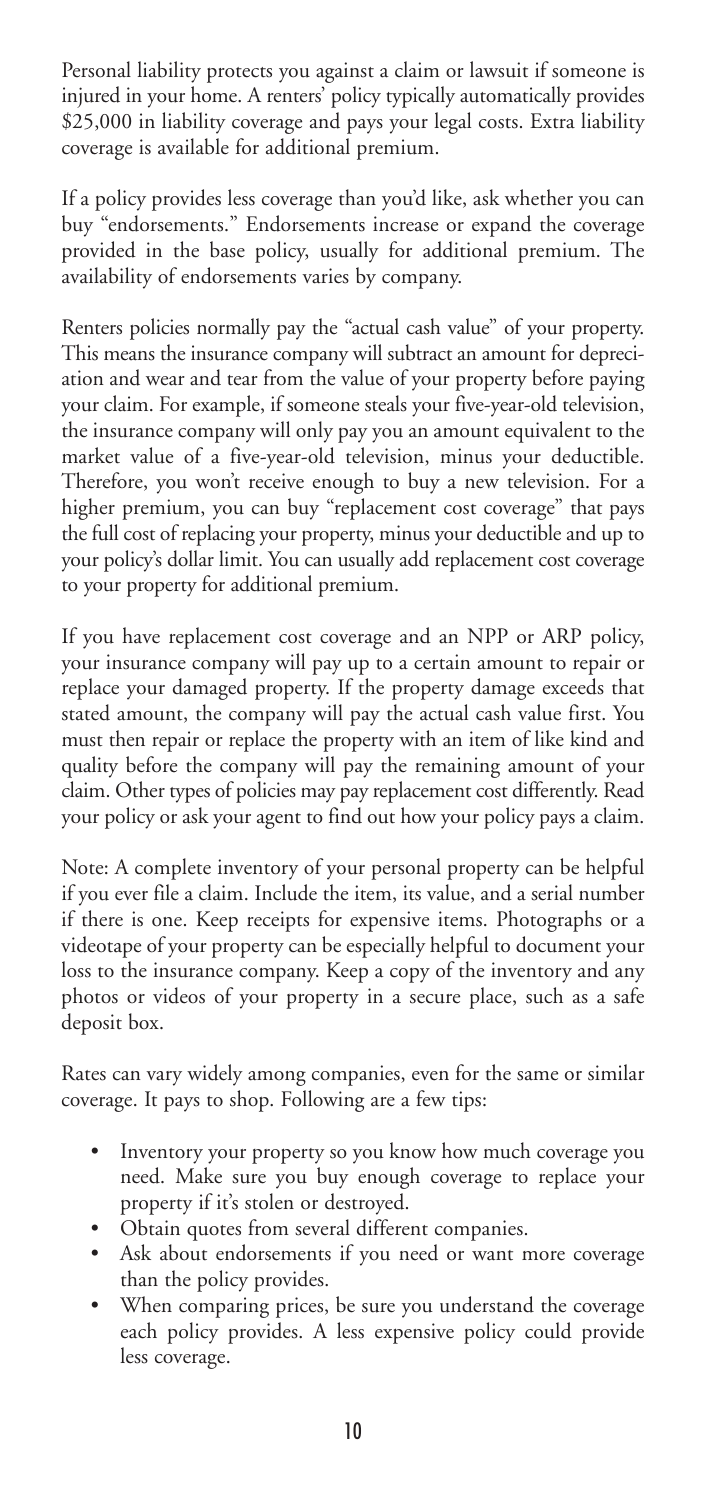- When asking for a price quote or applying for insurance, answer questions truthfully. Wrong information could result in an incorrect price quote or could lead to a denial or cancellation of coverage.
- Be sure to consider factors other than cost, such as a company's financial strength and its customer service record. Buy only from licensed companies and agents. You can find out whether agents or companies are licensed and get information about licensed companies' finances and their complaint histories by calling the Texas Department of Insurance Consumer Help Line (1.800.252.3439) or by visiting the website www.tdi.state.tx.gov.

If you have trouble finding renters' insurance, the Texas FAIR Plan Association offers a tenant policy for qualified consumers who are unable to obtain renters' insurance from a licensed company. To be eligible for this coverage, you must have been denied insurance by at least two licensed insurance companies writing residential property insurance in Texas and may not have received a valid offer of comparable insurance from a company licensed in Texas. FAIR Plan policies are available only through Texas-licensed agents. For more information, contact your agent or the Texas FAIR Plan Association (1.800.979.6440 or www.texasfairplan.org).

For answers to general insurance questions or for information on filing an insurance-related complaint, call the Texas Department of Insurance Consumer Help Line (1.800.252.3439) between 8 a.m. and 5 p.m., Central time, Monday–Friday, or visit the website www.tdi.state.tx.gov.

# TENANT RIGHTS AND REMEDIES

This section of the handbook discusses tenant rights and remedies provided by Texas law. Unless otherwise indicated, a lease cannot remove or diminish any right or remedy described below. However, your lease may provide additional protections and remedies. Be sure to read your lease first to see if your problem is addressed.

## REPAIRS AND IMPROVEMENTS

Texas law requires landlords to make a diligent effort to repair problems about which they have been notified and that materially affect the physical health or safety of an ordinary tenant. Examples of items that materially affect the health and safety of an ordinary tenant are sewage backups, roaches, rats, no hot water, faulty wiring, roof leaks, and, sometimes, a lack of heat or air conditioning. If the problem violates a provision of your city's building, health, or fire code, then it is more likely to be considered a health or safety risk. State law generally does not cover problems such as broken dishwashers, walls that need painting, unsatisfactory draperies, or grass that needs cutting. However, your lease agreement may require the landlord to repair these problems as well. If you are uncertain how to classify the problem, consult a lawyer, health or building inspector, or tenant association.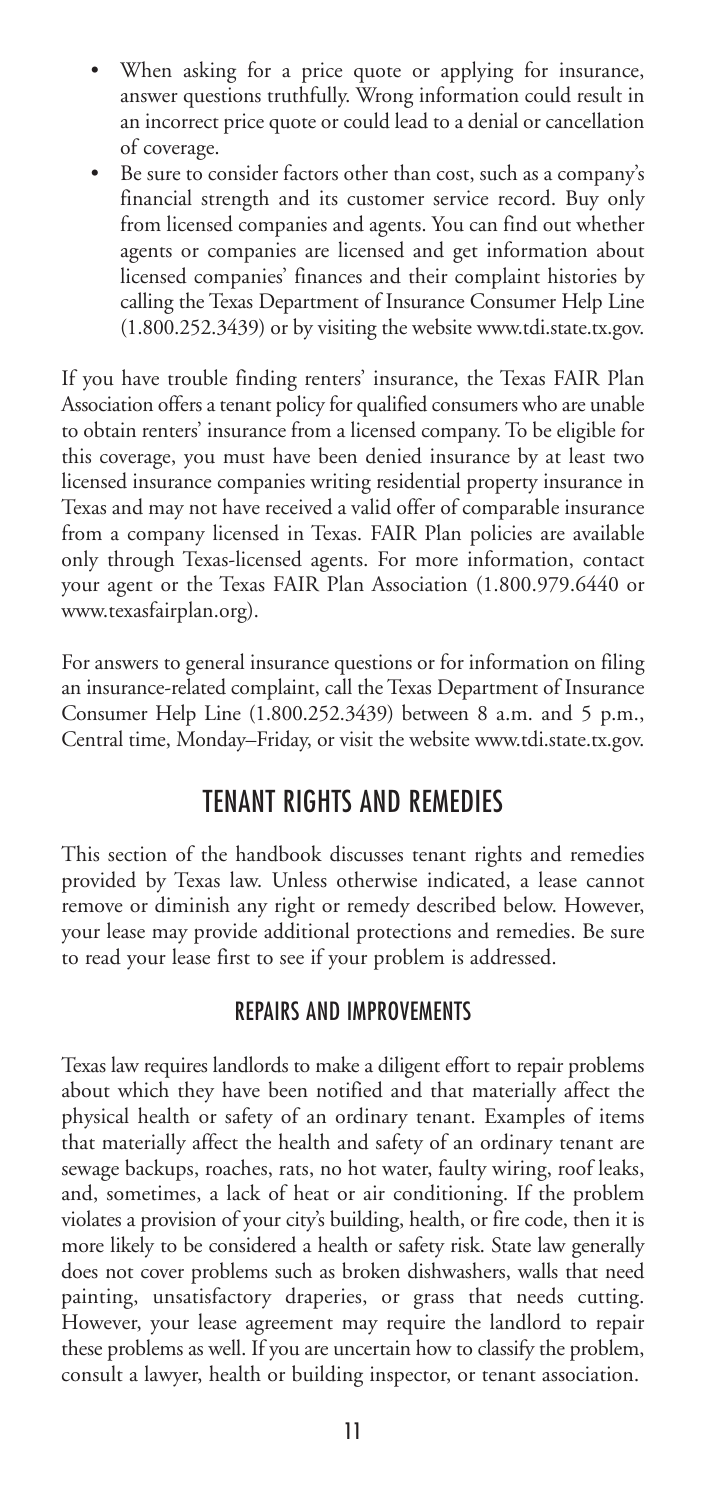A landlord that has an on-site management or superintendent's office must provide to you a telephone number that will be answered 24 hours a day for the purpose of reporting emergencies related to a condition of the property that materially affects your physical health or safety. The landlord must post the phone number prominently outside the management or superintendent's office.

The remaining sections of "Repairs and Improvements" will only discuss the requirements and remedies provided by state law as described above. Although some of the general advice may be applicable in other situations, a tenant should not assume that ANY of the remedies discussed below would be available.

[Tenants with the Housing Choice Voucher Rental Assistance Program (HCVRAP) (formerly "Section 8") rental vouchers or in government-owned or government-subsidized housing have additional rights concerning repairs. For example, a tenant with a HCVRAP rental voucher may request that the housing authority that administers the HCVRAP program inspect the unit. If there are repairs that require the landlord's attention, the housing authority may choose to "abate" (stop) paying its portion of the rent on the tenant's dwelling until the repairs are completed. If the landlord files for eviction, the landlord may not be able to evict the tenant based on nonpayment of the housing authority's rent, as long as the damage was not caused by the tenant's abnormal or reckless use of the premises. For more information about these programs, you should call your local housing authority, attorney, or tenant association.]

#### *Exceptions to the Landlord's Duty to Repair*

Texas law does not require a landlord to repair a condition caused by the tenant or a guest, family member, or lawful occupant of the tenant (unless the condition was caused by normal use of the premises). The law also specifically provides that the landlord need not furnish security guards for an apartment complex, although better lighting, locks, fencing, and other security measures could be required in some situations.

Other exceptions to a landlord's duty to repair are only valid if the tenant has agreed to them in a written lease and certain conditions are met. It should also be noted that these exceptions are fairly rarely used. For example, Texas law allows landlords with one rental unit to change, in the lease, their duty to repair, but only if the unit was free of health and safety risks when the tenant moved in and the landlord was unaware that there would be repair problems during the lease, and only if the landlord puts a specific and clear lease provision in the lease to this effect that is underlined or in bold print.

A landlord and a tenant may also agree in a lease that it is the duty of the tenant to pay for the repair of broken windows, screens, and doors, but only if such a lease provision is specific and clear, underlined or bolded, and the conditions were not caused by the negligence of the landlord. Similarly, a landlord and tenant may agree in a lease that it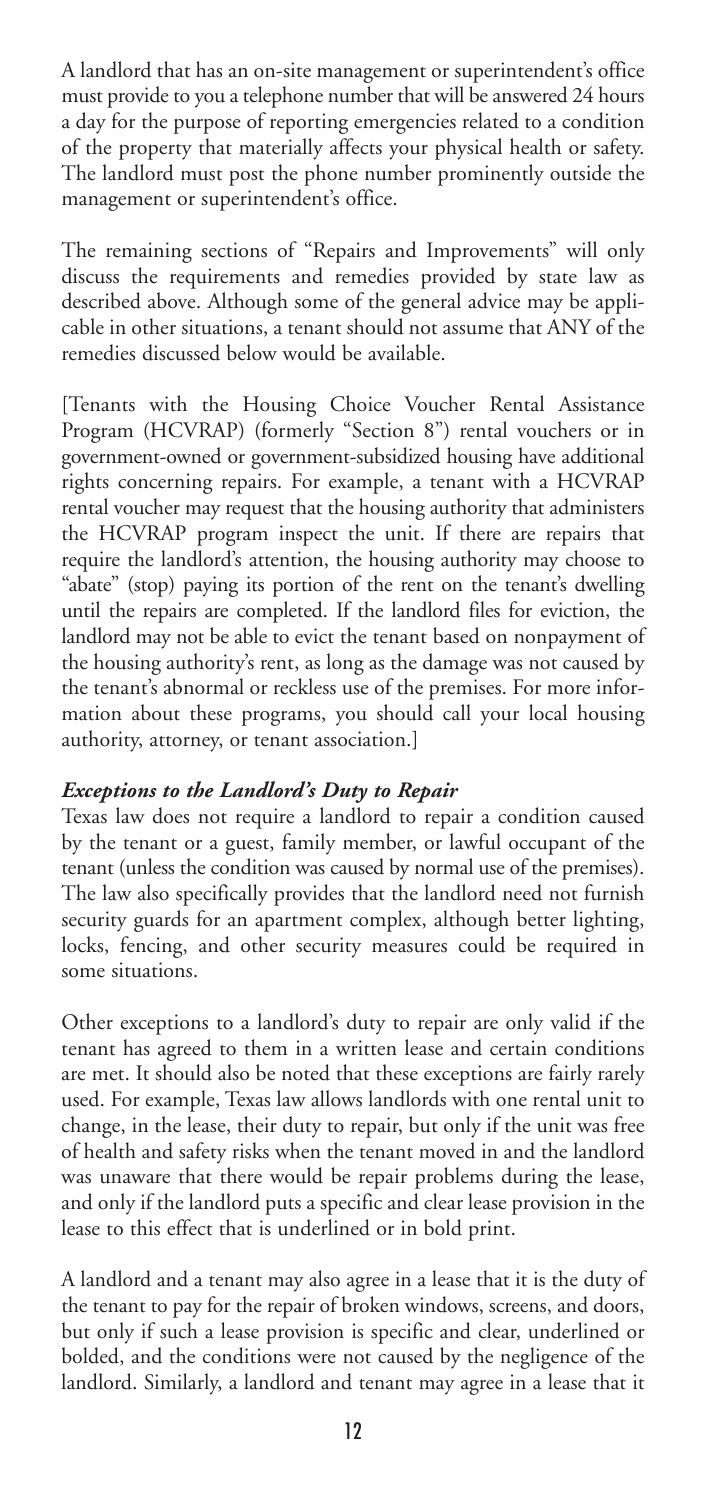is the duty of the tenant to pay for the repair damages caused by leaving windows and doors open and from sewage backups if a toy or other improper item is found in the line that exclusively leads to the tenant's unit and is the cause of the backup, but only if such a lease provision is specific and clear and is underlined or bolded in a written lease, and the conditions were not caused by the landlord.

A landlord must provide you with a home that is free from health and safety risks, regardless of what is in the lease. Other than those exceptions listed above, a landlord may not modify her duties under the law to repair a condition that materially affects your physical health and safety. If a landlord intentionally tries to change this duty orally or in your lease, you may have a claim against her for actual damages, one month's rent plus \$2,000, and reasonable attorney's fees. The law presumes the landlord acted without knowledge, so give your landlord a written notice (and keep a copy) if she is violating the law and ask her to change the lease. If the landlord refuses, you may have a stronger claim against the landlord.

## *Procedure for Obtaining Repairs*

Tenants with problems requiring landlord repairs should take the following steps in order to use the remedies provided by state law (your lease may provide you with more rights):

1. Always Provide Notice

 You must provide notice of the problem to the person to whom you pay rent. Phoning is usually the fastest way, but you should also provide the notice in writing and keep a copy for yourself as proof. Be sure to date the notice. Many leases require that all requests for repair be in writing. If you mail your rent payments, you can mail the notice to the same address. Sending the notice by certified mail provides the best proof that it has been received. **If you send your first notice requesting repairs by certified mail, return receipt requested, then you are not required to send a second written notice in order to pursue your rights and remedies under state law.**

2. Pay Your Rent

 The landlord is not obligated to make repairs required by state law unless you are current on your rent. You must perform your obligation to pay rent or you cannot force the landlord to perform her obligation to repair. Your rent must be current at the time you provide the first notice; otherwise, that notice may not have any legal effect.

3. Give your Landlord a Reasonable Time to Make the Repairs Your landlord has a "reasonable time" to repair the problem after receiving your initial notice. The length of time considered reasonable will depend on the circumstances, although the law presumes that seven days is a reasonable time. The nature of the problem and the reasonable availability of material, labor, and utilities are all factors that will be taken into consideration in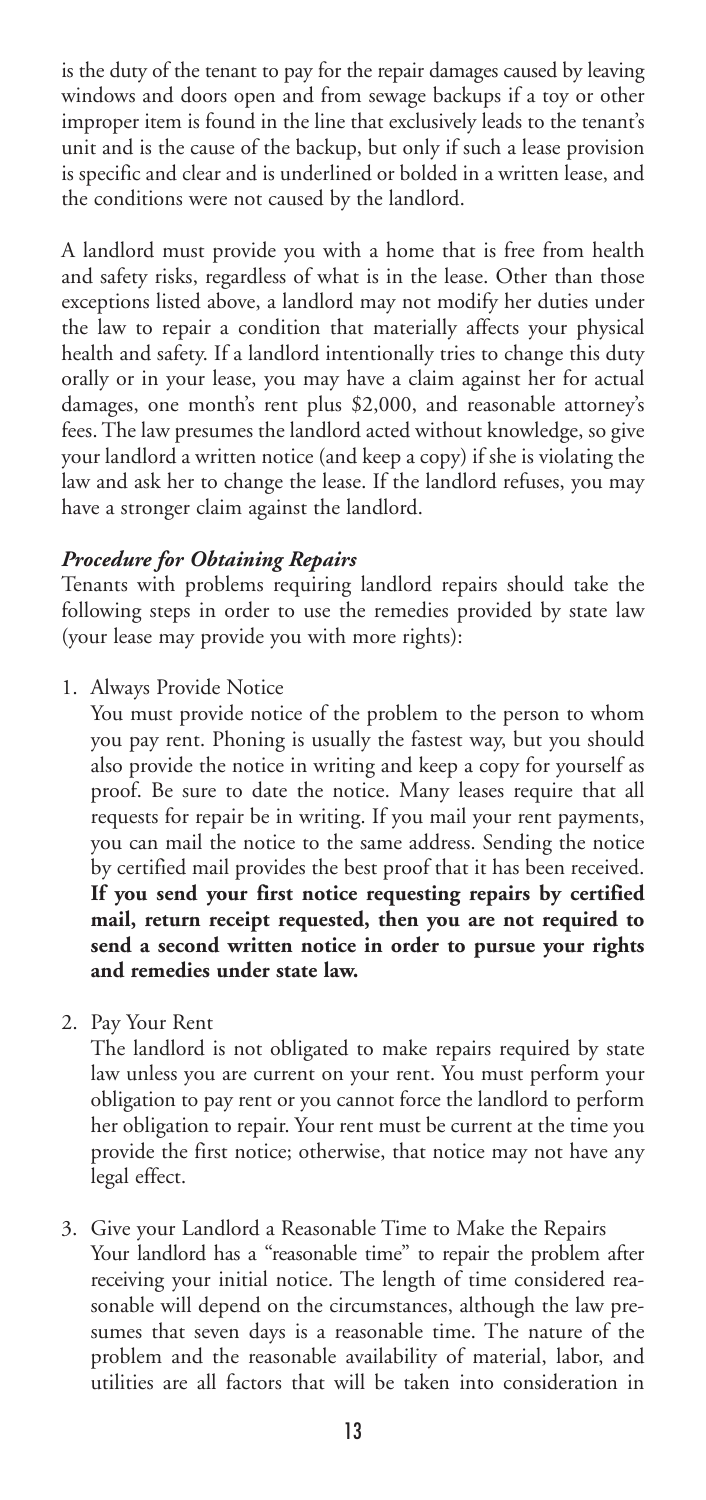determining how much time is reasonable. During this time, the landlord must make a diligent effort to repair the problem. For broken water pipes or sewage blockages, the reasonable time may be much shorter than seven days. For small roof leaks, a reasonable time may be longer.

- 4. It is Not Required, but It May be Wise to Call a City Inspector If the landlord has had a reasonable time to fix the problem and has not done so, you may decide to call the appropriate city or county inspector (housing, health, or fire). This may put additional pressure on the landlord if the condition violates local ordinances. The inspector may also help you decide if the problem affects your health or safety. Obtain a written report and the name of your inspector.
- 5. Provide a Second Notice and Request Explanation

 After the landlord has had a reasonable time to repair the condition following your initial notice, you must send a second written notice to repair or remedy the condition. **Remember, you do not have to send a second notice if you sent the first notice by certified mail, return receipt requested.** You should ask the landlord in this second notice for an explanation for any delay, because if she does not respond, you will have an easier case to prove if you go to court. It is a good idea to send this notice by certified mail to prove it was received by the landlord. Remember to save a copy of your notice. The notice should say that it is your second written notice, that you are requesting an explanation, and it MUST explain what you plan to do if the landlord does not repair the condition. You have three basic alternatives: (1) terminate the lease; (2) repair and deduct the amount from your rent (this is a tricky alternative, see below); or (3) file a lawsuit seeking an order directing repairs, damages, etc. It may be a good idea to list all the alternatives in your second notice and decide later which ones you will use. You should also consider involving other tenants, city officials, and the media. *See* "Overview."

6. Tenant Remedies

 If the landlord has clearly had a reasonable amount of time to repair the condition (usually seven days) and has failed to make a diligent effort to remedy the problem and you have properly followed the procedures above, you may be able to exercise one or more of the alternatives listed in your notice: (1) terminate the lease and move out; (2) have the problem repaired yourself and deduct the amount spent from your rent, but only if you follow ALL of the procedures mentioned below; and/or (3) sue the landlord for failing to repair.

#### (a) Terminating the Lease

If you decide to terminate the lease, you must inform the landlord in your second written notice that you will terminate the lease unless the condition is repaired or remedied within a reasonable period of time (presumably seven days). Remember, you have the right to terminate only if the condition materially affects the physical health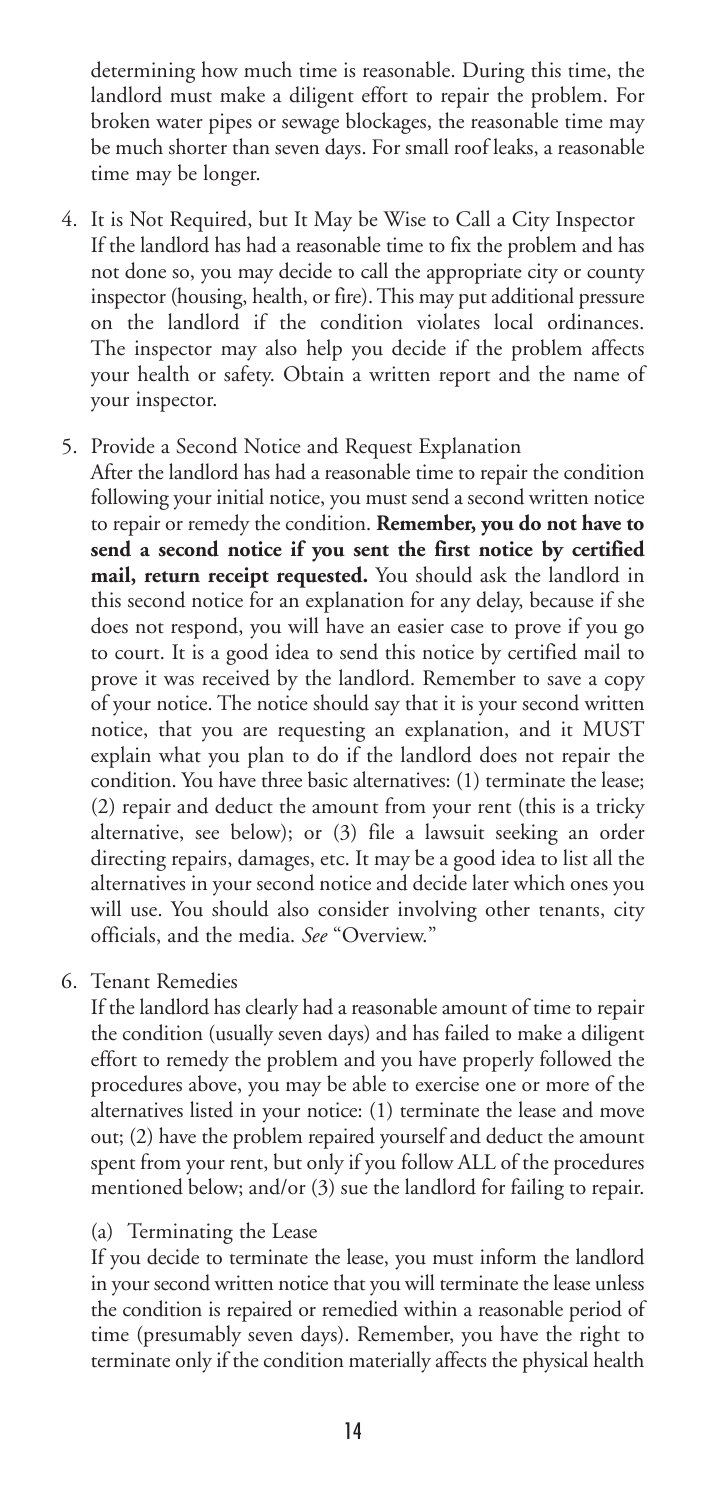or safety of an ordinary tenant, you have provided proper notices, and you are not delinquent in paying your rent. *See* "Warning."

If you terminate the lease, you must move out. You can stop paying rent on the day you move out or the date of termination (whichever is later). If you correctly terminate your lease, you are entitled to a refund of rent from the day you terminated the lease or moved out, if you paid rent in advance. You may also use your security deposit to pay any rent that is owed, and you can do this without having to go to court. If you properly terminate the lease, you may still sue the landlord for one month's rent plus \$500, actual damages, attorney's fees, and court costs. However, if you terminate your lease, you cannot sue to obtain a reduction in rent or to have the condition repaired, nor can you exercise any repair and deduct remedies discussed below.

When you move out, the landlord must return your security deposit unless she has reason to deduct an amount from the deposit (such as for damage you caused to the premises). Your landlord cannot keep your security deposit solely because you terminated the lease under these circumstances. If your landlord does not refund the unearned portion of your rent or wrongfully withholds your security deposit, you may wish to file suit against her. *See* "Security Deposits."

#### (b) Using Repair and Deduct

This remedy involves many procedures and conditions, and it is strongly recommended that you consult with an attorney or tenants association before you attempt to use your right to repair and deduct.

In certain circumstances, a tenant can hire a contractor to repair a condition that affects health or safety after giving the required notices and waiting a reasonable time. The tenant is allowed to deduct the money paid to the contractor from the NEXT month's rental payment. *See* "Warning." However, repair and deduct can be used ONLY if one of the following occurs:

- the landlord has failed to remedy the backup or overflow of raw sewage inside the dwelling, or flooding from broken pipes or natural drainage inside the dwelling;
- the landlord has agreed to furnish water and the water has stopped;
- the landlord has agreed to furnish heating or cooling and the equipment is not working adequately, and the landlord has been notified in writing by a local health, housing, or building official that the lack of heating or cooling materially affects health or safety of an ordinary tenant; or
- the landlord has been notified in writing by a local health, housing, or building official that the condition materially affects health or safety of an ordinary tenant.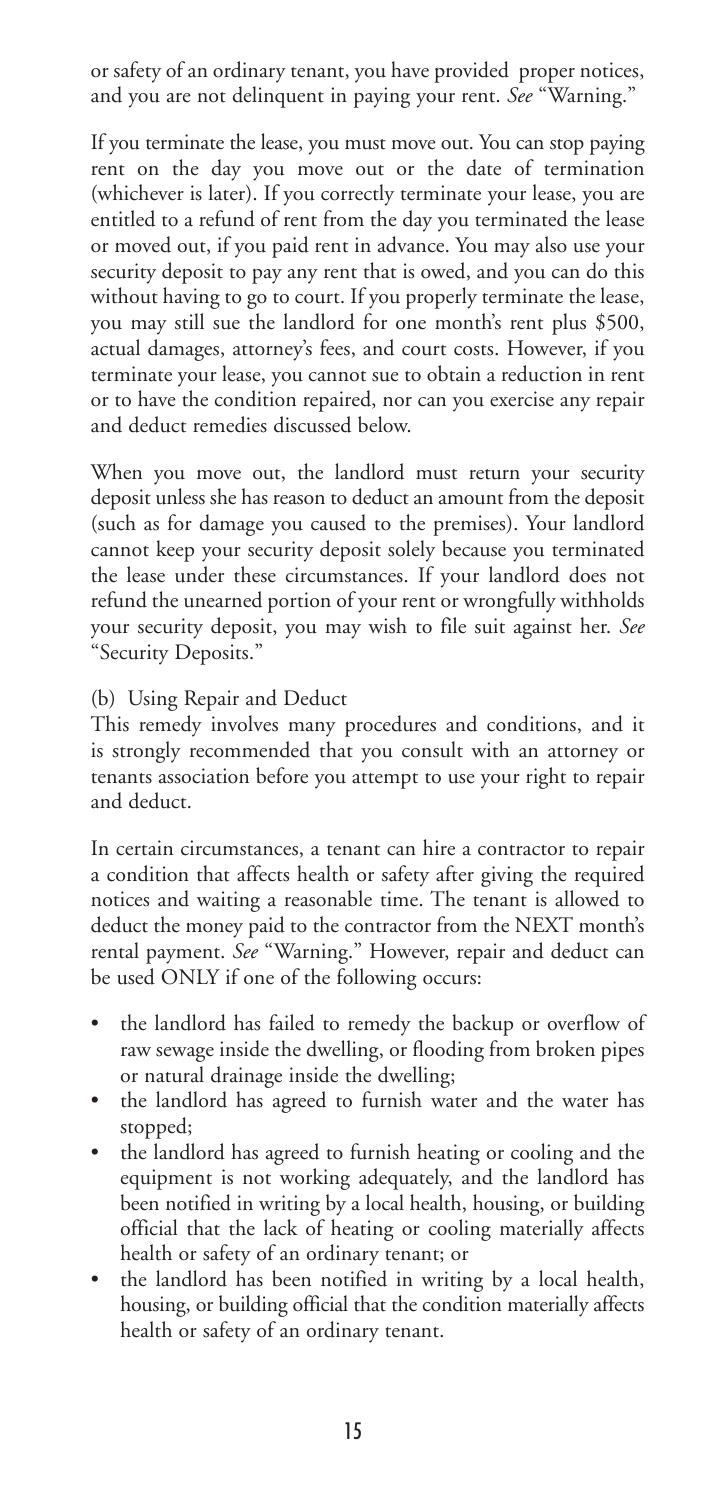After providing a proper notice and the conditions outlined above are met, you must wait seven days for the landlord to repair the problem before you can hire a contractor for repairs. (Exception: You do not have to wait at all if the condition involves serious sewage problems or flooding, and you only have to wait three days if the condition involves lack of drinking water, heat, or air conditioning.)

Although the repair and deduct remedy can be used as often as necessary, the amount that can be deducted to repair any one condition CANNOT be greater than one month's rent or \$500, whichever is greater. [A tenant on the Housing Choice Voucher Rental Assistance Program (formerly "Section 8"), governmentowned or government-subsidized housing may repair and deduct up to the monthly fair market rent of the dwelling from future rental payments, or \$500, whichever is greater.] Further, the total deductions in any one month cannot exceed one month's rent or \$500, whichever is greater. The company or contractor you hire to make the repairs must be listed in the phone book or classified ads of a local newspaper and must not have any personal or business connection with you. You cannot deduct for repairs made yourself, unless the landlord agrees (obtain the agreement in writing). In addition, all repairs made pursuant to this remedy must be made in compliance with applicable building codes, including a building permit when required. You cannot contract for labor or materials in excess of what you may deduct, and the landlord is not liable for those who furnish the labor or materials to remedy the condition. When deducting the cost of repairs from a rent payment, you must furnish the landlord, along with the payment of the balance of the rent, a copy of the repair bill and the receipt for its payment.

A landlord who is unable to obtain necessary parts or who cannot labor following a natural disaster has the right to delay a tenant from exercising the repair and deduct remedy by delivering to the tenant an Affidavit of Delay. This affidavit can delay repairs up to 30 days, but it must set forth the reasons for the delay, including dates, names, addresses, and telephone numbers of contractors, suppliers, and repairmen contacted by the owner. Affidavits must be made in good faith and the landlord must continue diligent efforts to repair the condition. A landlord can be severely penalized for wrongfully issuing Affidavits of Delay. Check with a lawyer or tenants association for more details.

#### (c) Filing Suit

If you are successful in a suit in the matter of repairs, you can obtain a court order requiring the landlord to repair the condition, and you can also recover your actual damages (direct costs resulting from the landlord failing to repair), a reduction in rent in proportion to the reduced rental value effective from the first notice to repair until the condition is remedied, one month's rent plus \$500, reasonable attorney's fees, and court costs. *See* "Warning."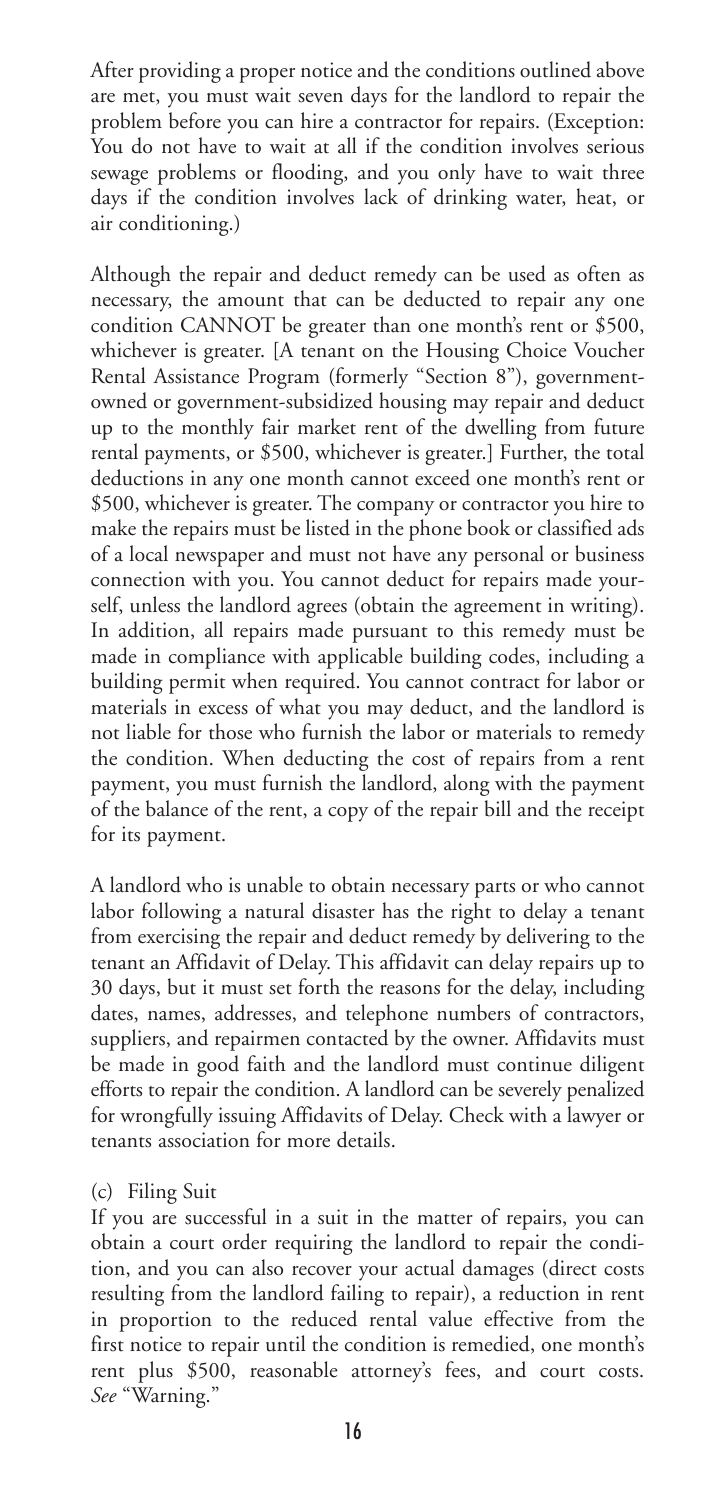Filing suit in a Justice of the Peace Court is less expensive and faster than doing so in County Court or District Court. You may represent yourself in a Justice of the Peace Court. However, by filing in a Justice of the Peace Court, you will be limited in some important respects. First, the total amount you recover cannot exceed \$10,000, plus court costs. Second, the Justice of the Peace cannot order your landlord to repair the condition, as described above. Third, either party can appeal the case to the County Court for a new trial and, thus, not be bound by the judgment of the Justice of the Peace Court. One advantage to filing suit in County Court or District Court is that, if you are successful, you can obtain a court order to make the landlord repair or remedy the condition that endangers your health or safety. However, filing suit in these courts will probably require the expertise of a lawyer, the costs will be higher, and it make take the court longer to review to your case.

## *Exception for Major Damage*

Special rules apply if the unsafe condition results from an insured casualty loss such as fire, smoke, hail, explosion, or similar cause. Under those circumstances, the landlord is not required to start repairs until her insurance company pays her. She still has a reasonable time after receiving the insurance proceeds to complete the repairs. However, as long as you or your guests were not responsible for the damage and the premises are practically unusable for residential purposes, you (or your landlord) may terminate the lease at any time prior to the completion of the repairs by providing written notice, and you will be entitled to a pro rata refund of any rent paid in advance and your security deposit unless the landlord has reason to deduct an amount from the deposit (such as for damage you caused to the premises). Alternatively, you may be entitled to a reduction in rent proportionate to the extent the premises are unusable (unless the lease states otherwise). If you cannot reach an agreement with your landlord regarding a rent reduction, you can file a suit seeking rent reduction in either County Court or District Court.

#### *Retaliation for Requesting Repairs or Exercising Your Rights as a Tenant*

Your landlord is restricted for six months from retaliating against you because you gave her a repair notice, complained to a city code enforcement agency, public utility, or civic or nonprofit agency, or exercised a right or remedy granted to you by lease, municipal ordinance, or state or federal law. Illegal retaliation occurs when the landlord, in retaliation for your requesting repairs, complaining to a city inspector, or asserting a right you have under your lease or another law, wrongfully terminates the lease, files for eviction, deprives you of the use of the premises, decreases your services, increases your rent, or engages in activity that materially interferes with your rights under the lease. There are several exceptions. For instance, your landlord can increase the rent if the lease has a provision for an increase in the rent due to higher utility taxes or insurance costs. The landlord may also increase the rent or reduce services if it is part of a pattern of rent increases or service reductions for the whole complex. Furthermore, the landlord can still terminate the lease and evict you if you fail to pay your rent, intentionally cause property damage to the premises, threaten the personal safety of the landlord or the landlord's employees, or break a promise you made in your lease.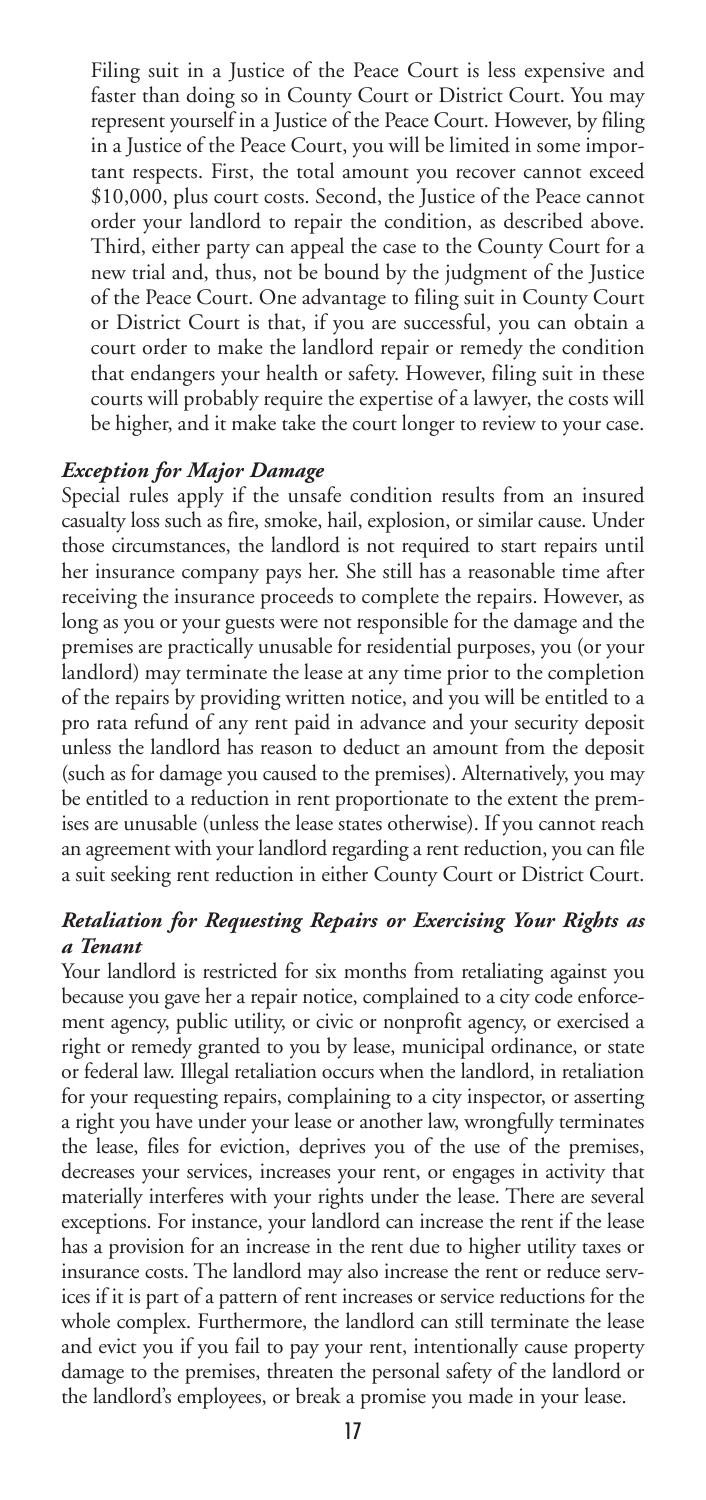There are other proper grounds for termination available to the landlord that are not considered retaliatory. Of course, if you received a notice of termination at the end of the lease before you provided the landlord notice to repair, you are not protected. This is why it is a good idea to provide the first repair notice in writing, date it, and make a copy for your protection. There may be another exception to obtaining retaliation damages if the landlord legally closes down the premises, but you are typically entitled to damages in this situation. *See* "Condemned or Closing Property."

If the landlord engages in activity that constitutes unlawful retaliation, you may file a lawsuit and seek a court order against your landlord awarding you: (1) one month's rent, plus \$500; (2) the reasonable costs to move to another place and other actual damages; and (3) attorney's fees and court costs. But remember, the landlord will win if she can prove that her actions were not for purposes of retaliation.

#### *Withholding Rent Is Almost Always a Bad Idea*

Your landlord can be awarded actual damages plus other statutory penalties (and she can probably terminate your right to possession and evict you) if you withhold any portion of your rent without an agreement, unless: (1) you first obtain a court order permitting you to do so; (2) you have properly repaired and deducted as described above; or (3) you have lawfully terminated your lease because of the landlord's unlawful behavior with regard to repairs and you are using your deposit as rent, as described above. If you improperly try to use your deposit as rent, you may be liable for three times the amount you withheld, in addition to the landlord's attorney's fees. *See* "Warning."

#### *Improving or Changing the Premises*

If you change the premises and reduce its value, the landlord can hold you responsible. Even if the change increases the value, a tenant has no absolute right to make an alteration and could be responsible for returning the premises to its original condition. If you require a reasonable modification that is related to your disability, for example a wheelchair ramp, your landlord must allow you to install one, at your expense, if it necessary for you to use the housing. (Tenants in public and subsidized housing have additional rights; for example, you may not need to pay for reasonable modifications for your disability.) *See* "Landlord's Duty to Accommodate Tenants with Disabilities." If you want to install a bookcase, hang a chandelier, paint the walls, lay carpet, or make other alterations, discuss your idea with your landlord. Obtain the landlord's permission first. You may also attempt to obtain the landlord 's permission to deduct the costs from your next month's rent. Determine whether you can take the addition with you when you move. Then put your agreement in writing. If an agreement cannot be reached, obtain further advice from an attorney or tenant association, although there is no absolute right for a tenant to make an alteration.

#### *Condemned or Closing Property*

The landlord may decide to close the rental property where you live for a variety of reasons. A landlord CANNOT close down the property in the middle of a lease term (with or without notice) without breaking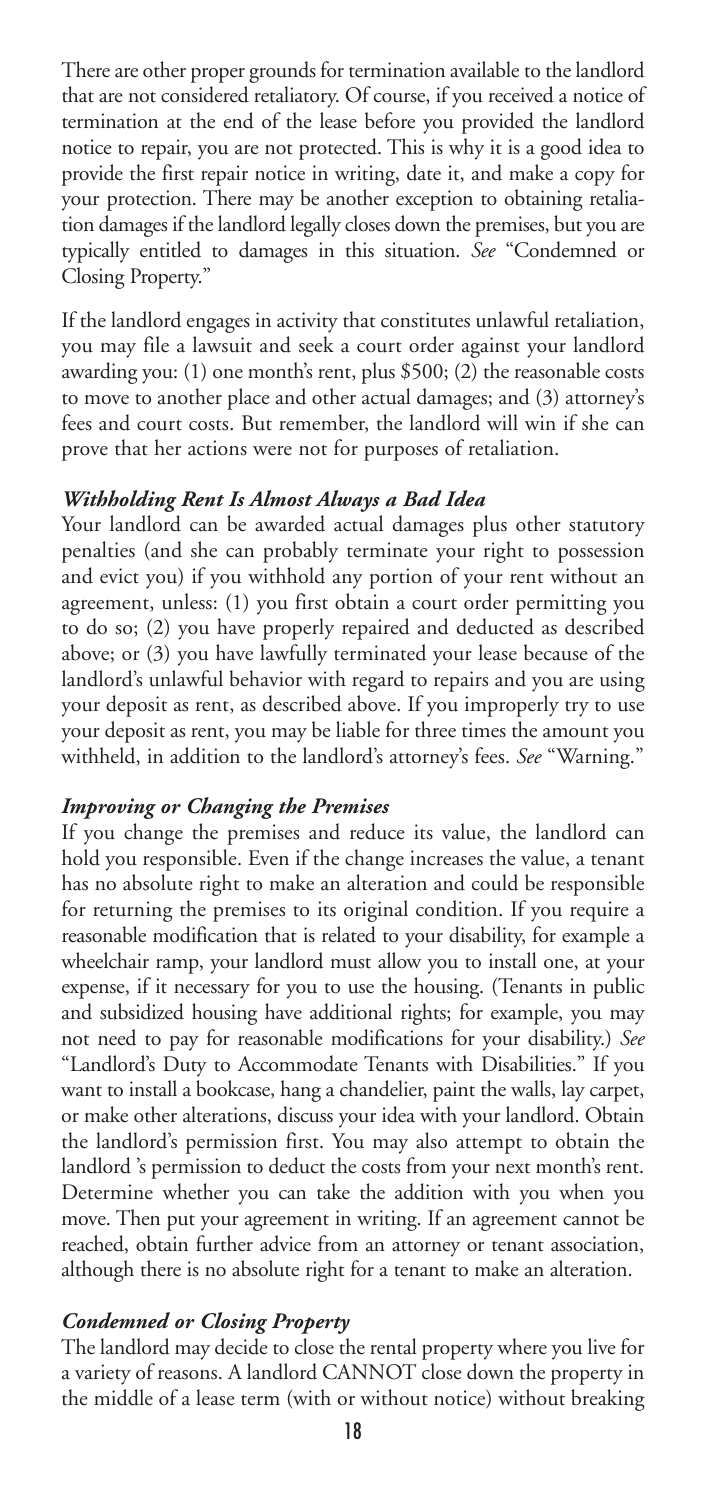her agreement with you. If the landlord does this, she can be liable for actual damages, moving expenses, your deposit, and other statutory penalties. If a governmental agency has condemned the premises, contact them to discuss their intentions. They generally cannot take any action against you for continuing to occupy the premises, and you may be entitled to some relocation assistance from the municipality.

A landlord can legally close the premises by failing to renew the lease or may terminate a month-to-month lease by providing you a 30-day advance notice. If the landlord does this in response to your requests for repairs, the landlord will also be liable to you for moving expenses, your deposit, and other statutory penalties for violating the retaliation provision of the Texas Property Code. *See* "Retaliation for Requesting Repairs or Exercising Your Rights as a Tenant." If you stay longer, after the landlord legally closes down the property, the landlord can remove you ONLY through court action. *See* "Lockouts" and "Eviction." If the landlord shuts off the utilities, this will have the same effect as closing down the premises, and the landlord will probably still be liable in the situations described above. You may be able to transfer the utilities to your name or be able to make other arrangements, especially if the landlord has shut off the service in the middle of a lease term. See "Utility Disconnection."

The landlord may allow you to transfer to another unit the landlord owns, although this alone will not forgive liability. View the new location as described in "Selecting Your New Home." Make sure your deposit will transfer as well, and negotiate to obtain moving expenses (through one month's rent free, for example). Obtain any agreement in writing. If negotiations cease, contact an attorney or tenant association and ask for advice. In some instances, you may be able to transfer and still sue your landlord for damages as discussed above.

#### *Governmental Fines*

If a governmental entity such as a city code enforcement office charges a fine to your landlord, the landlord may not charge you for the fine unless you or an occupant of the property caused the damage or condition that led to the fine.

# LOCKS AND SECURITY DEVICES

A landlord must install the following security devices without the necessity of your request: a window latch on each exterior window of the dwelling; a doorknob lock or keyed deadbolt on each exterior door; a sliding door pin lock on each exterior sliding glass door of the dwelling; a sliding door handle latch or a sliding door security bar on each exterior sliding glass door of the dwelling; and a keyless bolting device and a door viewer on each exterior door of the dwelling. Keyless deadbolts are not required for units reserved for the elderly (over 55 years of age) or disabled if it is part of the landlord's responsibility as part of a written lease or other written agreement to check on the well being of the tenants. Also, keyed deadbolts or doorknob locks are not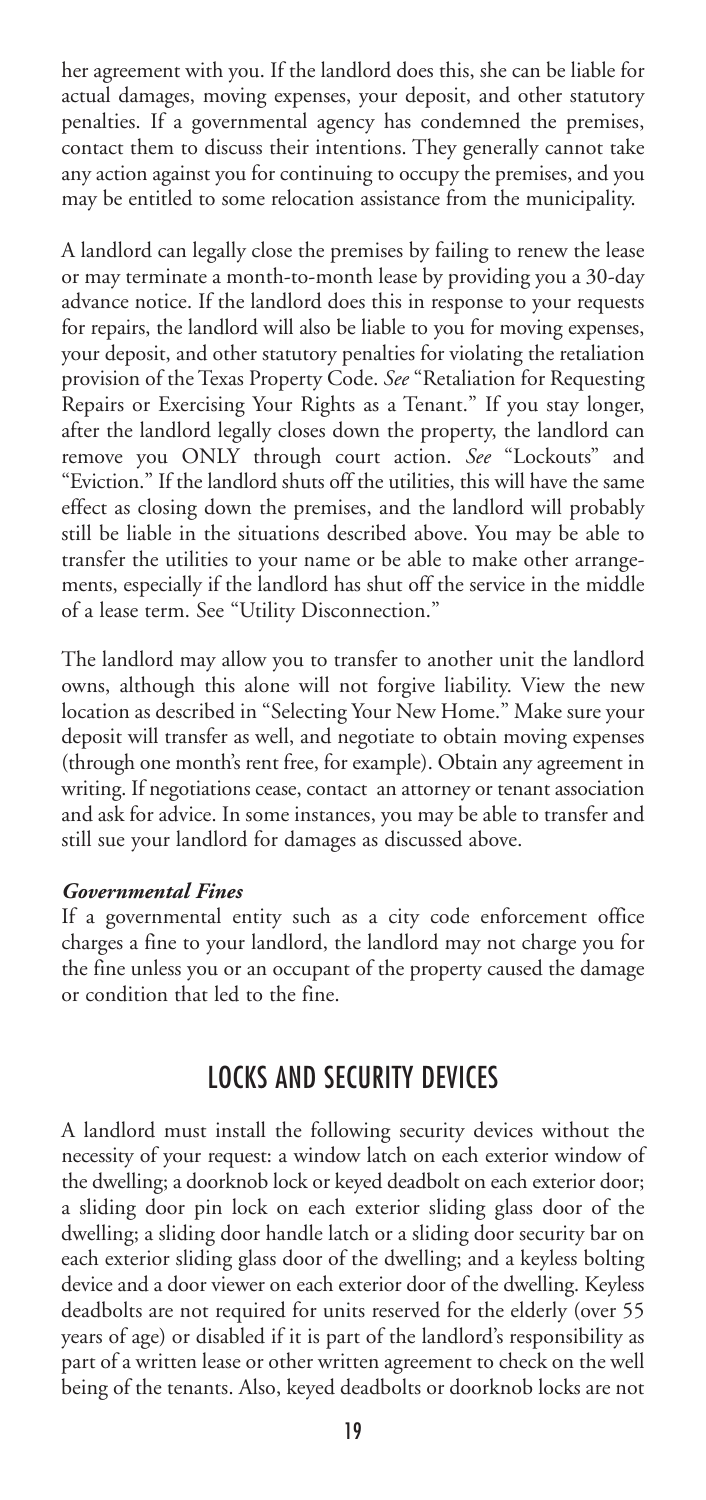required on all exterior doors as long as one door – if the dwelling has French doors, so long as at least one French door – has both keyed and keyless deadbolts and the rest of the doors have keyless deadbolts.

A landlord may not require you to pay for repair or replacement of a lock or other security device if it breaks because of normal wear and tear. A landlord may require you to pay for repair or replacement of a lock that was damaged by your misuse (or the misuse by your family or guest), but only if authorized by an underlined provision in a written lease. You have the burden to prove that you, your family, or your guest did not cause the damage. Unless a landlord fails to timely install, change, or rekey a lock after giving the appropriate notices and paying any required fee as described below, you cannot install, change, or rekey a lock without the landlord's permission.

#### *Landlord Must Rekey Between Tenancies*

A landlord must rekey or change all the key-operated locks (or other combination locks) on the exterior doors between each tenancy at her expense. The landlord must rekey not later than the seventh day after you move in. You can also ask the landlord to rekey or change the locks repeatedly during the tenancy, but these changes will be at your expense.

#### *Procedure and Remedies for Lock Problems*

The landlord must install, repair, or rekey devices within a reasonable period of time, usually within seven days of the request. In cases of violence occurring in the complex in the preceding two months, a break-in or attempted break-in of your place, or a break-in or attempted break-in of another unit in your complex within the preceding two months, the reasonable period is shortened to three days. You must notify the landlord of the violence, break-in, or attempted break-in for the shorter time period to apply. Provide your notice and request for installation or repair in writing and be sure to keep a copy of the notice. If you are responsible for paying the landlord for the installation, repair, or modification of the locks, the landlord may require the charges to be paid in advance, but only in very limited circumstances.

If the landlord fails to install, repair, or rekey locks by the deadlines described above, you should give a written notice to the landlord requesting compliance. In some circumstances, a landlord can be liable without this written notice, but you have fewer and smaller remedies. The notice requesting compliance will probably be your second notice concerning your lock or security problem. If the landlord fails to comply within seven days of the compliance notice (or three days if there has been foul play of the sort described above, or if the lease fails to disclose various tenant's rights concerning security devices as described in this section), you may be able to do one or more of the following: unilaterally terminate the lease; install/repair the security device and deduct the cost from the rent; or file suit for a court order requiring the landlord to bring your individual dwelling in compliance and for actual damages, punitive damages, a civil penalty of \$500 and one month's rent, court costs, and attorney's fees. *See* "Warning."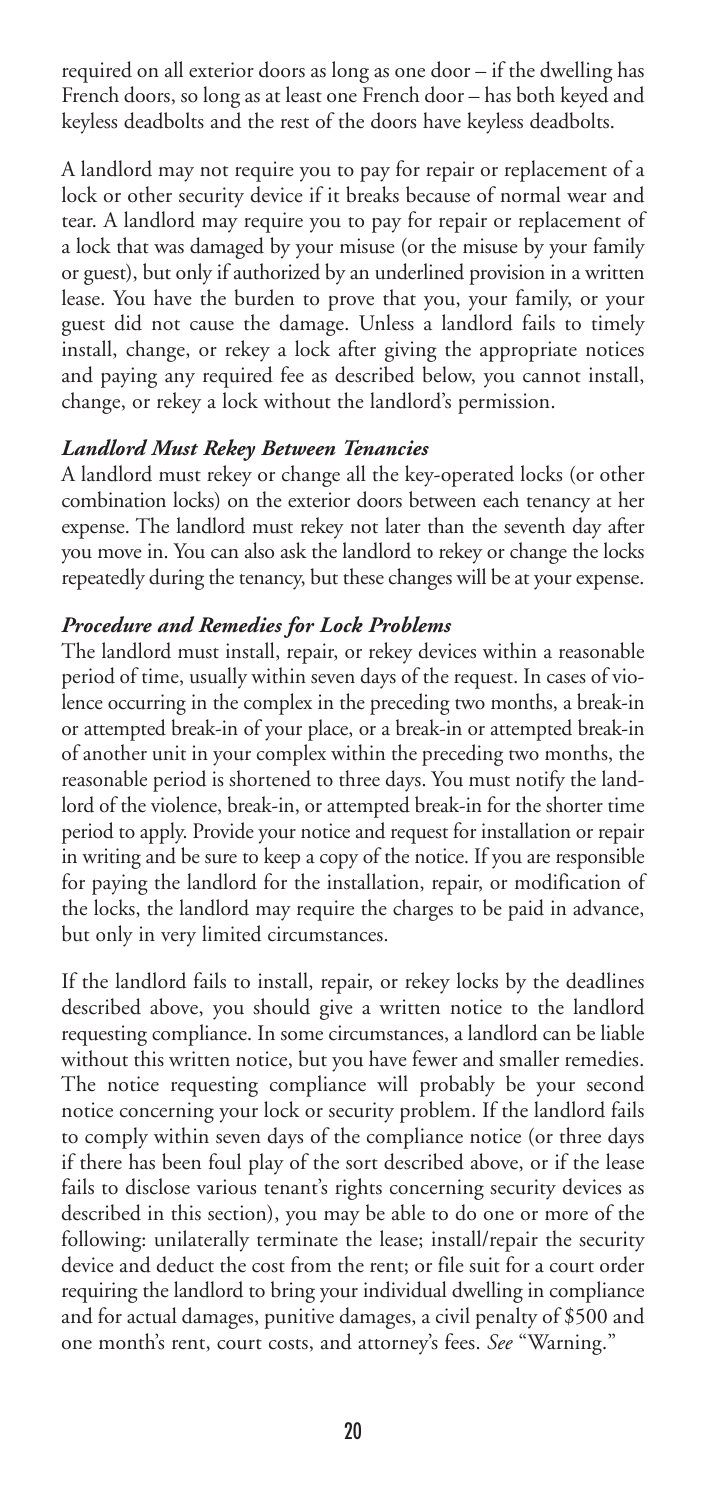# SMOKE DETECTORS

Smoke detectors are required by state law and may also be mandated by local ordinances. For information on whether your community has adopted such ordinances, consult your local building, fire, or housing codes. The landlord must install at least one smoke detector in each bedroom. If a corridor serves several bedrooms, one smoke detector must be installed in the corridor in the immediate vicinity of those bedrooms. In an efficiency apartment where the same room is used for dining, living, and sleeping purposes, the smoke detector must be located inside the room. If the dwelling is multiple levels, a smoke detector must be placed on each level.

If requested by a tenant for a person with a hearing impairment disability, a smoke detector that is capable of notifying and alerting a person with a hearing impairment disability must be installed in the bedroom of that person.

If a smoke detector in your house or apartment is not properly installed, request that the landlord reinstall it by providing the landlord a written notice. It is a good idea to keep a copy of the notice.

#### *Landlord's Duty to Inspect and Repair*

The landlord has the duty to inspect and test the smoke detector at the beginning of your tenancy (or at the time of installation). After you have moved in, the landlord's duty applies only if you provide the landlord notice of a malfunction or request the landlord for inspection or repair. The notice need not be in writing, unless the landlord and tenant agreed in the lease that such notice must be in writing (however, it is always better to notify the landlord in writing and keep a copy). The landlord has a reasonable time to inspect and repair the smoke detector, considering the availability of materials, labor, and utilities. A landlord has no duty to inspect or repair a smoke detector that has been damaged by you or your family or guests, unless you pay in advance for the reasonable costs of the repair or replacement. The landlord also has no duty to provide replacement batteries for a battery-operated smoke detector, as long as it was operating when you moved in.

#### *Procedure and Remedies for Smoke Detector Problems*

If you ask your landlord to install or repair a smoke detector in your dwelling and she improperly fails to do so within a reasonable period of time, you should provide your landlord another written notice stating that if she fails to comply with your request within seven days, you may exercise the remedies provided in the Texas Property Code Subchapter 92. If the landlord improperly fails to install or repair a smoke detector within seven days of your request, you may then bring court proceedings against the landlord or you may terminate the lease without court proceedings. *See* "Warning."

To succeed in court, you must be current on all rent due to the landlord from the time you provided her the first notice. If you, your family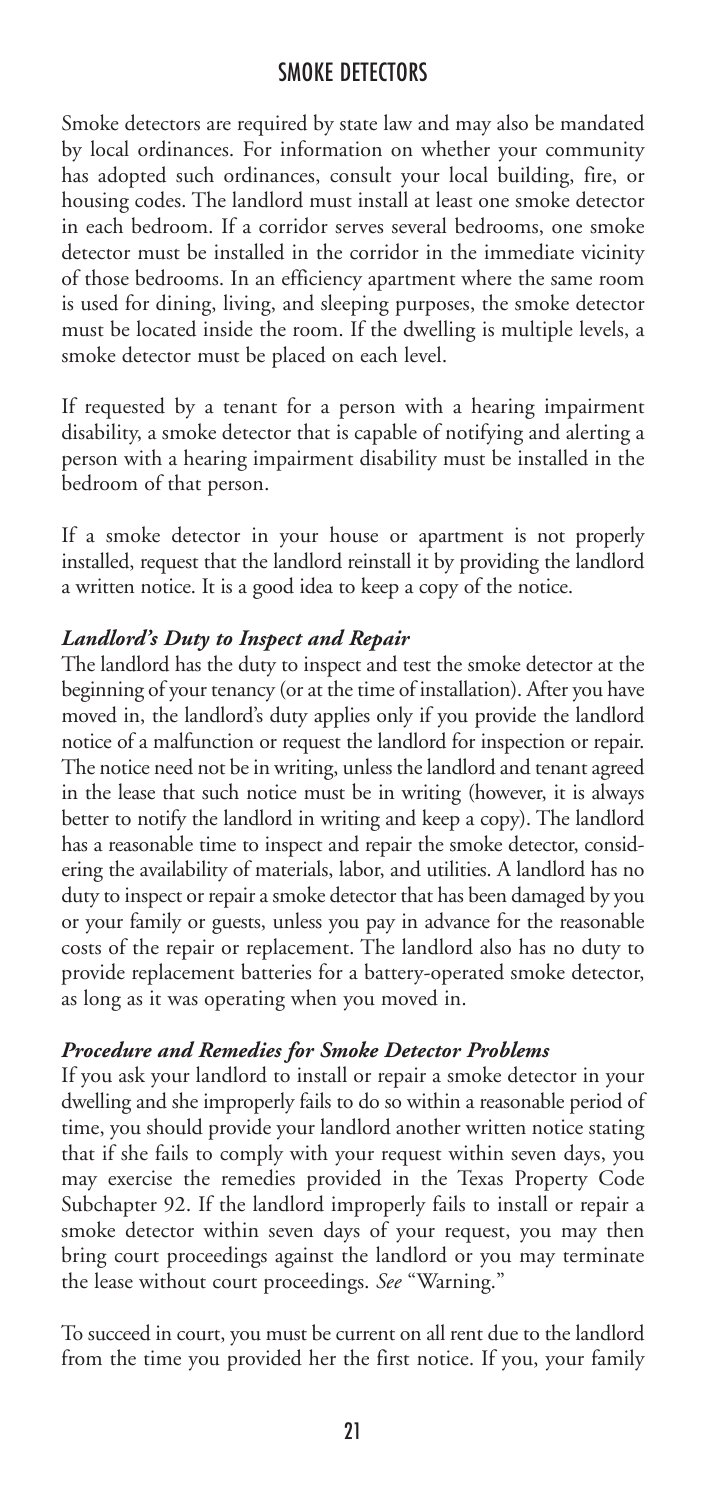or guests caused the damage to the smoke detector, you must also have paid to the landlord in advance the reasonable costs of the repair or replacement of the smoke detector. If you, bring court proceedings against the landlord, you may be entitled to obtain: (1) a court order directing the landlord to comply with your request (but not in a case filed with a Justice of the Peace Court); (2) a court order awarding you damages that resulted from the landlord's failure to install, repair, or replace the smoke detector; (3) an award of one month's rent plus \$100 as a penalty against the landlord; and (4) court costs and attorney's fees.

#### *Tenant Disabling of Smoke Detector*

You may be liable for damages to the landlord for removing a battery from a smoke detector without immediately replacing it with a working battery, or for disconnecting or intentionally damaging a smoke detector, causing it to malfunction. If the lease between the landlord and you contains a notice in underlined or boldfaced print warning you not to disconnect or intentionally damage a smoke detector, or warning you to replace a battery that has been removed from the smoke detector by you, the landlord may be able to obtain a court order directing you to comply with the landlord's notice, to pay a civil penalty of one month's rent plus \$100, and a judgment against you for court costs and reasonable attorney's fees.

# SECURITY DEPOSITS

The landlord can only deduct damages and charges from the security deposit for which you are legally liable under the lease agreement, or for physical damage to the property for which you are responsible. Your landlord cannot retain part of your security deposit to cover normal wear and tear. Normal wear and tear means deterioration or damage that occurs based upon the normal, intended use of the premises and not due to your negligence, carelessness, accident, or abuse. For example, the landlord cannot withhold part of your security deposit for worn carpet, small nail holes, scratches on the sink or countertops, or fingerprints on the walls. A landlord may be able to deduct for large, permanent stains on the carpet and pen marks on the walls caused by you or your guests. Even in these cases, the landlord may not be entitled to replace all of the carpet or paint the entire house at your expense.

#### *Landlord Must Refund or Explain Within 30 Days*

Your security deposit must be refunded to you within 30 days after you move out of the apartment or house, if you provided a written forwarding address to your landlord. You can provide your forwarding address at any time; however, the landlord's duty to refund does not exist until you do so. If your landlord has cause to retain all or a portion of your security deposit, the landlord must provide you with a refund of the balance of the security deposit, if any, together with a written description and itemized list of all deductions within 30 days of your move out (or within 30 days of you providing her your forwarding address in writing).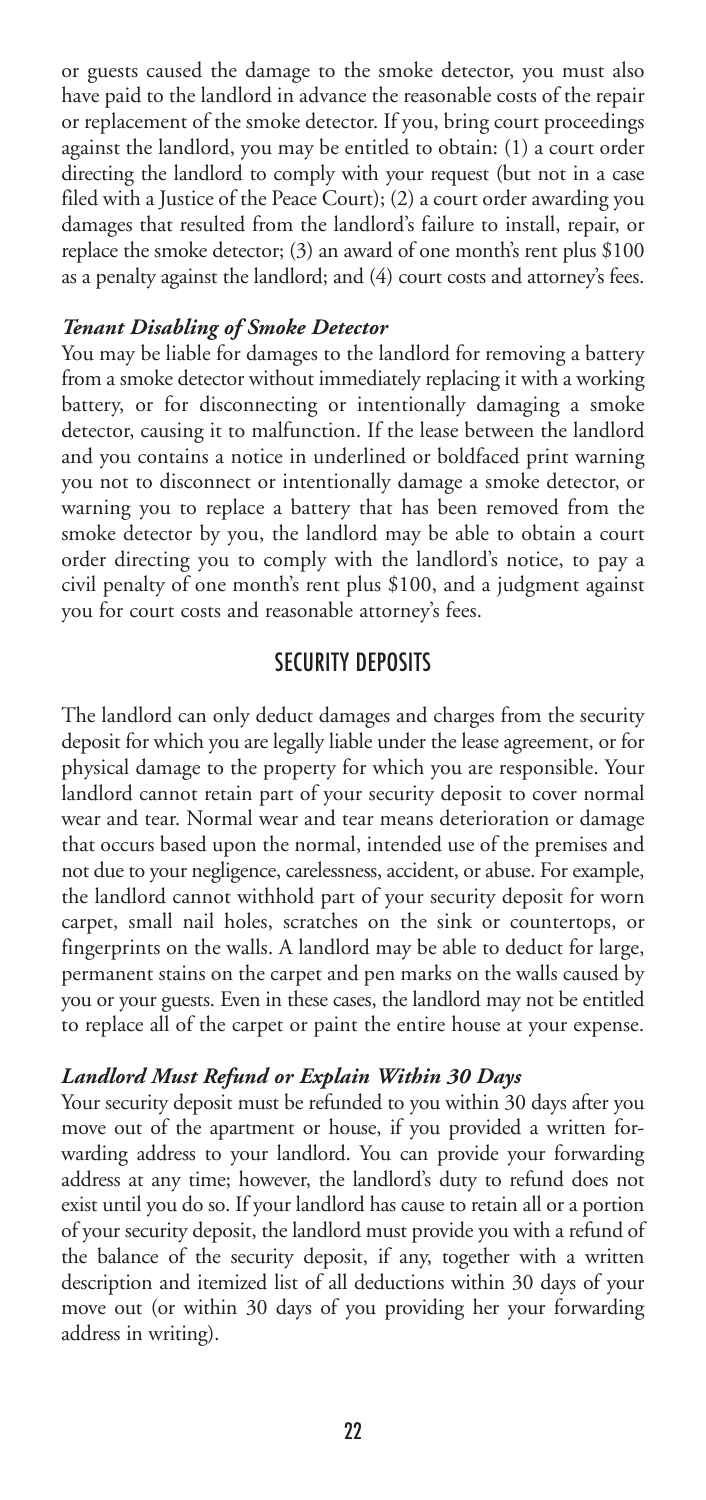A landlord is presumed to have refunded a security deposit or provided you with an itemized description of the security deposit deductions if on or before the thirtieth day from your move or date of your written notice of your forwarding address, whichever is later, the refund or itemization is placed in the United States mail and postmarked. If a landlord who has the tenant's forwarding address fails either to return the security deposit or to provide a written list of deductions on or before the thirtieth day after the tenant moves or the date of the tenant's written notice of forwarding address, whichever is later, then the landlord is presumed to have acted in bad faith. If your landlord retains all or part of your security deposit in bad faith, you may sue her and recover \$100 plus three times the amount of the security deposit that was wrongfully withheld, plus attorney's fees and court costs. If your landlord, in bad faith, fails to provide a written description and itemized list of damages and charges to you for a portion of your security deposit that has been withheld, she has forfeited all rights to withhold any portion of the security deposit or to bring suit against you for damages to the premises. Tenants who wish to sue for their deposits can do so without an attorney in a Justice of the Peace Court. In these courts, you can be awarded up to \$10,000 plus court costs. Contact a lawyer or your local tenant association for tips on suing in a Justice of the Peace Court.

#### *Exceptions and Miscellaneous*

The landlord is required by law to keep accurate records of all security deposits; however, the landlord is not obligated to keep the funds in a separate account. The landlord is also not required to pay interest on the security deposit. The landlord is not required to furnish a description or itemized list of deductions, as described above, if any rent is due and unpaid at the time you move out and there was no dispute that the rent was due. If the lease requires you to provide advance notice of termination, you should. However, advance notice of termination may not be a condition for a refund of your security deposit unless the requirement of advance notice is underlined or printed in conspicuous, bold print in the lease agreement. Even if you fail to provide notice, as specified in the lease, and the provision is signed and underlined, the landlord may have to show how she was damaged by your failure to provide advanced written notice before she can keep the deposit. If the house or apartment is sold or otherwise transferred to a new owner, the new owner is responsible for returning the deposit unless the new owner purchased the property at a foreclosure sale. In this case, the old owner remains responsible for the security deposit unless the new owner provides a written notice to you stating that she is responsible for the deposit.

#### *Security Deposit of a Deceased Tenant*

Unless your lease specifically provides otherwise during the term of your lease, your landlord can ask you to provide the name, address, and telephone number of a person to contact upon your death and a signed statement authorizing that person to receive your refunded security deposit. If your landlord does not request this information, you can volunteer it at any time. Upon your death, that person will be entitled to receive the balance of the security deposit from your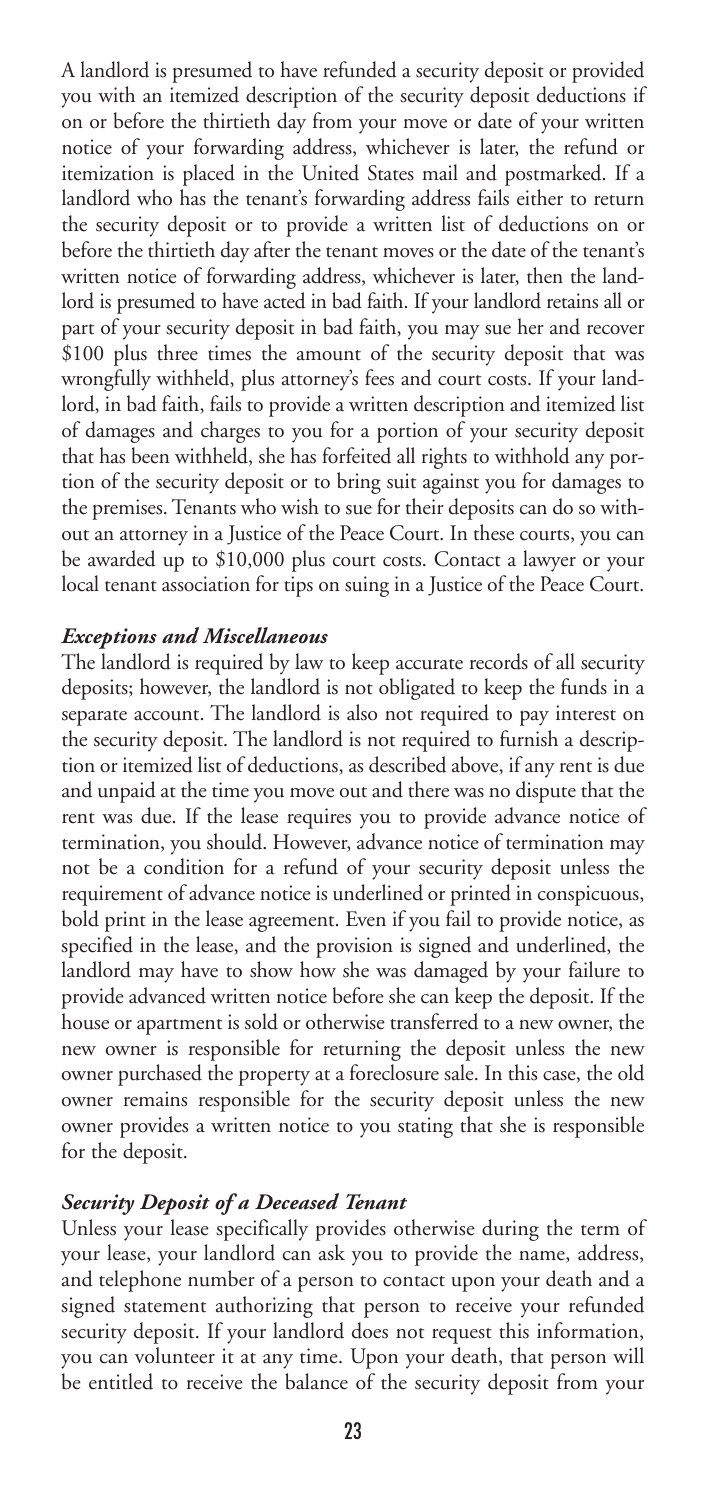landlord (minus any allowable deductions, including any costs of removing and storing your property after your death). If you provide your landlord this information and you also give your landlord a copy of the Property Code section governing this matter, your landlord will be liable for the actual damages that result from failure to comply with these requirements.

## *Hold Deposits*

Sometimes people place a deposit on an apartment or house so a landlord will not lease the unit to anyone else. This deposit is not a "security deposit" and does not become a "security deposit" unless that is specified in an agreement between the landlord and the tenant. Rather, this deposit is part of an agreement (often a rental application) between the landlord and the depositor that guarantees the depositor will be able to rent the dwelling and assures the landlord that if the depositor decides not to sign a lease, the landlord will be able to keep the money. In other words, if a person puts down a deposit to hold an apartment or house, that person cannot change her mind in a week or so and expect the landlord to refund the entire deposit. The amount the landlord can lawfully keep will depend on the agreement between the parties, the length of time the depositor took to change her mind, and the actual damage suffered by the landlord. In addition, a landlord must refund an application deposit to an applicant if the applicant is rejected as a tenant. An applicant is deemed rejected by the landlord if the landlord does not provide notice of acceptance on or before the seventh day after the applicant submits a completed rental application to the landlord, or on or before the seventh day the landlord accepts an application deposit if the landlord does not furnish the applicant an applicant form. A landlord who in bad faith fails to refund an application deposit is liable in court for \$100, three times the amount of the application deposit, and reasonable attorney's fees.

## *Don't Use Deposit as Last Month's Rent*

You must not withhold any portion of the last month's rent on grounds that the security deposit serves as security for the unpaid rent. [There are exceptions if you lawfully terminated the lease because of a landlord's failure to repair or pay the utility bills.] If you fail to abide by this requirement, you can be liable to the landlord for three times the amount of the rent that was wrongfully withheld and for reasonable attorney's fees.

## *Tenant's Right regarding Emergencies, Family Violence, and Military Service*

A landlord may not prohibit or limit a tenant's right to summon police or other emergency assistance in response to family violence. In addition, the landlord may not impose any penalties, monetary or otherwise, on a tenant who summons such assistance. Any written provisions in the lease purporting to modify the above rights and duties of the tenant and landlord are void. If a landlord violates your rights under this provision, you will be entitled in court to one month's rent, actual damages, court costs, attorney's fees, and injunctive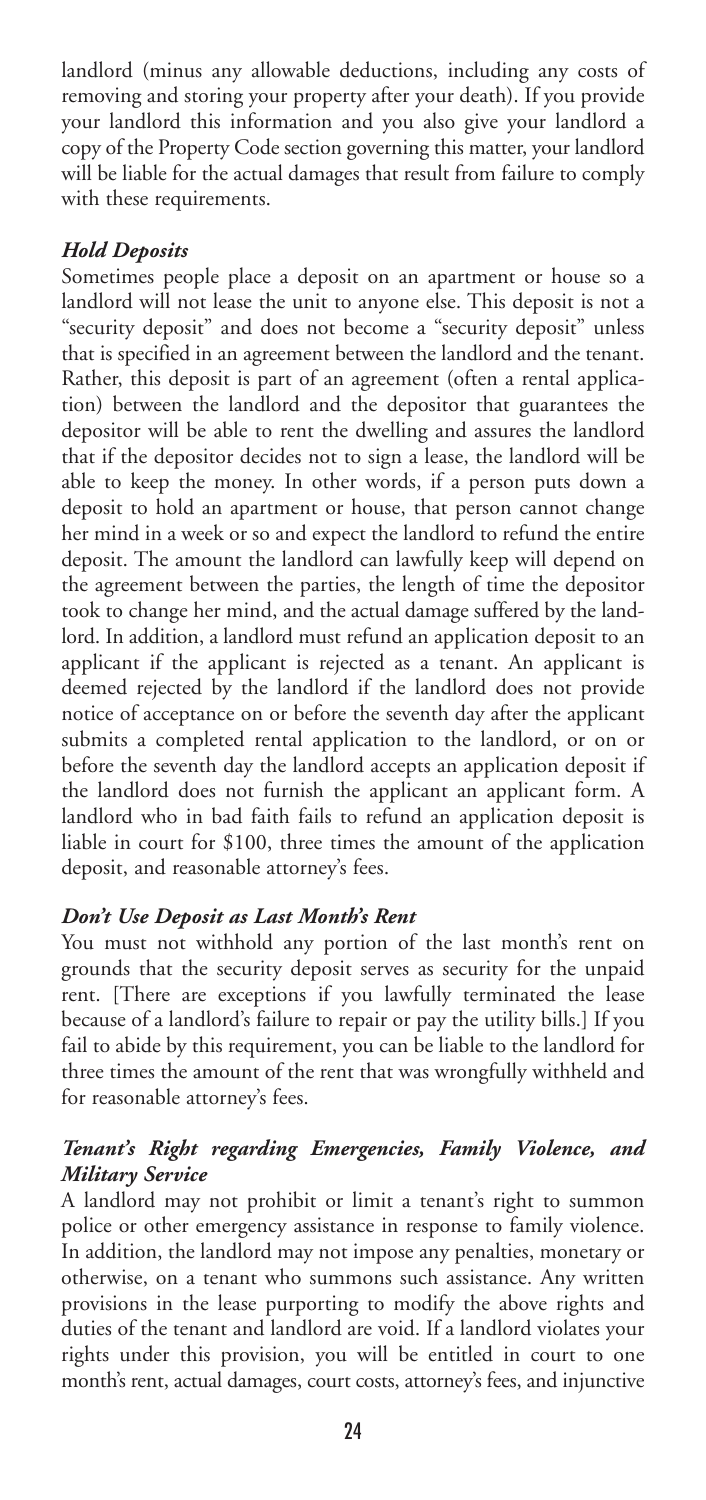relief. A landlord should also not evict, threaten to evict, or fail to renew a lease because the tenant has been a victim of crime, including the crime of domestic violence or sexual assault or abuse.

If you or an occupant of the property are the victim of family violence (meaning, for example, harmful acts – including abuse, sexual assault, and threats – by a member of the family or household against someone else in the family or household), you may terminate your lease and leave the property without further obligation for future rent or termination fees. To exercise this right, you must have a protective order or temporary injunction, signed by a judge, against the occupant or co-tenant of your residence. Once you have delivered a copy of the protective order or temporary injunction to your landlord and you have vacated the unit, you have, by law, terminated your lease and avoided liability for future rent and other sums due under the lease for termination of the lease. If your lease does not contain language informing you of your rights to terminate the lease in situations involving family violence or military deployment/transfer, you will be released from liability for past unpaid rent. If the lease does contain such language, you will still be responsible for rent owed to the landlord before you terminated the lease. If a landlord does not let you terminate the lease under these conditions, she may be liable to you for one month's rent, plus \$500 and attorneys' fees.

If you are a servicemember or a dependent of a servicemember, you may terminate your lease and leave the property without further obligation for future rent or termination fees if the lease was executed by the servicemember before entering military service, or if the servicemember executes the lease while in military service and then is ordered to a permanent change of station or to deploy for more than 90 days. To terminate the lease, you must provide the landlord written notice of termination of the lease and a copy of government documents showing that either the tenant entered military service or was ordered to change station or deploy. If your lease does not contain language informing you of your rights to terminate the lease in situations involving family violence or military deployment/transfer, you will be released from liability for past unpaid rent. If the lease does contain such language, you will still be responsible for rent owed to the landlord before you terminated the lease. If a landlord does not let you terminate the lease under these conditions, she may be liable to you for one month's rent, plus \$500 and attorneys' fees.

A landlord that has an on-site management or superintendent's office must provide to you a telephone number that will be answered 24 hours a day for the purpose of reporting emergencies related to a condition of the property that materially affects your physical health or safety. The landlord must post the phone number prominently outside the management or superintendent's office.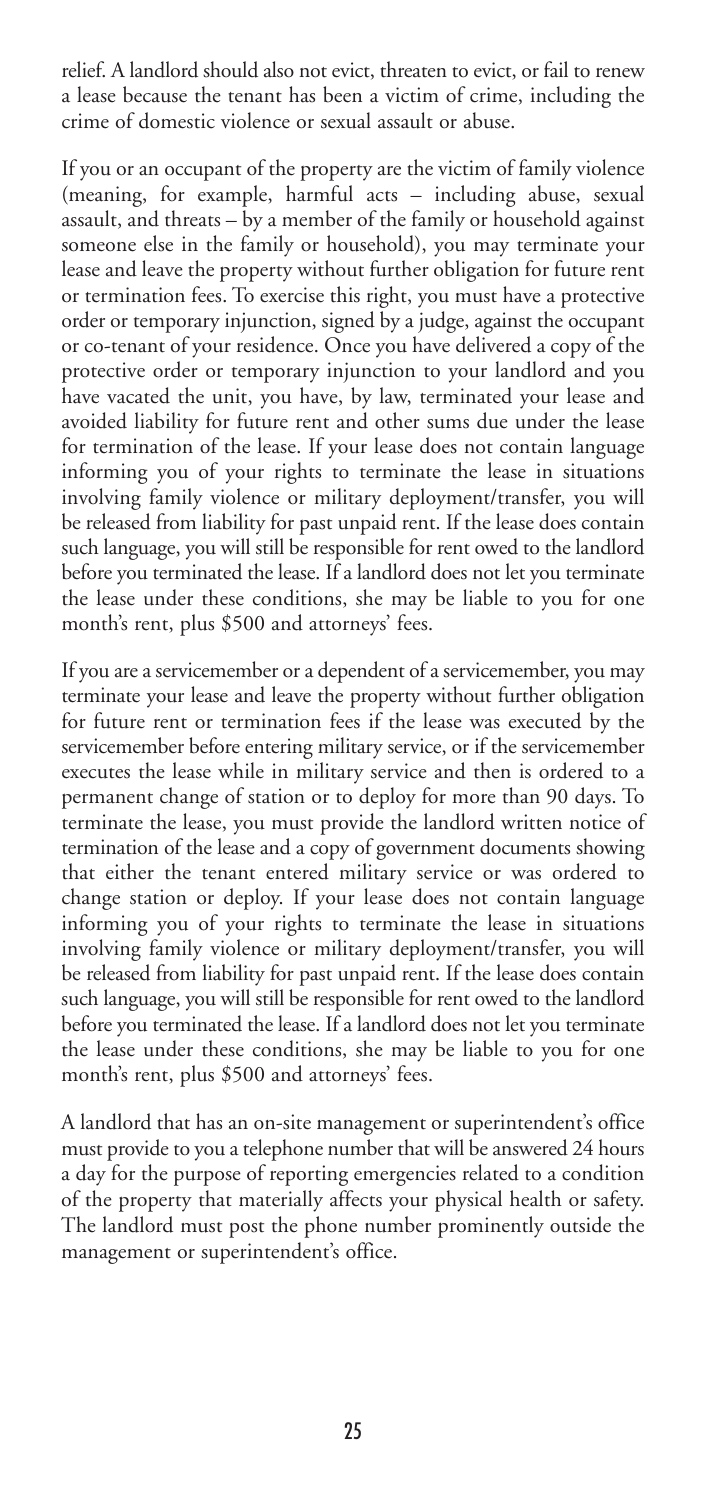## FINDING OUT WHO OWNS AND MANAGES THE PREMISES

As a tenant, you have the right to know the name and address of the owner of the premises. You also have the right to know the name and street address of any property management company that is managing your house or apartment. The landlord may satisfy her duty of disclosure by providing you with a written copy of the information, by having the information posted continuously in a conspicuous place in the apartment complex or resident manager's office, or by having the information included in your copy of the written lease agreement or house rules.

If you want to know the name and address of the owner and property management company for your apartment or house, you should first see if the information is in your lease or posted in the office. If it is not, then request the information from the manager. Your notice need not be in writing unless your written lease agreement requires it (but it is always better to put the request in writing and keep a copy for your records). If the landlord fails to provide the information you requested, you should provide her another written notice that if the information is not furnished to you within eight more days, you may exercise the remedies provided by the Texas Property Code.

If you were current on your rent when you provided the notices and the landlord has not complied with your second notice after eight days (or intentionally provided you incorrect information), you may sue the landlord for a court order that: (1) requires the landlord to disclose the information; (2) awards to you your actual costs incurred in discovering the information; (3) imposes a penalty against the landlord in the amount of one month's rent plus \$100; and (4) awards you attorney's fees and court costs. You may also terminate the lease agreement without court proceedings. *See* "Warning." You may sue your landlord if she furnished an incorrect name or address of the owner or property management company by willfully posting or stating wrong information, or by willfully failing to correct information known by the landlord to be incorrect. You may sue your landlord under these circumstances even if your rent is past due.

#### DISCRIMINATION

"Fair Housing" (anti-discrimination) laws prohibit a landlord from discriminating against you based on your race, color, national origin, religion, sex, family status, or disability. No one may take any of the following actions based on your race, color, national origin, religion, sex, familial status or disability:

- (1) Refuse to rent you housing;
- (2) Refuse to negotiate for housing;
- (3) Make housing unavailable;
- (4) Set different terms, conditions or privileges for rental of a dwelling;
- (5) Provide different housing services or facilities;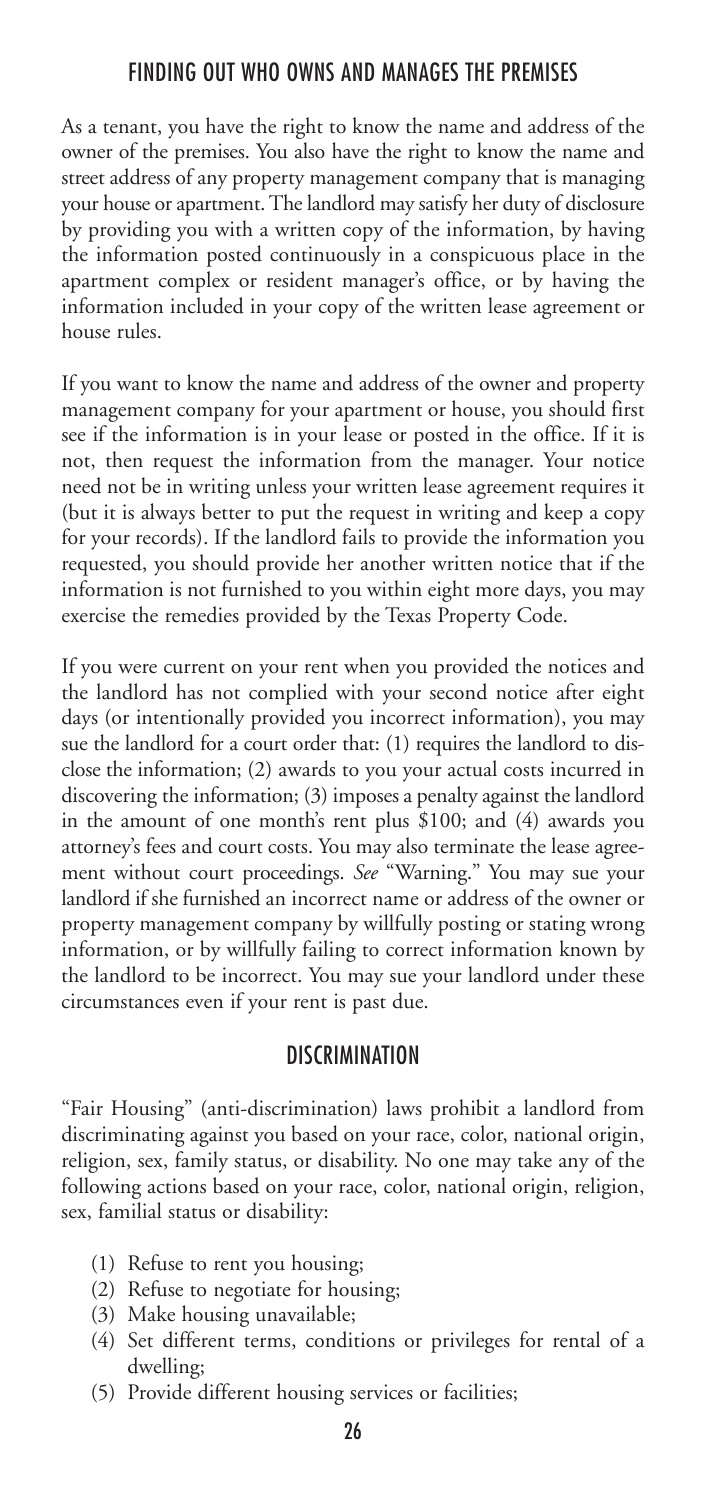- (6) Falsely deny that housing is available for inspection or rental;
- (7) Deny anyone access to or membership in a facility or service (such as a multiple listing service) related to rental of housing; and
- (8) Threaten, coerce, intimidate or interfere with anyone exercising a fair housing right.

It is also illegal to advertise or make any statement that indicates a limitation or preference based on race, color, national origin, religion, sex, familial status, or disability.

If you believe that your rights have been violated because of your race, color, religion, sex, disability, having children, or national origin, you should contact the Fair Housing office in the city where you live or the Department of Housing and Urban Development (HUD) office in your area. You can also call HUD's national number for discrimination complaints at 1.800.669.9777 or visit HUD's website at www.hud.gov. You should also contact your local tenant association or an attorney for advice. If you file a complaint with a city Fair Housing office or HUD, you must do so within one year of the violation, they must investigate the claim and contact you with their findings. You can also file a lawsuit in court for damages, fees, and costs, but you must do so within two years of the violation.

Only the seven groups mentioned above are protected in state and federal fair housing laws, although your city ordinance may include other protections, for example, for students, the elderly, or sexual orientation. A landlord can use any other factor to determine whom they want to rent to as long as that factor does not have the obvious effect of discriminating against one or more of the groups. For example, a landlord cannot discriminate against people who wear dresses (this clearly has the effect of illegal discrimination on the basis of sex). But, a landlord may use financial history, criminal history, previous rental history, and eviction records to determine whether she wants to rent to a tenant.

A landlord is generally not in violation of Fair Housing (antidiscrimination) laws if she wishes to evict you if you have failed to pay the rent or broken some other term of the lease. There are exceptions. For example, it may be illegal for the landlord to provide tenants of Race A more time to pay the rent before they evict than the landlord provides to tenants of Race B. If you were of Race B and in this situation, you might have a Fair Housing claim and maybe a defense in an eviction case.

# LANDLORD'S DUTY TO ACCOMMODATE TENANTS WITH DISABILITIES

A tenant with a disability is entitled to a reasonable accommodation of that disability. If you have a disability, your landlord **may not**:

(1) Refuse to make reasonable accommodations in rules, policies, practices or services if necessary for the disabled person to use the housing; and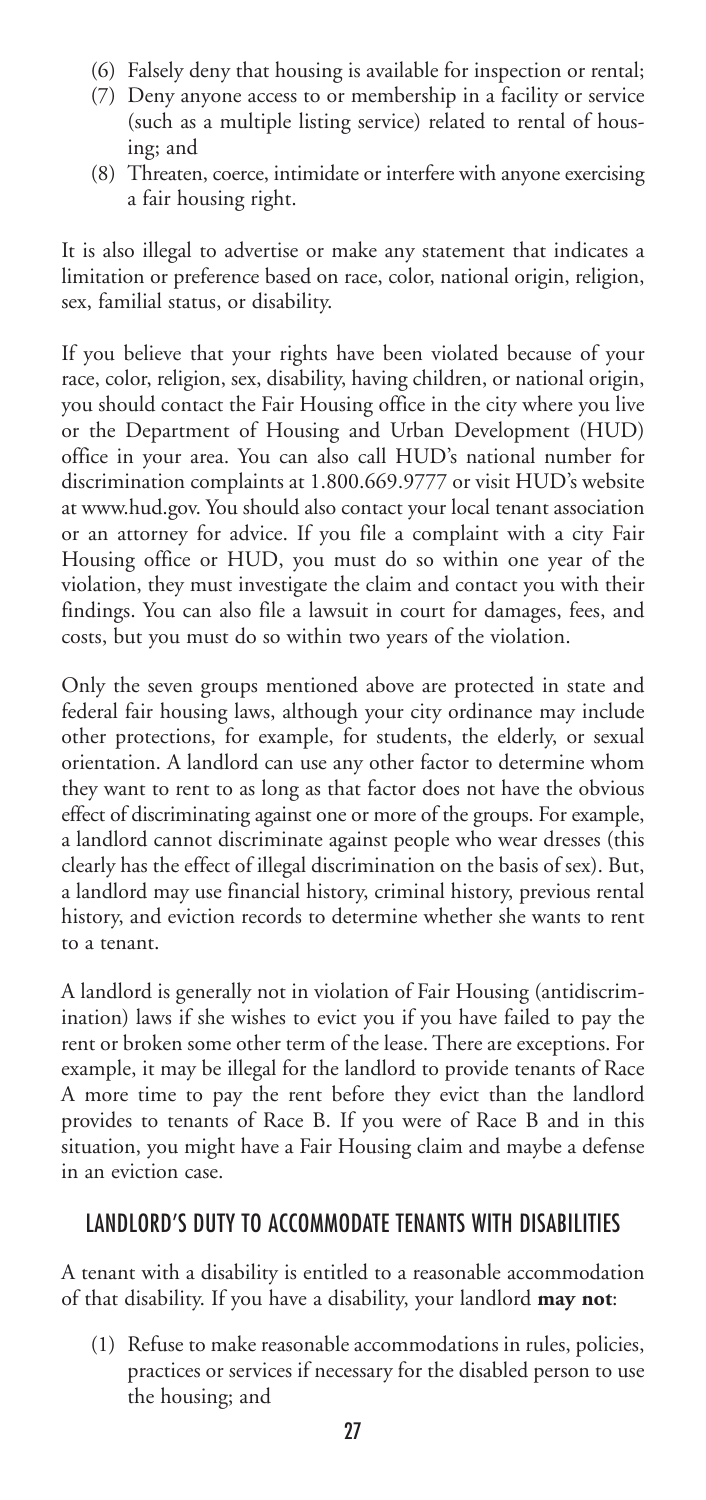(2) Refuse to allow you make reasonable modifications to your dwelling or common use areas, at your expense, if necessary for you to use the housing. (Tenants in public and subsidized housing have additional rights under fair housing laws; for example, you may not need to pay for reasonable modifications for your disability.)

If a landlord does not grant your request for a reasonable accommodation or reasonable modification, the landlord may be violating your rights under the "Fair Housing" (anti-discrimination) laws. Such requests for accommodation ensure that tenants with disabilities can enjoy access to housing like a tenant or prospective tenant without disabilities. Some examples of reasonable accommodations and modifications are: accepting alternative assurances of credit when the tenant has no credit history because of a disability; allowing a tenant who uses a wheelchair to build a ramp; allowing a service animal in a "no pets" apartment complex; and allowing a tenant who receives a disability benefits check on the third day of each month to pay the rent on that day without incurring late fees. A landlord whose property is covered by fair housing laws must grant a tenant's request for a reasonable accommodation unless the request is unduly burdensome, a fundamental alteration of the landlord's program, or unless there is another accommodation that is just as reasonable. Tenants should preferably make such requests in writing and provide a reasonable deadline for the landlord to respond. A landlord who has failed to reasonably accommodate a tenant's disabilities has violated fair housing laws, and the tenant can file a complaint with HUD (1-800-669-9777) within one year of the date of the violation or file a lawsuit in court within two years.

#### SERVING COURT PAPERS ON YOUR LANDLORD

If you wish to sue your landlord, you must list the landlord's name as the defendant and have the court papers served upon your landlord or your landlord's agent. If the owner's name and business street address have been furnished in writing to you, you must serve the court papers at that address. If that information has not been provided, and if the apartment complex is managed by a management company whose name and business address have been furnished in writing to you, that management company is the proper agent for service of court papers. Otherwise, the resident manager or rent collector serving the apartment complex can be the proper person upon whom court papers may be served.

# TENANT DUTIES AND CONSEQUENCES

A tenant's main duties are to pay rent on time and to follow the lease and house rules of the landlord by not disturbing others, violating the law on the property, or damaging the property. If the landlord feels you have violated one of these conditions, she may take some of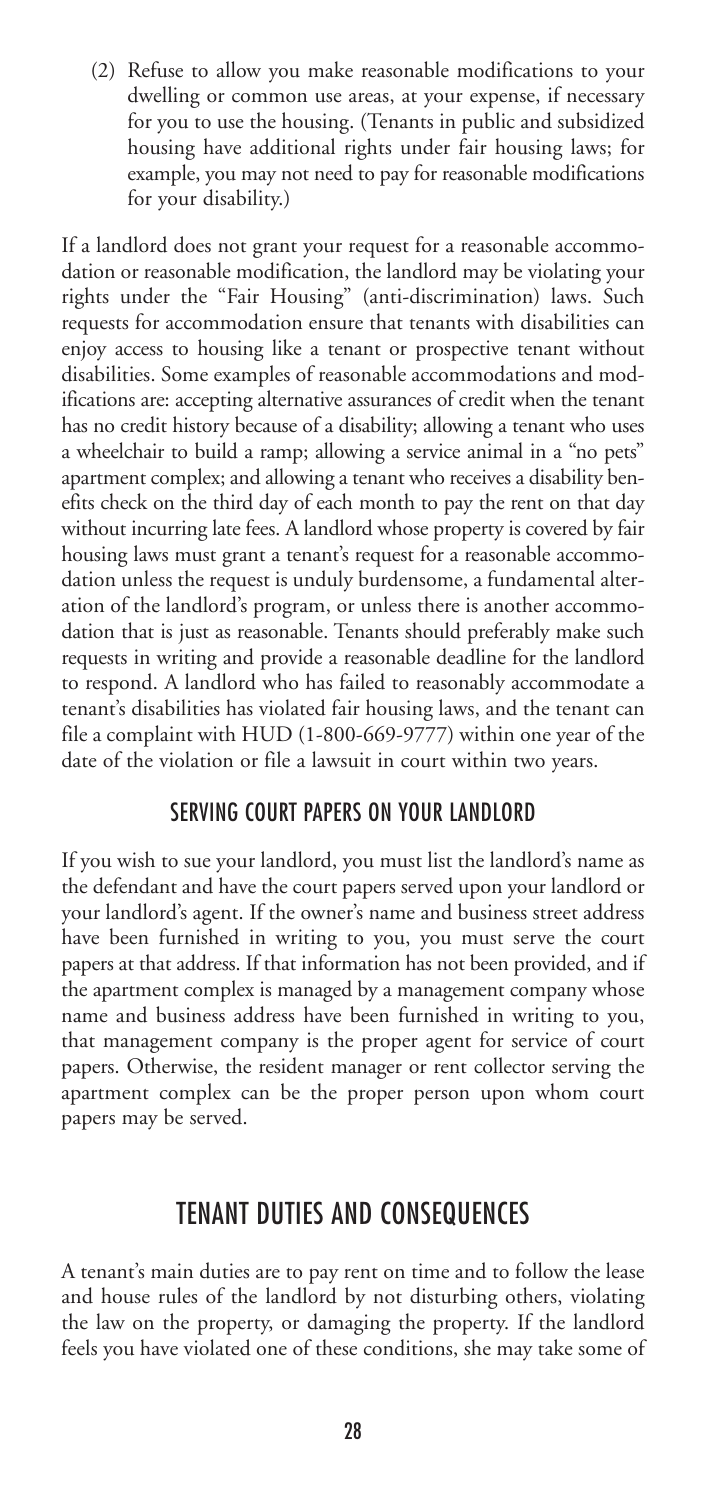the actions outlined in this section. Sometimes these actions are legal and sometimes they are illegal according to state law (regardless of what has been put in the lease agreement).

## LOCKOUTS

A landlord may prevent you from entering your leased premises only when your rent is not completely paid (and the landlord follows very strict rules and promptly allows you back in the premises), in an emergency situation, to conduct a bona fide repair, or when you have abandoned the premises. The landlord may not change the locks based on your failure to pay rent unless the lease says that she can do so and she has first mailed or delivered a three-day notice that states the earliest date of the proposed lock-out, the amount of rent owed, a location where it can be paid, and your right to receive a key to the new lock at any hour, regardless of whether you pay the delinquent rent. When your landlord changes your door locks because you are behind on paying the rent, the landlord must leave another written notice on your front door describing where a new key may be obtained at any hour and must give the name and location of the individual who will provide you with the new key. The notice must state the fact that the landlord must provide the key to you at any hour (regardless of whether or not you pay any of the delinquent rent) and the notice must state the amount of rent and other charges for which you are delinquent.The new key must be provided to you immediately, regardless of whether you pay the landlord anything, or the notice must provide you with a telephone number that is answered 24 hours a day that you can call to have a key delivered to you within two hours after calling the number. These rules apply no matter what any lease agreement might say and even if the landlord is closing down the premises. The landlord CANNOT remove a door, window, lock, doorknob, or any other appliance furnished by the landlord because you are behind on the rent, unless the removal is for repair or replacement (in which case, a lock, doorknob, or door should be repaired or replaced before nightfall). The landlord also cannot prevent you from entering a common area of the rental property.

If the landlord changes the door locks without providing you the required notices or without providing a new key or removes a door or other item improperly, you may terminate the lease or recover possession of the premises. In either case, you may also recover actual damages, one month's rent plus \$1,000, plus reasonable attorney's fees and court costs, less any past due rent owed by you as the tenant.

To obtain entry, you should contact the manager, management company, or owner for a new key. If your landlord refuses to provide you a key, you can go to the Justice of the Peace Court in your area and request a "writ of reentry" which will order the landlord to provide you with a key to the dwelling.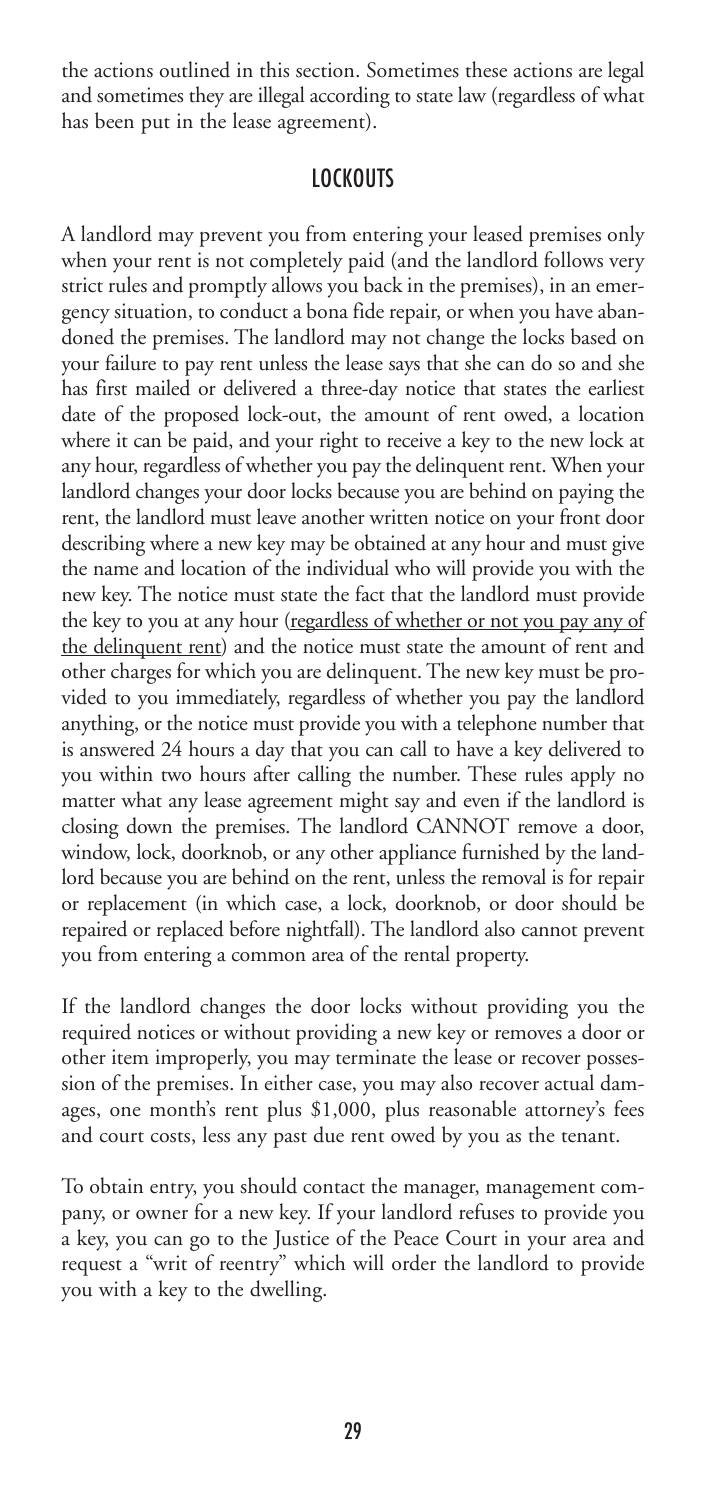# UTILITY DISCONNECTION

## *Landlord Intentionally Disconnects the Utility*

Sometimes, a landlord will intentionally cut off a tenant's utilities in an attempt to force you to pay rent or move. Even if you are delinquent in rent or have violated some other provision of your lease, your landlord may not interrupt your waste, wastewater, gas or electricity services unless necessary because of bona fide repairs, construction, or an emergency. A landlord may shutoff electric services only in limited circumstances and depending on how the electrical service is paid.

If the landlord disconnects utility services in violation of these rules, a tenant may either recover possession of the premises or terminate the lease, and the tenant also may recover actual damages, one month's rent or \$500 (whichever is greater), attorney's fees, and court costs, less any delinquent rents or other sums for which the tenant is liable to the landlord. You should also contact the PUC to report the violation by calling 1.888.782.8477 or by writing to the Public Utility Commission of Texas (PUC) Customer Protection, P.O. Box 13326, Austin, TX 78711-3326. You can also file a Writ of Restoration of Utilities with the Justice Court in your jurisdiction. The judge may grant a temporary ex parte order that requires the landlord to restore utilities until a hearing on the merits can be held in court. The landlord may not be liable if the interruption of utilities is a result of actual repairs, construction, or an emergency; however, a reduction in the next month's rent should be requested. If the landlord is shutting off utilities because she is closing down the premises, she may still be liable to you. *See* "Condemned or Closing Property."

If you have questions about your landlord's billing methods for submetered or master-metered electric services, you have the right to inspect your landlord's billing from the utility company for the current month and preceding 12 months, as well as the calculation of the average cost per billing unit (kilowatt hour) for the current month and 12 preceding months used in assessing tenant billings. If you have a dispute with your landlord about any bill, your landlord must immediately investigate your complaint and report to you her findings within 30 days. If you are dissatisfied with the results of the investigation, your landlord must inform you of the PUC complaint process and provide you the address and telephone number of the PUC's Office of Consumer Protection (1.888.782.8477; PUC Customer Protection, P.O. Box 13326, Austin, TX 78711-3326).

It is unlawful under any circumstances for a landlord to interrupt a utility for which you pay the utility company directly, unless the landlord is making repairs or there is an emergency; however, a reduction in the next month's rent should be requested. If the landlord improperly interrupts such a utility service, you may terminate the lease or obtain a court order to restore the utility. In either case, you may also recover actual damages, the greater of one month's rent or \$500, plus reasonable attorney's fees and court costs, less any past due rent owed by you as the tenant.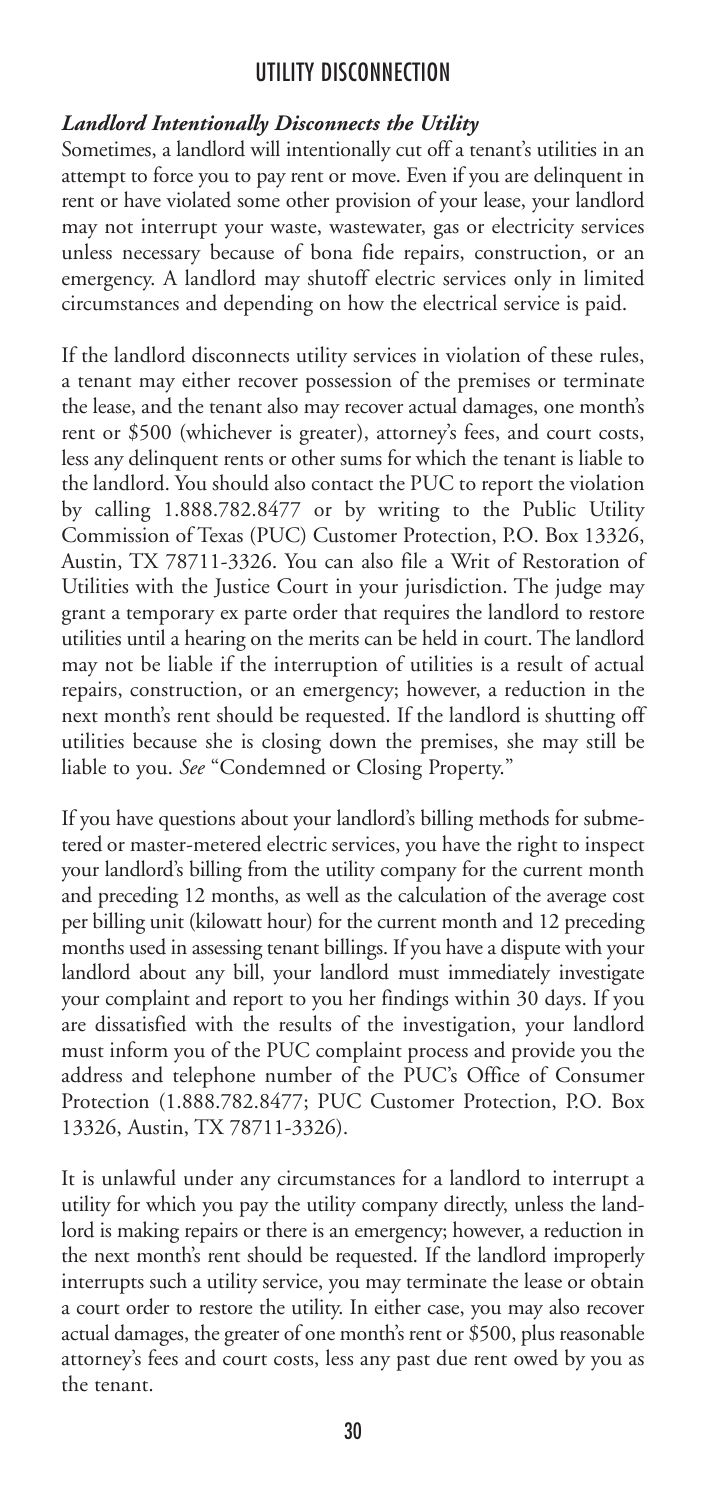## *Utility Cutoff for Landlord's Failure to Pay Utility Company*

If a utility company disconnects service or provides written notice that service is about to be disconnected because a landlord who is supposed to furnish utilities has not paid the utility bill, then the landlord is liable to the tenant regardless of whether the unit is "all bills paid," sub-metered, or master-metered. If this happens, you can terminate the lease in writing and move out within 30 days of receiving the first notice, as long as the landlord has not presented evidence that the utility bill has been paid prior to your termination. Be sure to provide notice in writing, date it, and keep a copy. If you properly terminate the lease and are planning to move, you may deduct your security deposit from your last month's rent (if you have not paid it yet) and sue for actual damages (such as moving expenses), court costs, and attorney's fees. *See* "Warning." Rather than terminate the lease, you can try to avoid the disconnection by reconnecting the utility in your name and deducting the amounts paid to the utility company from your rent. If you live in an apartment complex, you may have to organize most of the tenants of the complex in order to be able to negotiate successfully with the utility company. If the landlord has failed to pay the utility bill because she is closing the premises, she may still be liable to you. *See* "Condemned or Closing Property."

## LANDLORD'S RIGHT TO REMOVE PROPERTY

#### *Landlord Cannot Remove Own Property*

A landlord CANNOT remove doors, windows, locks, doorknobs, or any other appliance (such as a refrigerator or stove) supplied by the landlord because you are delinquent with the rent. If the landlord improperly removes such property, you may obtain a court order to have the property returned or terminate the lease. See "Warning." In either case, you may also recover actual damages, one month's rent plus \$1,000, plus reasonable attorney's fees and court costs, less any past due rent owed by you as the tenant.

#### *Landlord May Remove Some Tenant Property*

If you fail to pay rent, the landlord may have a lien (a right to possess until payment) on all of your "non-exempt" property found in your apartment or house, but only if this is stated in your lease.The landlord's lien provides the landlord the right to peacefully take your property and to sell it after a proper time period and notice, to satisfy the rent outstanding. The landlord can enforce a landlord's lien without taking any formal action in court ONLY if it is spelled out in the lease, and the lease provision is underlined or printed in conspicuous bold print. The landlord cannot sell or dispose of the property unless this is also written in the lease. However, the landlord is allowed to remove all the contents of an apartment or house, without a specific lease provision, when a tenant has abandoned the premises. There is no specific limit on the amount of non-exempt property the landlord can take. Nevertheless, if the landlord takes property (valued at market prices) worth significantly more than the rent owed, you may have a wrongful seizure suit. The landlord also cannot take property for any other charge. Government-owned or government-subsidized housing programs generally forbid landlord's liens.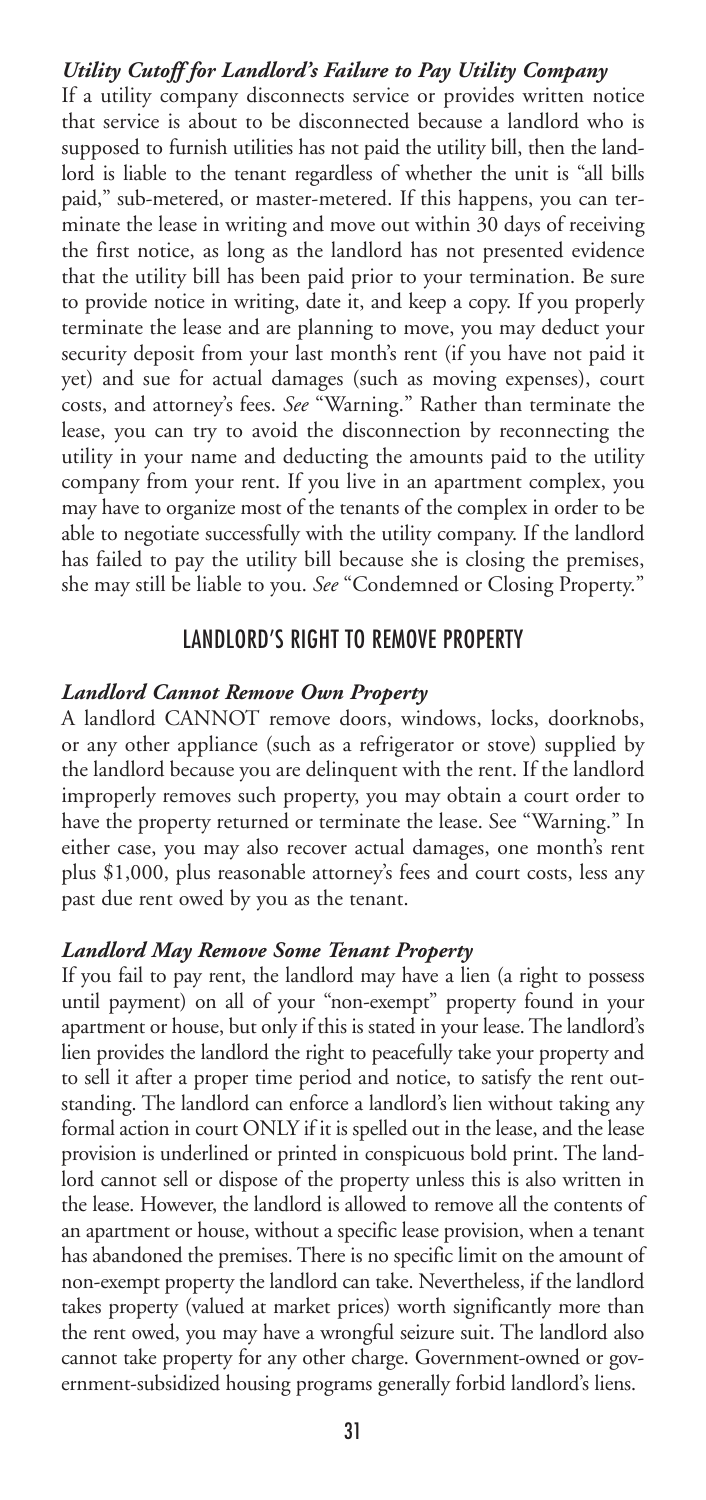The following types of property are exempt and cannot be taken by the landlord under any circumstance, unless the property was abandoned:

- 1. Clothing;
- 2. Tools, equipment, and books of the tenant's trade;
- 3. School books;
- 4. One automobile and one truck;<br>5. Family portraits and pictures and
- Family portraits and pictures and the family library;
- 6. One couch, two living room chairs, one dining table and chairs;
- 7. All beds and bedding;
- 8. All kitchen furniture and utensils;
- 9. Food and foodstuffs;
- 10. Medicine and medical supplies;
- 11. Anything the landlord knows belongs to someone else not living in the leased premises;
- 12. Anything the landlord knows was purchased on a recorded credit arrangement that has not yet been paid for;
- 13. All agricultural implements; and
- 14. Children's toys not used by adults.

The landlord must provide you at least 30 days advance notice of the sale by certified and regular mail to your last known mailing address; indicate the time, date, and place of the sale; and provide an itemized account of the rent owed and the name of the person to contact for information. You are allowed to redeem the property prior to the sale if you pay the rent owed and the reasonable packing, moving and storage charges (if these charges are also specified in the lease). At the sale, the property is sold to the highest cash bidder. It is usually a good idea to go to the sale to make sure it is done properly. You are allowed to go to the sale and purchase your own property. The landlord must take the money she receives from the sale and apply it to the rental account. As the tenant, you are entitled to any remainder. The landlord must provide you an accounting within 30 days of your written request.

If the landlord willfully violates this law, you may recover the greater of one month's rent or \$500, return of any property not sold or proceeds from the sale, plus actual damages, and reasonable attorney's fees, less any past due rent. If the sale was conducted improperly, you may also have a claim against the landlord for a violation of the Deceptive Trade Practices – Consumer Protection Act. Contact an attorney or a tenant association for more details.

#### *Personal Property of Deceased Tenant*

Unless your lease specifically provides otherwise during the term of your lease, your landlord can ask you to provide the name, address, and telephone number of a person to contact upon your death, and a signed statement authorizing that person to access your unit in the presence of a landlord representative and remove your personal property. If your landlord does not request this information, you can volunteer it at any time. *See* also "Security Deposits."

If you are the sole occupant of your unit, your landlord has the right upon your death to remove and store your personal property. Your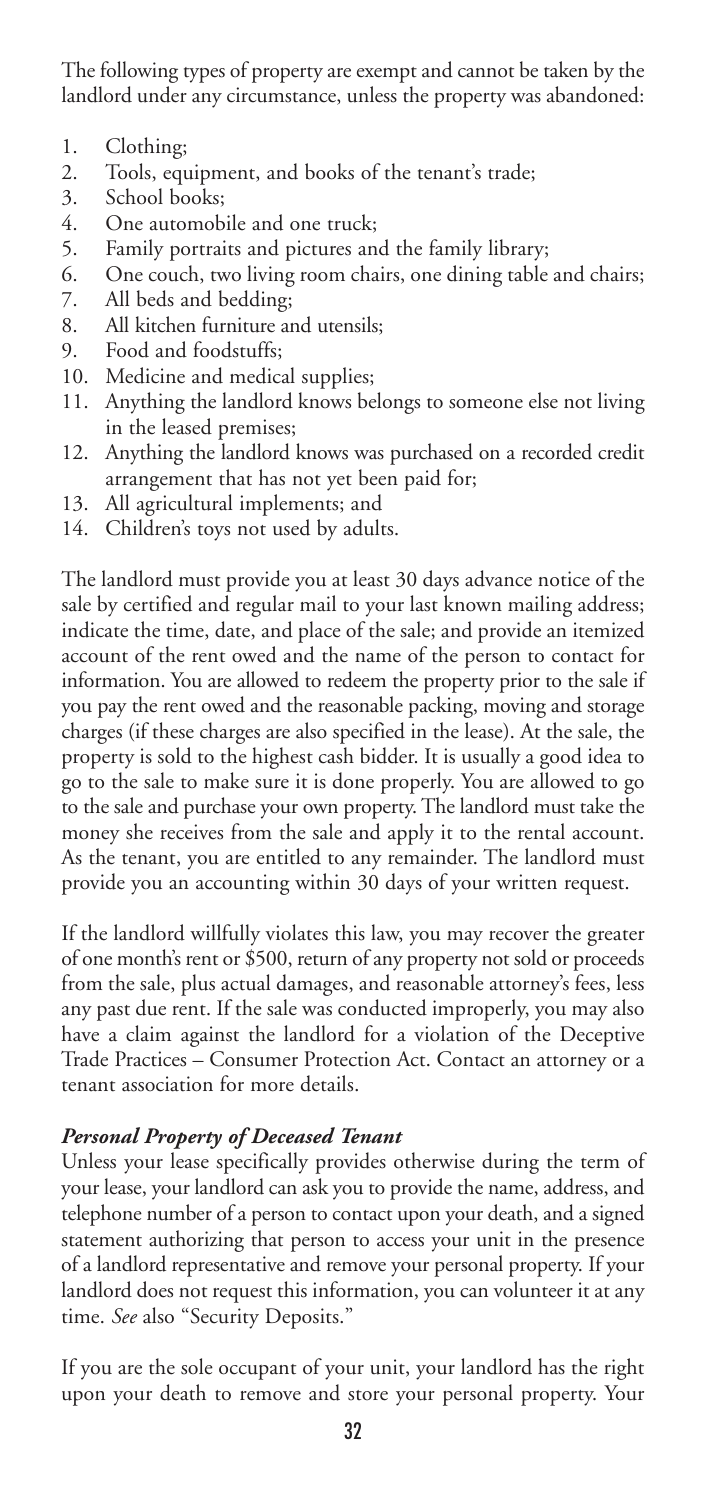landlord must turn over your property to the person designated by you (or if you have not yet designated someone, a person who is lawfully entitled to your property), but the landlord may require the person taking your property to sign an inventory. Your landlord may dispose of your property 30 days after sending notice by certified mail to your designated person to pick up your property if the designated person does not contact your landlord and does not take possession of your property.

If the landlord provides you a copy of the Property Code section governing this matter and you fail to provide the required information, the landlord will not have any responsibility for your personal property after your death. If you provide your landlord this information and you also give your landlord a copy of the appropriate Property Code section, your landlord will be liable for the actual damages that result from the failure to comply with these requirements.

#### SUBLEASING

Unless the lease allows it, a tenant may not sublet (rent the house or apartment to another person) without the written consent of the landlord. If a tenant sublets the house or apartment without the consent of the landlord, the landlord may evict the subtenant and sue both the subtenant and the original tenant for any damages caused by the subletting arrangement.

If the lease does permit you to sublease, subletting can still be complicated. Unless the subtenant and the landlord sign a lease agreement with each other, you will become the landlord of the new tenant. For example, your subtenant will have to request repairs to the apartment from you. You will then have to request the repairs from your landlord. Moreover, you remain liable to your landlord for the rent. So, if your subtenant stops paying rent, you will have to pay rent to your landlord and attempt to seek reimbursement from your subtenant. You will also be liable to your landlord for any damage done by your subtenant. If you must move out of your apartment, you should attempt to get your landlord and the person moving into your apartment to agree to a lease between each other. You should have your landlord release you in writing from any further liability under your lease. This will avoid the undesirable situation where you are stuck in the middle between your landlord and your subtenant.

# **COTENANCY**

You should also be careful about sharing a rental property with another tenant with whom you are not familiar. Even if both of your names are on the lease, the landlord will generally view you and your roommate as one tenant for the purposes of the lease, and each of you will be fully liable for the obligations under the lease, unless your lease specifies otherwise. For example, if your cotenant moves out of the premises, the landlord may hold you responsible for her share of future and past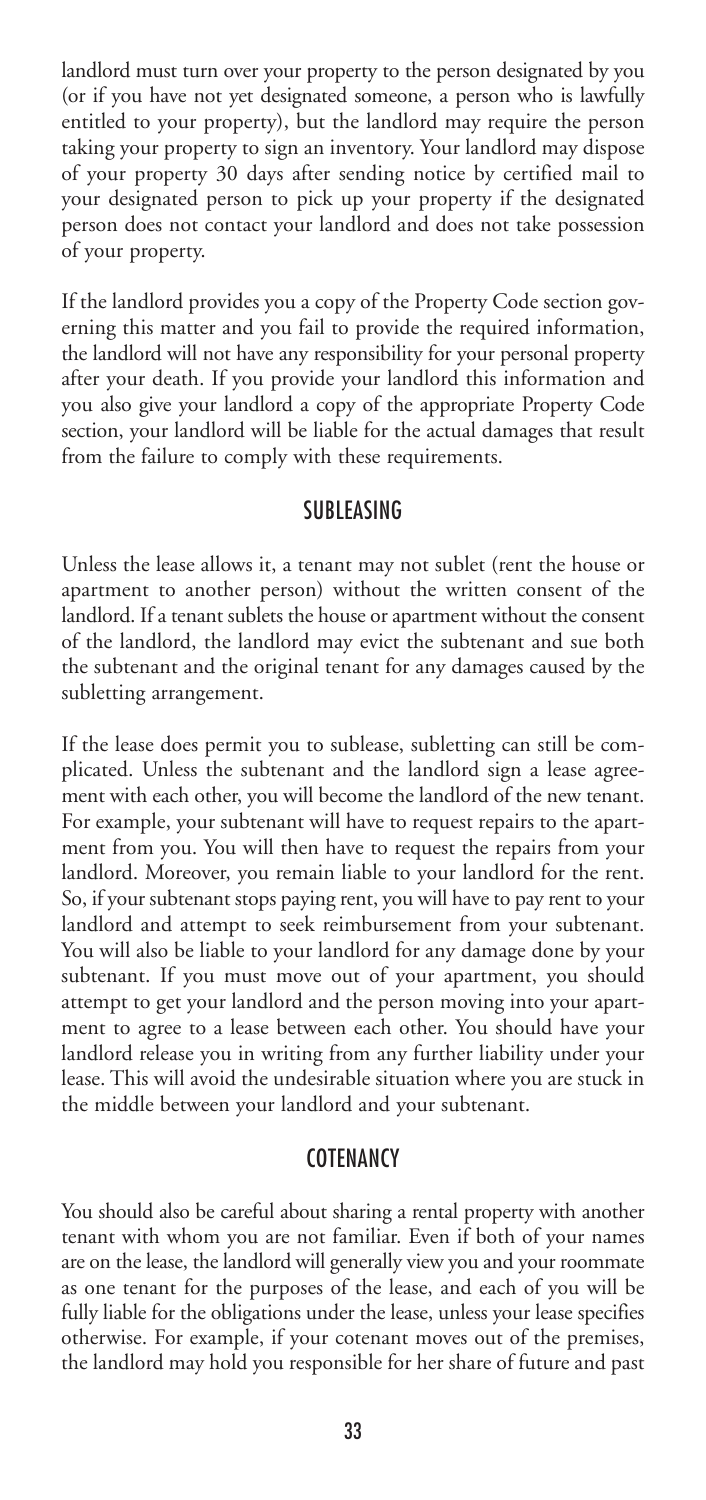rent. Also, if you and your cotenant have a disagreement, your landlord probably cannot lockout, evict, or remove that person from the lease on that basis alone. As a cotenant, you can request the landlord change the locks at your expense; however, the landlord will have to provide the new key to any other tenant on the lease.

#### **FVICTION**

An eviction is a lawsuit filed by a landlord to remove someone and their possessions from the landlord's property. A landlord may file an eviction lawsuit against you if you fail to pay rent or fail to abide by some other provision of the lease agreement. *See* "Termination for Tenant Breach." The landlord may only terminate your right of possession and probably will not terminate the other obligations of the lease if you violate a provision of the lease for nonpayment or other breach. *See* "Consequences for Terminating Without Excuse." [A tenant in the Housing Choice Voucher Rental Assistance Program (HCVRAP) (formerly "Section 8"), government-owned or government-subsidized housing must commit a serious violation of the lease for the landlord to be able to terminate the lease.] Check the lease for what constitutes a violation of the lease. You may also be evicted if you stay longer than the lease allows without the permission of the landlord. However, there are exceptions. *See* "Exceptions to Failing to Renew or Terminating a Month-to-Month."

#### *Procedure and Suggestions*

Even if your landlord has grounds with which to evict you, the landlord and court must perform all of the following steps before you can be legally evicted. A landlord may not remove you from her property without a final order from a Justice of the Peace court.

- (1) The landlord must first give you a written notice to vacate at least three days before a lawsuit is filed to evict you. (The lease agreement may legally shorten or lengthen the time period for the notice to vacate.) At this stage, there has been no filing in court. Because eviction court records are public documents and are used by many landlords to screen potential tenants, it may be best to attempt to negotiate a reasonable solution to your dispute before the landlord files a lawsuit. [A tenant in HCVRAP, government-owned or government-subsidized housing is usually entitled to longer notice periods, as well as an administrative hearing (called a "grievance hearing" or a meeting with the landlord) before any of these eviction procedures can begin, unless the allegations include drug or violent criminal behavior.]
- (2) If you fail to move out before the deadline in the notice to vacate, the landlord may file a written complaint with the appropriate Justice of the Peace Court (called a forcible entry and detainer or "FED" lawsuit). The complaint must state the specific reason the landlord has for terminating your right to possession, contain a complete description of the property from which you are to be evicted, and the landlord must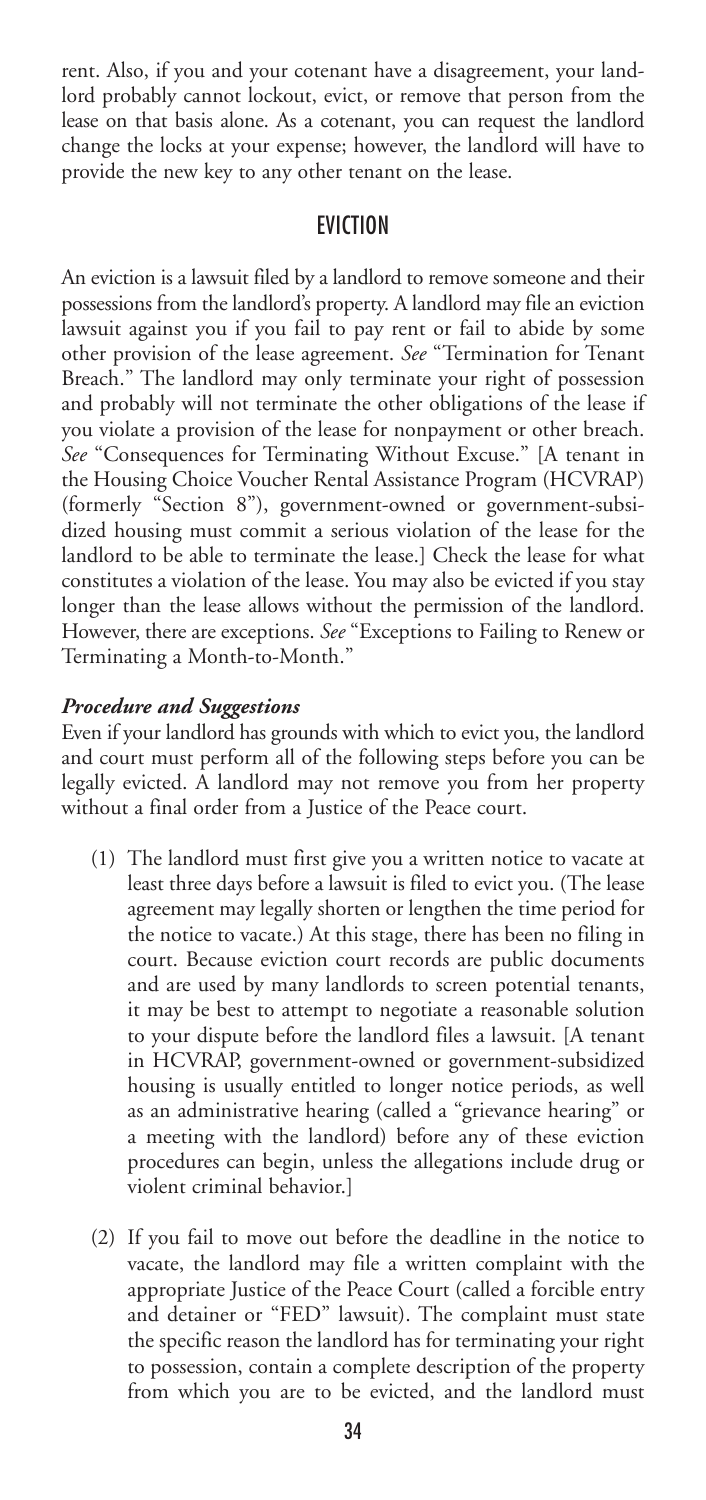swear to the contents of the complaint. The landlord may also ask the court to award her back rent, court costs, and attorney's fees (if she is represented by an attorney). The Justice of the Peace Court should not consider other damages (such as late fees) claimed by the landlord in an eviction case. The landlord will be entitled to court costs—that is, the amount the Justice of the Peace charges the landlord to file the lawsuit–if the landlord wins. If the landlord wins and is represented by an attorney, the landlord can recover attorney's fees from you only if the lease provides for attorney's fees, or if the landlord sent to you at least 10 days before the date the suit is filed via certified mail, return receipt requested or registered mail a notice to vacate that demanded that you vacate before the 11th day after the date of the receipt of the notice and warned you about the possibility of having to pay her attorney's fees. If the landlord is entitled to collect attorney's fees as described above and an attorney represents you, then you may obtain attorney's fees if you win.

- (3) After the case is properly filed, the court will serve you with an official notice and a copy of the court papers advising you of the date and time that you must either appear in court or file an answer (or response) to the eviction lawsuit. The papers you receive should notify you in English and Spanish that you may call the State Bar of Texas at 1-877-9TEXBAR for help locating an attorney, and that you may be eligible for free or low-cost legal assistance if you cannot afford to hire an attorney. In many areas in Texas, the Justice of the Peace will simply set a trial date for the eviction case, usually within six to ten days, but sometimes sooner. In other areas, you will first have to answer the eviction lawsuit either orally or in writing by a deadline (for example, by 10 a.m. on the seventh day after receipt of the eviction citation) at which time the court notify you of a trial date. You should carefully read the documents from the court to know and understand your deadlines. If you have a deadline to answer the eviction lawsuit and you do not do so, you will lose the case by default. You can contact the Justice of the Peace Court to find out how it handles the cases. If the official serving the court papers cannot find you, they may leave them under the door or tack them to the door. A constable or sheriff usually serves the papers. MAKE SURE YOU COMPLETELY READ ALL OF THE PAPERS. Call an attorney, tenant association, or the court if you have any questions or desire to contest the eviction. If you and your landlord work something out before the trial date, make sure the landlord calls the court to dismiss the case. If the landlord has not dismissed the case, you should go to court to make sure the case gets dismissed.
- (4) IMPORTANT: While this is somewhat rare, the landlord has an option of filing a bond for immediate possession. If the landlord does so, the court papers will explain that the landlord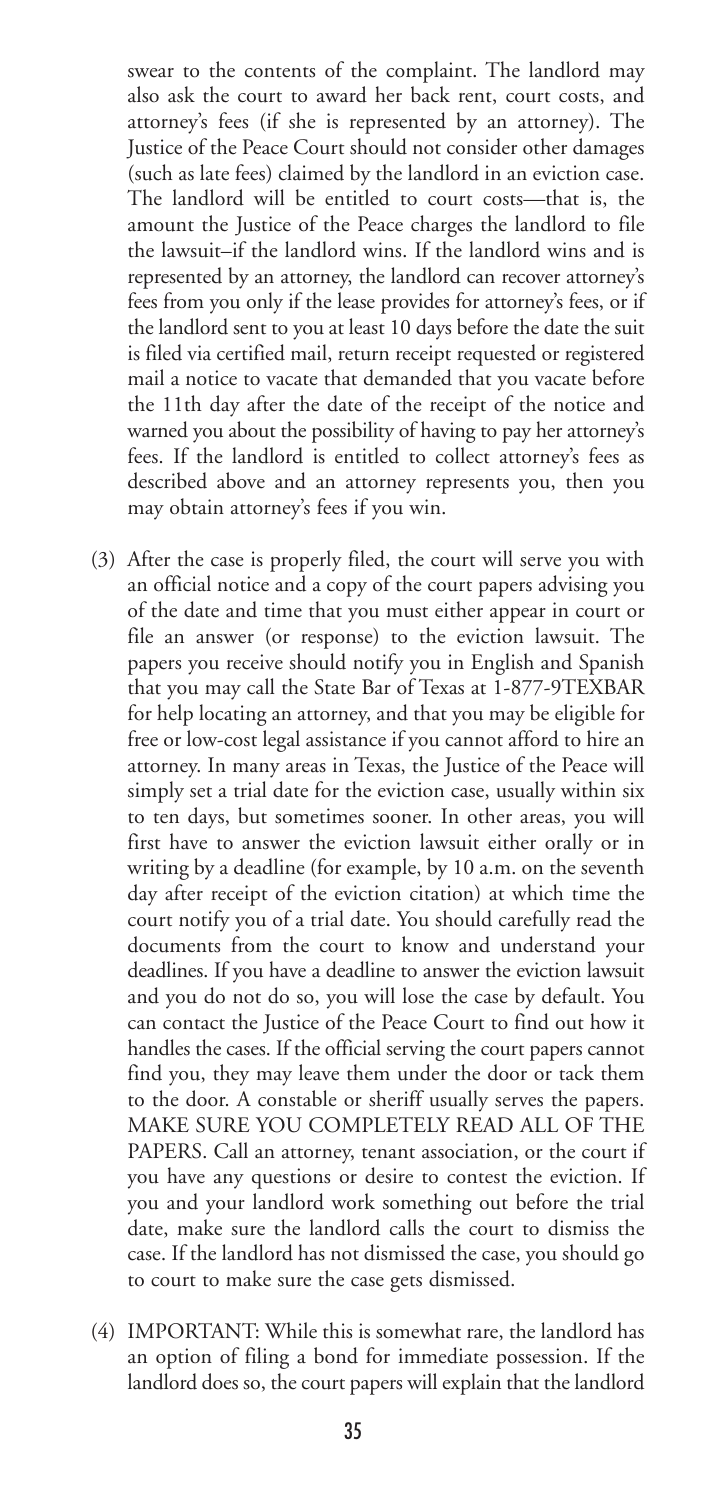may take possession of the premises six days from the date that you are served with the bond papers **unless you ask for a trial within the six-day period**. If your landlord has filed a possession bond and you do not ask for a trial within the six-day period, you will lose possession of the premises. It is always better to request the trial in writing by filing a request with the court. Make a copy of your request and bring both your original request and the copy to court. The court clerk should stamp both with the date you filed the request, and return one file-stamped copy to you. Requesting a trial does not cost anything.

- (5) You and the landlord must appear on the date set for trial in the Justice of the Peace Court to present evidence. The trial date is usually held between 6 and 10 days of receiving the court papers, or, if you are required to answer the lawsuit, a few days after you submit your answer or response to the court. It is very rare for the Justice of the Peace to postpone the trial unless both parties agree to the delay. Both parties have the right to present their side of the case, including witnesses, receipts, cancelled checks, photographs, and any other evidence that may support their position. You may have the case decided by a jury by paying an additional fee within five days of receiving the eviction papers. Requesting a jury is sometimes a good idea since some of the jurors may be tenants themselves, and they may more fully understand what it is like to be a tenant. You are not required to be represented by a lawyer at the Justice of the Peace Court hearing but may be if you so choose.
- (6) If the judge or the jury finds that you should be evicted, the judge will issue a judgment against you, and, if you do not appeal that judgment in five days, the landlord can request the judge to issue a "writ of possession" that allows the constable or sheriff to physically evict you. The writ cannot be issued until the sixth day after the Justice of the Peace signs the judgment (counting weekends and holidays). Also, a writ of possession can only be issued if you do not appeal the decision of the judge by the fifth day after the judge's decision. See "Appealing an Eviction Case" below. If you do not attend the hearing, you will lose the case by default. Once a writ of possession is obtained, you will be given 24-hours notice that a constable or sheriff will supervise the removal of all persons and property from the premises. The officers cannot execute a writ of possession if it is raining, sleeting, or snowing. Because constables and sheriffs usually do not work on weekends or holidays, writs are not typically executed then.
- (7) If you lose your eviction case in court, the landlord can still allow you to stay in the premises. For example, the landlord may allow you to stay if you pay back rent and court costs before the six days are up. For example, the landlord may let you stay if you pay back rent and court costs before the six days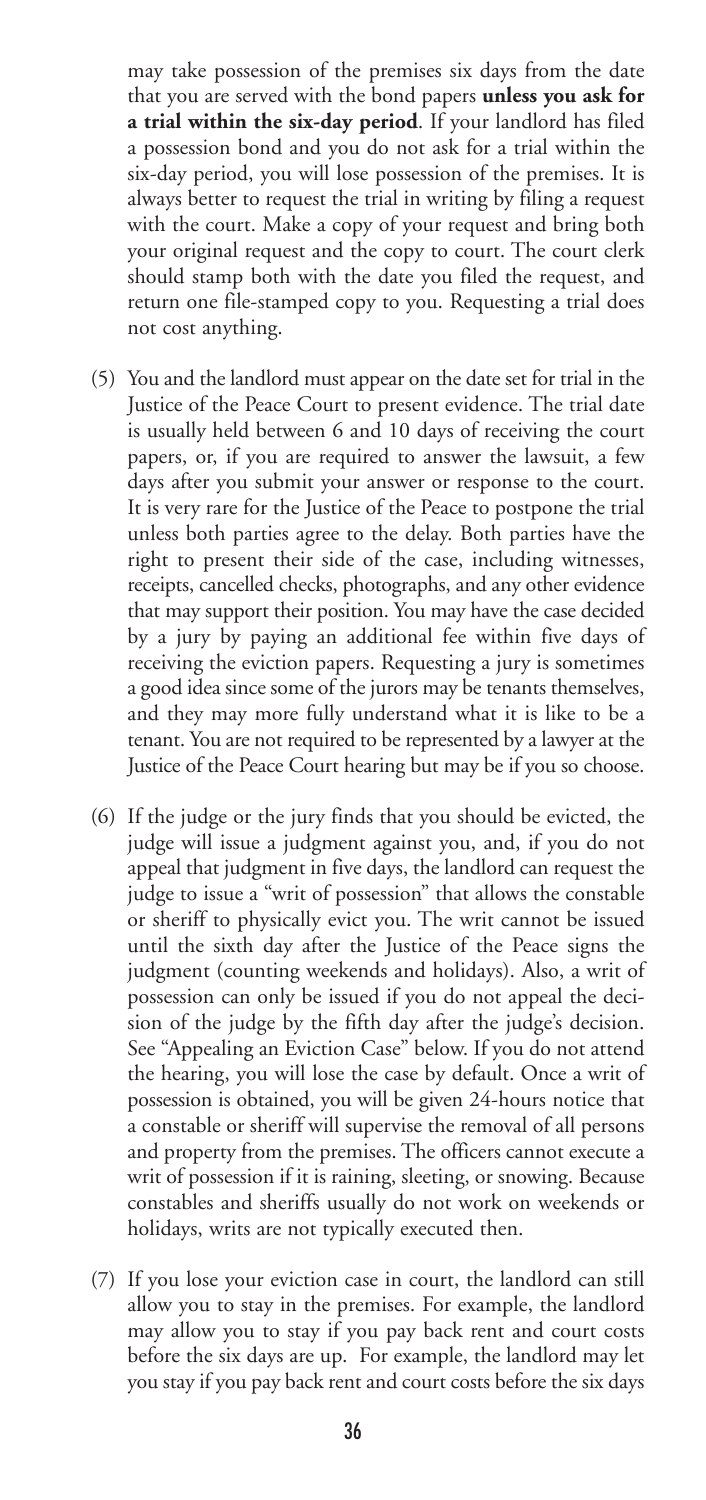are up. Warning: Unless you get a signed, written agreement from the landlord saying the judgment from the court is void (or that she will never enforce the judgment) and file it with the Justice of the Peace Court, the landlord can evict you anytime without another hearing or any grace period (as long as it is the sixth day or longer after the hearing and you have not appealed the decision of the judge). The landlord will not need any reason and could conceivably evict you even if you pay back rent. Therefore, if the landlord will not sign an agreement to dissolve the judgment (or promise never to enforce it), it might be better to move.

[Note that if you are a tenant renting a lot for your mobile home, the court must give you 30 days to move your mobile home so long as you pay the rent for 30 days to the landlord. This is true even if you owe rent for previous months. This law was designed with the recognition that it is difficult to move a mobile home in a short time. If you do pay the landlord, be sure to get a receipt and provide a copy to the court to confirm that the court will not issue the eviction writ until after the 30 days expire. You should do this soon after the judge rules against you and certainly by the fifth day after the date the judgment was issued.]

#### *Appealing an Eviction Case*

The party that loses in a Justice of the Peace Court may appeal for a new trial in the County Court. Although it is possible to represent yourself at the County Court level, the rules are much more complicated. It is best to obtain legal representation. The party wishing to appeal has only five days after the judge signs the judgment to file an appeal with the Justice of the Peace Court. To determine the deadline: Begin counting on the day after the trial (or date the judgment is signed if that is later). Count weekends and holidays, but the deadline will be extended to the next day the court is open if the fifth day falls on a weekend or holiday. For example, if the trial is Thursday, the deadline to file is Tuesday. If the judgment is signed on Monday, the deadline to file is the next Monday. Ask the court clerk, a lawyer, or tenant association for information on the deadlines and the necessary papers.

To appeal a case to County Court, you must either put up a bond (a bond is a promise to pay a certain amount) or file a pauper's affidavit of inability to pay the bond. If it is the tenant who is appealing, the Justice of the Peace will commonly set the bond at two to three times the amount of your rent. A bond must be signed by you and two others who have real estate in Texas (that no one lives on) or other sufficient assets (e.g., savings accounts, stocks). The judge must approve the bond. A bond guarantees that the other party's costs for the appeal will be paid in case you lose. A tenant can also deposit cash into the court in the place of a bond. The appealing party must also pay court costs for filing the appeal in County Court. If you win in County Court, you will receive the bond back and will be entitled to the court costs from the landlord. If you lose, the landlord will be able to apply for some of the bond money, depending on her costs for obtaining possession and any lost rent.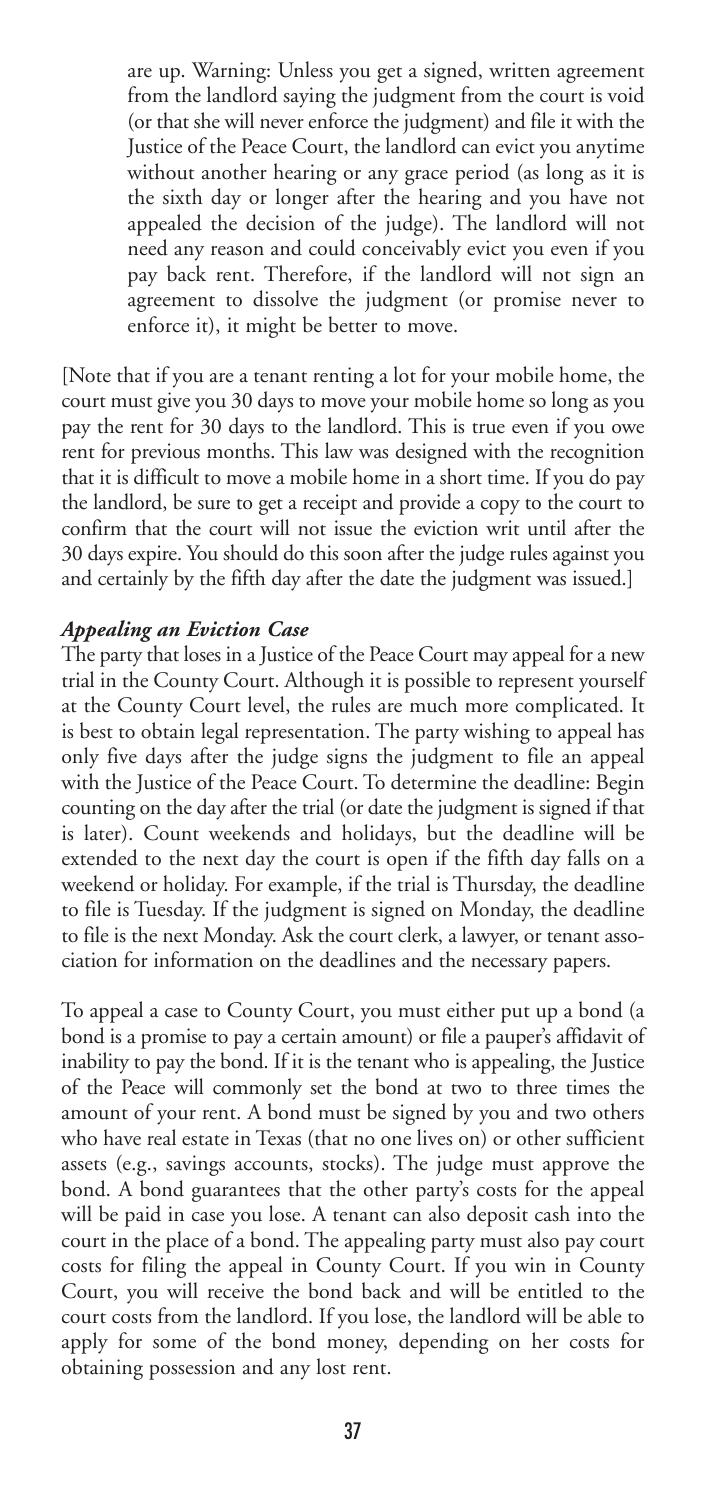If you have very little money, low income, and limited personal property, you can appeal by filing a pauper's affidavit instead of posting a bond and paying court costs. A pauper's affidavit is a document signed by you that swears you do not have enough money to make bond or pay costs. The Justice of the Peace Court must make available to you an affidavit that you may use that meets the requirements for a pauper's affidavit (including, for example, your name, the amount of your and your spouse's various forms of income, the amount of available cash in your checking and savings accounts, the property you own, your debts and monthly expenses, and the number and age of dependents you have). The document must be notarized (sometimes the Justice of the Peace clerk will do this for you) and filed with the Justice of the Peace Court on or before the fifth day after the Justice of the Peace makes a decision in your case. A landlord can contest the affidavit and force you, at a hearing with the Justice of the Peace, to prove inability to pay. If you lose this "financial hearing," you have five days to either post a regular bond with the Justice of the Peace Court, as described above, or appeal this decision to the County Court. If you appeal the decision of the Justice of the Peace to deny your pauper's affidavit, the County Court will set a hearing to consider your evidence that you cannot afford the bond. If the County Court does not approve your pauper's affidavit, you can remain in possession of the unit only if you file an appeal bond within five days of the County Court judge's decision.

If the appeal papers are properly filed, you can stay in the premises during the appeal. However, if you have filed a pauper's affidavit, as described above, and the landlord has claimed you violated the lease for nonpayment of rent, you must deposit the rent stated in the judgment (and notice) by the date statedin the notice from the Justice of the Peace, but not later than five days after the date you filed the pauper's affidavit. After that, you must continue to deposit monthly rental payments with the court wherever the case is, but usually the County Court, within five days of the due date under the lease until the trial date. If a portion of your rent is payable by a government agency (for example, in the case of public housing, subsidized housing, or a Housing Choice Vouvher Rental Assistance Program (formerly "Section 8") rental voucher), the Justice of the Peace should determine and note in the judgment the portion to be paid by the government and the portion to be paid by you. If the judge does not correctly determine these amounts, within five days of the court's judgment, you must contest in writing the amount incorrectly determined by the court so that you only have to pay your correct portion of the rent to the court. If you fail to make these monthly rental payments to the court, the County Court, after a hearing, may issue a writ of possession to have you removed from the residence pending trial, and you may be responsible for the landlord's reasonable attorneys' fees in filing a motion regarding your failure to pay rent to the court.

No matter who appeals the case, a tenant must also file a written "answer" either in the Justice of the Peace Court or in the County Court within eight days of the case being assigned to a County Court. An answer is a written document that may state your defenses to the suit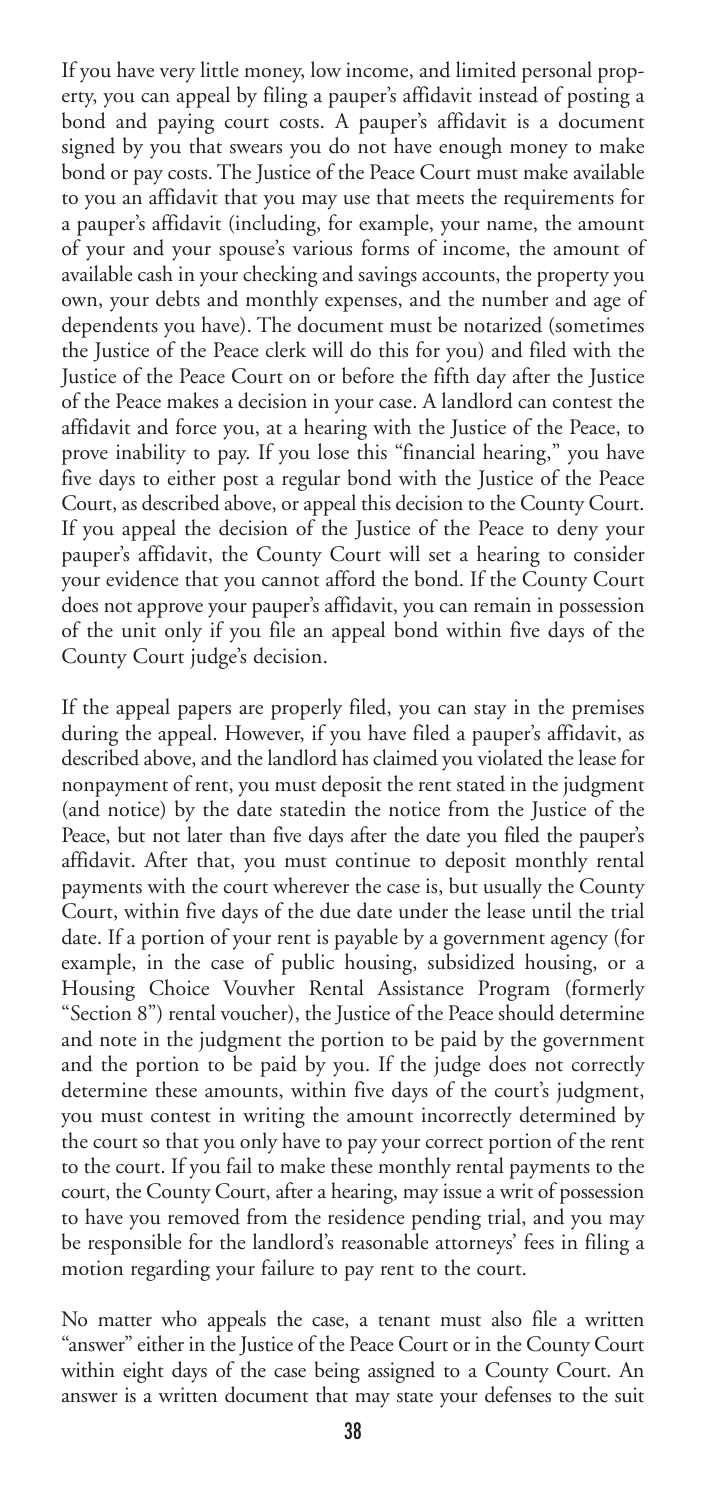but can merely be a short statement listing the parties, the case number, and stating that you generally deny the statements made by the landlord. It does not have to be fancy or have legal terms to be valid. If an answer is not filed, you can lose the eviction case without having a trial.

# TERMINATION AND MOVING OUT

A lease can terminate in several ways: by agreement of both parties, when the lease ends, according to state or federal law, or by one of the parties breaching (breaking) the lease. Once the lease terminates, you no longer have a right to possess the premises.

#### BY AGREEMENT

A landlord and a tenant can agree to change or completely terminate a lease at any time. If you have an agreement, be sure you reduce it to writing and have the landlord sign the agreement. This method is especially useful to avoid having a suit filed against you for rent or a claim placed on your credit report. Often, tenants have to move prior to the end of their lease but do not have a legal excuse, and this method (landlord-tenant agreement) resolves the problem without risk or worry. *See* "Consequences for Terminating Without Excuse."

### THE LEASE ENDS

#### *End of Express Lease Term*

A main provision of any lease specifies the lease time period. After the lease expires, the landlord-tenant relationship usually continues on a month-to-month basis, unless one of the parties indicates otherwise. Therefore, even if the lease is about to expire, the party wishing to terminate the lease on the expiration date must provide a notice of termination as required by the lease. Often, leases require a 30-day notice to terminate the lease but read your lease carefully to know your specific notice requirements. Also, it is a good idea to provide notice in writing, regardless of the requirements of your lease. Tenants sometimes lose their security deposits because they fail to provide proper notice of termination. *See* "Security Deposits." A landlord can fail to renew a lease agreement for ANY reason, unless the landlord illegally retaliates or discriminates. *See* "Exceptions to Failing to Renew or Terminating a Month-to-Month."

#### *Month-to-Month Terminations*

Unless otherwise specified in your lease, either the landlord or you may terminate a month-to-month tenancy for ANY reason (except to retaliate or discriminate) by providing one month's advance notice. For example, if you get into a disagreement with your neighbor after he has a party late at night and you call the landlord to complain, the landlord could ask you to move in 30 days. The landlord could legally terminate the month-to-month lease (or fail to renew your lease at the end of the term). If you failed to move, the landlord would probably succeed in an eviction case.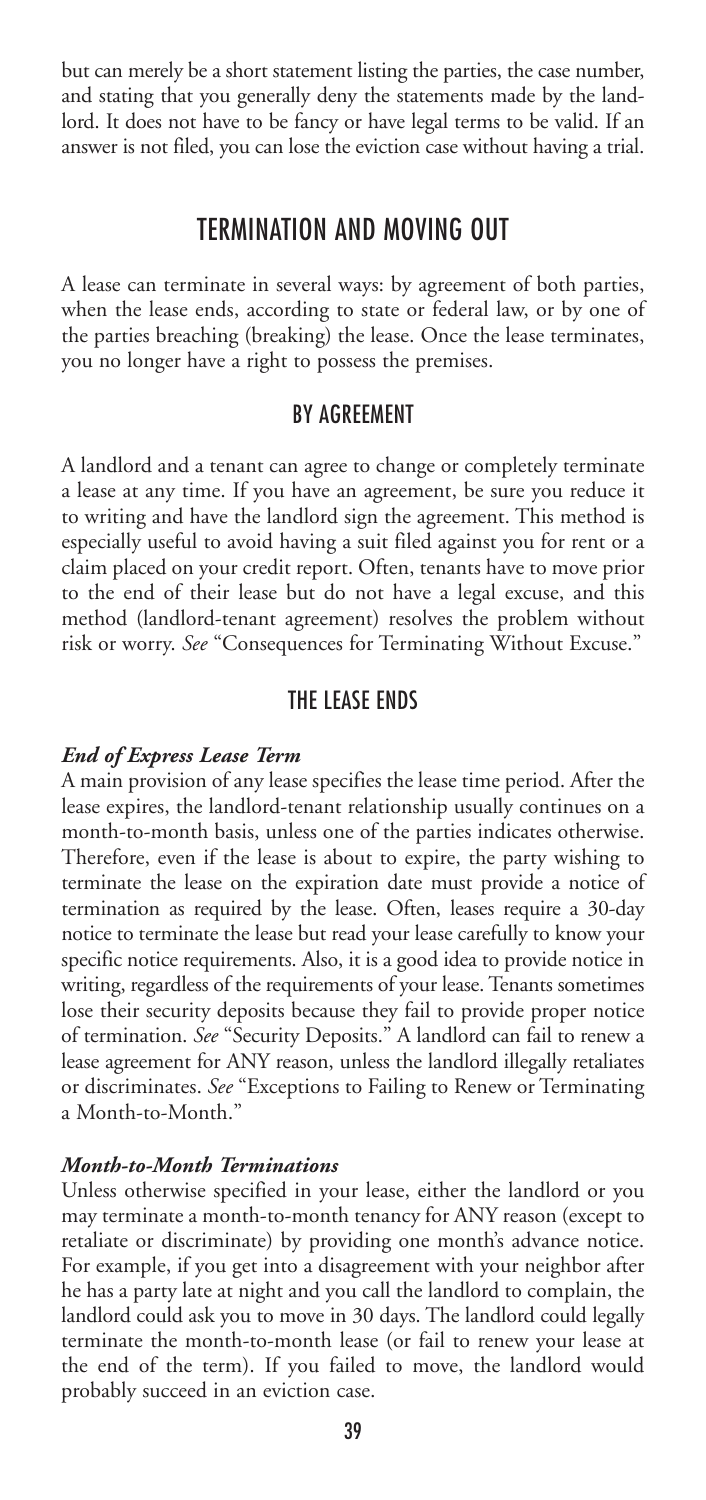Unless your lease specifies otherwise, a 30-day notice to terminate can provide for termination on any day of the month, as long as the date of termination is at least one month from the date of the notice. If the notice terminates the tenancy on a day that does not correspond to the end of the month or the beginning of a rent paying period, you need only pay for rent up to the date of termination.

If you pay rent more than once a month and your lease does not specify when the notice to terminate must be provided, it is sufficient to provide a termination notice equal to the interval between rental payments. For example, if you pay your rent weekly, you or your landlord need provide only one week's notice in order to terminate the tenancy. A written notice is not necessarily required but is strongly encouraged.

*Exceptions to Failing to Renew or Terminating a Month-to-Month* The only possible exceptions to the landlord's right to terminate a month-to-month lease (or fail to renew at the end of the lease) are if the landlord is illegally retaliating against you or if the landlord is illegally discriminating against you.

[A tenant in the Housing Choice Voucher Rental Assistance Program (formerly "Section 8"), government-owned or government-subsidized housing often has an additional protection concerning a lease renewal. Many government programs require the landlord to have a good cause if she does not wish to renew the lease (or wishes to terminate a month-to-month lease). Good cause is usually defined in the lease. Call an attorney, housing authority, or tenant association for more information.]

# TERMINATION FOR LANDLORD FAILURES OR MILITARY TRANSFERS

Texas law specifically allows you to terminate a lease in a few circumstances when the landlord has failed to perform her duties. *See* "Warning." A federal law allows military personnel to prematurely terminate their leases without penalty if they are transferred by the military or deployed for more than 90 days. A tenant in this situation should contact the applicable military agency or his commanding officer for more details.

## TERMINATION FOR TENANT BREACH

If a tenant violates a provision of the lease, the landlord can probably terminate the lease. Read your lease to determine whether the landlord can terminate for a particular violation. Failing to pay rent, severely disturbing neighbors, and committing serious crimes on the property are all fair grounds to terminate. Technical violations may not be enough to terminate, depending on the circumstances. For example, if you have a pattern of paying your rent late, and your landlord has a pattern and practice of accepting your late rent, then this practice may legally change the due date of your rent, unless the landlord provides you advance notice that these payments will be considered grounds for termination. Therefore, a court might rule for you in an eviction case, even though you violated the original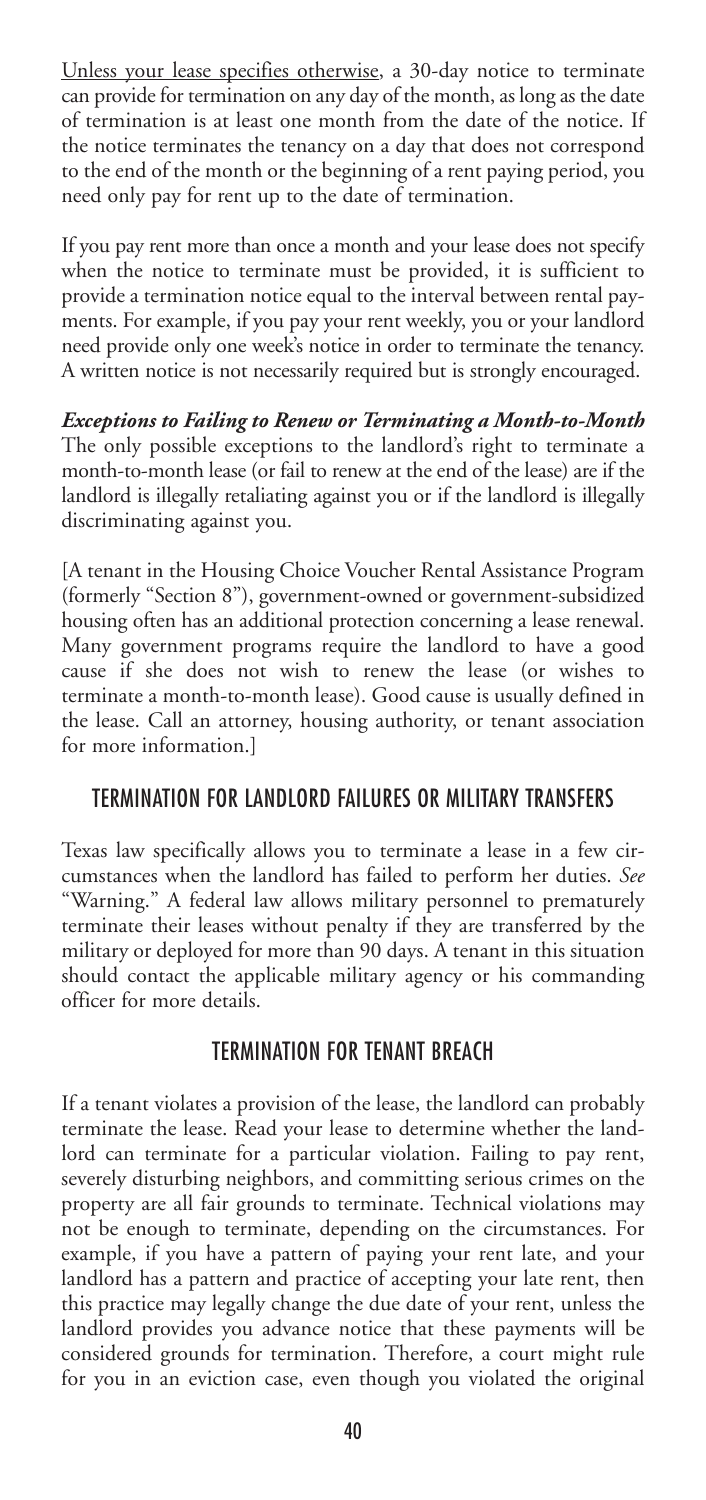lease provision. A court may also rule for you when paying late if the lease provides for late fees and you offered to pay the rent and the late fees (or at least a reasonable fee). *See* "Rent and Late Fees." However, many judges believe that the landlord has the sole discretion of whether to accept late rent after a notice of termination or a notice to vacate has been issued by the landlord.

Typically, if a tenant violates a provision of the lease, the landlord may initially claim she has "terminated the lease." However, the landlord probably has terminated your right of possession and not your other obligations of the lease agreement. *See* "Consequences for Terminating Without Excuse." [A tenant in the Housing Choice Voucher Rental Assistance Program (formerly "Section 8"), government-owned or government-subsidized housing must commit a serious violation of the terms of the lease for the landlord to be able to terminate.]

# CHANGE IN THE LANDLORD USUALLY DOES NOT TERMINATE THE LEASE

If the landlord sells or transfers the property, the new owner is obligated to honor your lease and any other agreement you made with the old owner or management. However, if the property is foreclosed on by a bank or some other entity, the new owner is not obligated to honor your lease (or other agreement), but they must provide you at least 30 days written notice to vacate as long as you are current on your rent. You are considered current on your rent if, during the month of the foreclosure sale, you pay rent for that month to the landlord before receiving any notice that a foreclosure sale is scheduled, or you pay rent for that month to the purchaser no later than the fifth day after the date of the receipt of a written notice of the name and address of the purchaser that requests payment. If you receive notice that your landlord is about to be foreclosed on and someone else is demanding you pay them rent or vacate, consult a lawyer or tenant association for advice.

# DISAGREEMENTS ABOUT TERMINATIONS

A landlord may terminate if you fail to pay rent on time, violate the rules, or fail to act according to other lease provisions. Most landlords only terminate your right to possession and still require you to complete the obligation to pay rent. However, even if the landlord terminates the lease (or your right to possession), you still have the right to dispute the landlord's decision and stay in your house or apartment and demand a judge or jury make the determination. The landlord cannot physically remove you from the premises unless an eviction suit has been properly filed and a final judgment and writ of possession have been issued against you.

# CONSEQUENCES FOR TERMINATING WITHOUT EXCUSE

If you do not have a legal excuse for terminating early (or the landlord legally terminates your right of possession), you can be held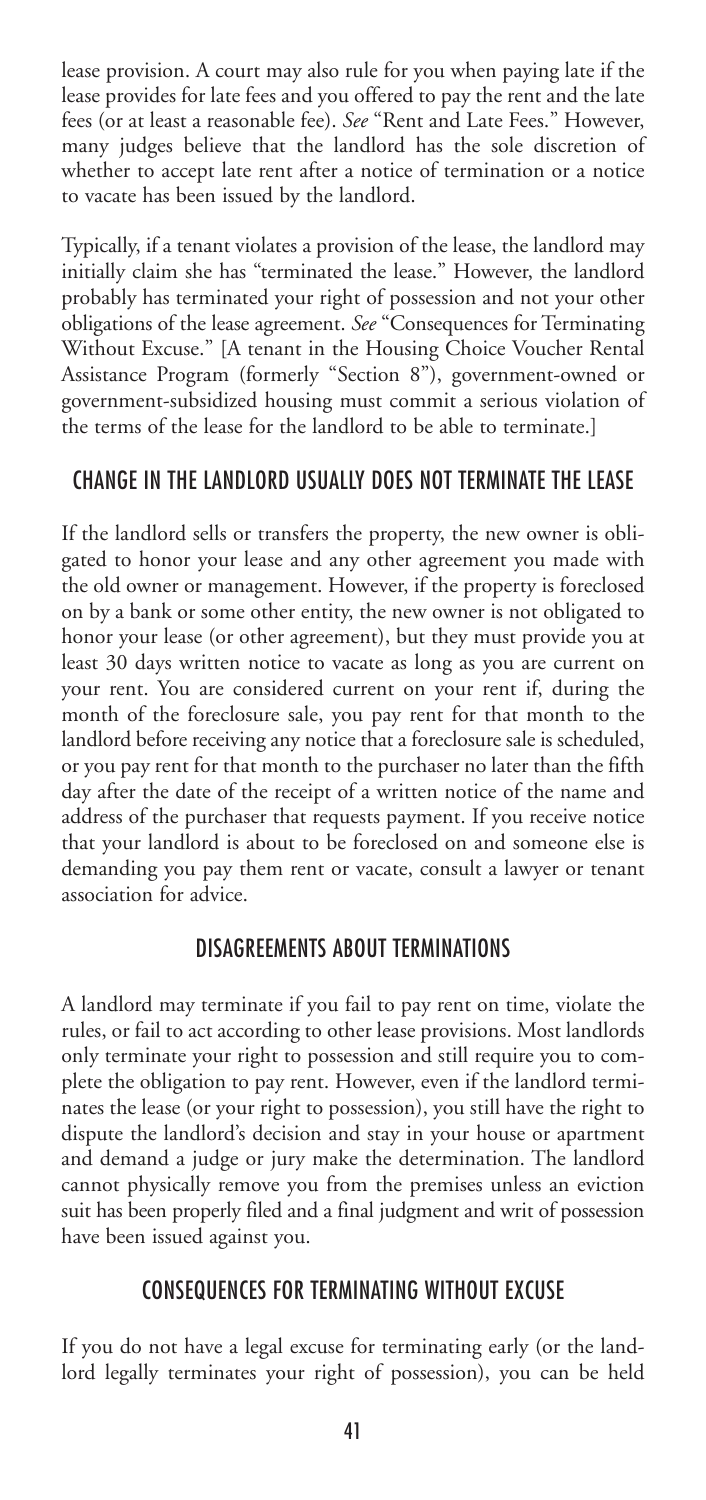responsible for the remaining rental payments under the lease. This is the maximum potential liability for rent for premature termination. You can also be liable for damages to the property, and also reasonable cleaning fees if authorized in the lease. If you move out early and your deposit is too small to cover these charges, the landlord may pursue other actions to collect the funds and will often report these charges to credit agencies if collection efforts prove unsuccessful. If you want to terminate your lease early, you should try to work with your landlord. If you make a deal, reduce the agreement (referred to legally as a release) in writing to prove you are no longer responsible under the lease. In any case, you should at least provide the landlord notice of your intentions to leave because you should receive credit for any rents collected after you move and another tenant has replaced you. Providing notice may enable the landlord to find another tenant before you actually move out. Your landlord has the duty to mitigate damages if you abandon your residence in violation of your lease. You can also find someone else to rent your place to practically eliminate your liability, as long as the landlord finds him or her acceptable. However, landlords can charge you a reasonable "reletting fee" for having to prepare the dwelling for reletting and having to redo paperwork. The reletting fee must be a fair amount to cover actual expenses and cannot be unfairly inflated (you cannot be "penalized" for breaking a lease). If a new tenant is not found, a landlord can charge you only for the total rent owed under the rest of your lease (and cannot also charge you any reletting fee or other termination fee). If you do move out early, with or without an agreement, follow the advice outlined below. This may avoid additional penalties being assessed.

#### MOVING

When you are ready to move out at the end of the lease, you should provide your landlord a written copy of your forwarding address. It is always better to supply a local address to your landlord. Your forwarding address can be the address of your attorney, a family member, or someone else acting as your agent. Always leave the place clean and personally return the keys. The landlord may be able to charge you for each day that you have the keys. Take pictures or videotape the residence, have witnesses walk through the place, and ask the landlord or manager to walk through as proof of the condition of the place when you left. Also, ask the landlord if there is any damage she plans to charge to you. Make a list as you go and ask the landlord to sign the list. You have the right to repair or remedy these things yourself. If you disagree with the landlord, try to negotiate in person and in writing. If the landlord will not walk through the place with you (or sign the list), send her a letter requesting a walk through again and state that she would not agree to walk through the place with you or sign the list. Keep a copy of the letter yourself. Later, if the landlord makes deductions from your deposit for repairs that you would have completed yourself (at a lower cost), you have a basis to dispute the amount of the deductions. *See* "Security Deposits."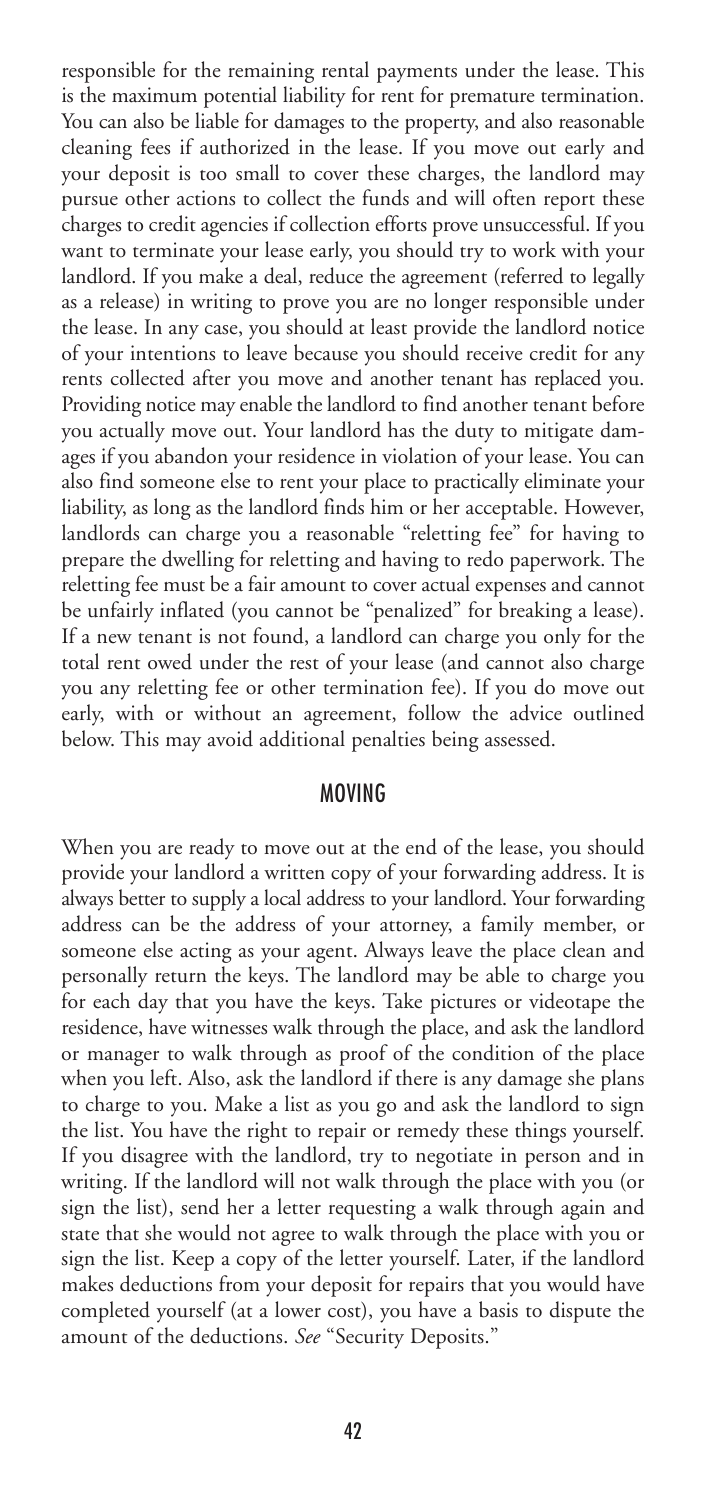## MOBILE HOMES

This handbook was written for residential tenants that are renting a dwelling. If you are renting a mobile home and a lot, the rules and advice in this brochure are applicable to you in the same way that they apply to tenants who rent apartments or homes. However, if you are just renting a lot or plot of land from a landlord and you own the mobile home on that lot, this handbook is not complete. While many similar rules and principles do apply to mobile home lot tenants, there are many other rules that are not mentioned in this handbook that protect these tenants. For example, your lot landlord must offer you an initial lease term of at least six months. Regardless of the term of your lease, the landlord must generally provide you 60 days' notice before the lease expires if she is not going to renew the lease. However, if the landlord chooses not to renew a lease agreement because of a change in the land use, she must provide you 180 days' notice before the change in land use. Also, if you are behind in rent and your landlord wants to evict you for this, she has to give you written notice of the delinquency, and you have ten days from that notice to pay your delinquent rent and avoid eviction. In addition, if a judge rules against you in an eviction case, the judge may not issue a writ of possession (to remove your mobile home from the lot) before the 30th day after the date of the judgment if you pay the rent amount due for that 30-day period.These rules and more are described in Chapter 94 of the Texas Property Code which you may find at a public library or online at www.statutes.legis.state.tx.us. Another online resource for mobile home lot tenants can be found at www.texaslawhelp.org.